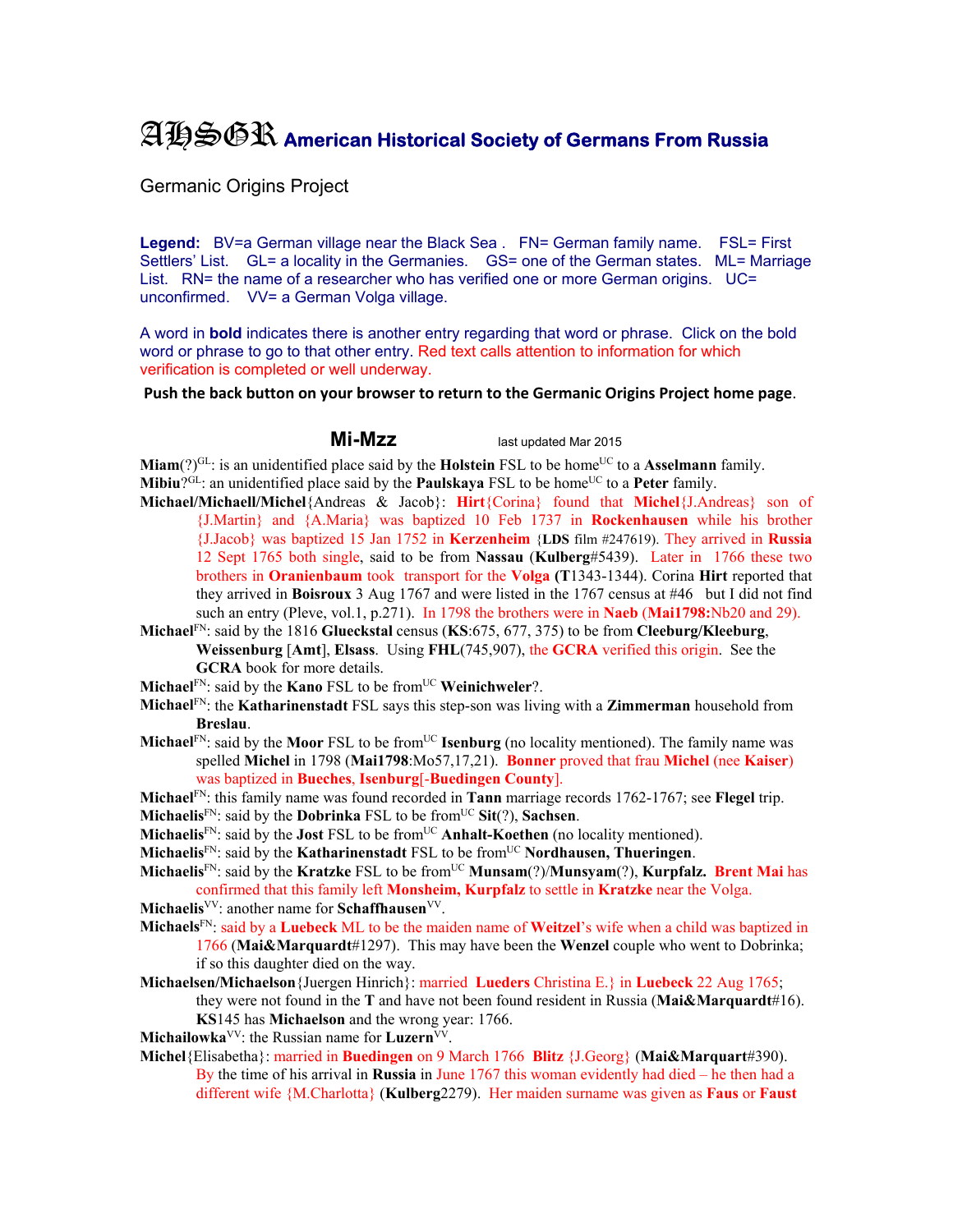in the 1798 **Balzer** census (**Mai1798**:Bz30).

- **Michel**FN{H.Paul}: said by the Stumpp supplement to the **Dietel** FSL to be fromUC **Pfalz** (no locality indicated). The wife's maiden name was give as **Fink** in 1798 (**Mai1798**:Dt56).
- **Michel**<sup>FN</sup>{Wilhelm}: said by the **Dietel** FSL to be from<sup>UC</sup> von Gutein(?), Baden. The wife's maiden name was given in 1798 as **Stieber** (**Mai1798**:Kz34); for others of this family in 1793, 1794 and 1798 see **Mai1798**:Mv413, 428, Br18.
- **Michel**FN{M.Margaretha} married **Raab**{J.Michael} in **Buedingen** 8 April 1766 (**Mai&Marquardt**#497). Not found in either **Kulberg** or in **T**.By 12 July 1767 {Michael & Christina} [new wife??] had settled at **Dinkel** FSL #27, he said to be from<sup>UC</sup> Wolfsheim, Frankreich.
- **Michel**FN: said by the **Franzosen** FSL to be fromUC **Beaufort**?, **Frankreich**.
- **Michel**<sup>FN</sup> {Johann/Ilias}: said by **Kuhlberg3196** and the **Huck** FSL to be from<sup>UC</sup> **Isenburg** (no locality mentioned; country not identified).
- **Michel**<sup>FN</sup> {Ludwig Georg}: said by **Kuhlberg3124** and the **Huck** FSL to be from<sup>UC</sup> **Isenburg** (no locality mentioned; country not identified).
- **Michel**FN: said by the **Moor** 1798 census to be the maiden name of a frau **Kembel** (**Mai1798**:Mo47).
- **Michel**<sup>FN</sup>: said by the **Paulskaya** FSL to be from<sup>UC</sup> **Genchel**?.
- **Michel**FN: this family name was found recorded in **Haiger** parish records during the years prior to 1767, and in **Schotten** parish records for many generations prior to 1767; see **Flegel** trip.

**Michel**FN: also see **Michael**.

- **Michelau**, [**Isenburg-Buedingen County**]: is 5.5 km NE of **Buedingen** city and was said by the **Buedingen** ML to be home<sup>UC</sup> to the **Bach** woman who in 1766 married home<sup>UC</sup> to **Lerch**{J.Henirich} (**Mai&Marquardt**#471).
- **Michelbach**, **Hanau** [**County**] [sic?] this is 13 km ESE of **Hanau** city, but may actually have been in Kurmainz [see next entry]. It was said by the **Warenburg** FSL to be home<sup>UC</sup> to **Bender** and **Gorg** families.
- **Michelbach**GL, **Kurmainz**: located in the **Spessart** area of **Bavaria**, is 7 miles E of **Alzenau**, **Bavaria,** and said by the **Roethling** FSL to be home<sup>UC</sup> to **Bensack** and **Koenig** families.
- **Michelbach**GL, **Kurpfalz**: see **Wald-Michelbach**.
- **Michelbach-bei-Heilbronn**<sup>GL:</sup> an unidentified place said by the **Leitsinger** FSL to be home<sup>UC</sup> to **Hiller** family and possibly to a **Metzger** orphan boy. The FSL said this was in **Ansbach** [**Margraviate**] but I can find no Michelbach in lands that were then **Ansbach**. **Heilbronn** certainly was miles and miles from **Ansbach** lands. There were 4 Michelbachs not far from **Heilbronn** city … the closest was 13 miles to the WSW, probably in **Wuertemburg Duchy**.
- **Michelbaecher**FN{Anna Katharina}: she married **Arnhold**{Johann/Johannes} 25 January 1763. This couple settled in **Ernestinendorf** (FSL #22).
- **Michelfeld**<sup>GL</sup>: an unidentified place said by the **Galka** FSL to be home<sup>UC</sup> to a **Knetzer** family. Therer are at least 5 Michelfelds in Germany.
- **Michelfeld-bei-Auerbach**?, [**Kurbayern**?]: said by the **Dietel** FSL to be home<sup>UC</sup> to a **Korn** family. Kuhlberg said this was in **Bayreuth** [**Margraviate**] but in 1760-65 **Michelfeld-bei-Auerbach**  was in **Kurbayern**, not in **Bayreuth** [**Margraviate**].
- Michelhausen<sup>GL</sup>: said by the **Louis** FSL to be home<sup>UC</sup> to frau **Eltzer**. There is a place by this name some 20 miles WNW of **Vienna, Austria**, but there are several similar placenames throughout Germany.
- **Michelis**<sup>FN</sup>: said by the **Paulskaya** FSL to be from<sup>UC</sup> **Berlin**.
- **Michelsack**FN: said by the **Neidermonjou** FSL to be from<sup>UC</sup> Gaben. In 1798 spelled **Milchsack** (**Mai1798**:Nm48).
- **Michelsen**<sup>FN</sup>: said by the **Urbach** FSL to be from<sup>UC</sup> **Norwegen**. He probably died prior to the 1798 Volga censuses.
- **Michelsen**<sup>FN</sup>: said by the **Warenburg** FSL to be from<sup>UC</sup> **Hein**?, **Holstein**. I cannot find them in **Mai1798**.
- **Michelsrombach**GL, **Fulda** [**Bishopric**]: is 8 miles N of **Fulda** city, and said by the **Brabander** FSL to be home<sup>UC</sup> to a **Lehning** family.
- **Michelstadt**<sup>GL</sup>: an unidentified place said by the **Pfeiffer** FSL to be home<sup>UC</sup> to a **Breit** family. Probably the same place as the following entry.
- **Michelstadt**GL, **Erbach County**: is 1.5 miles NE of **Erbach** town. This is one of the oldest towns in the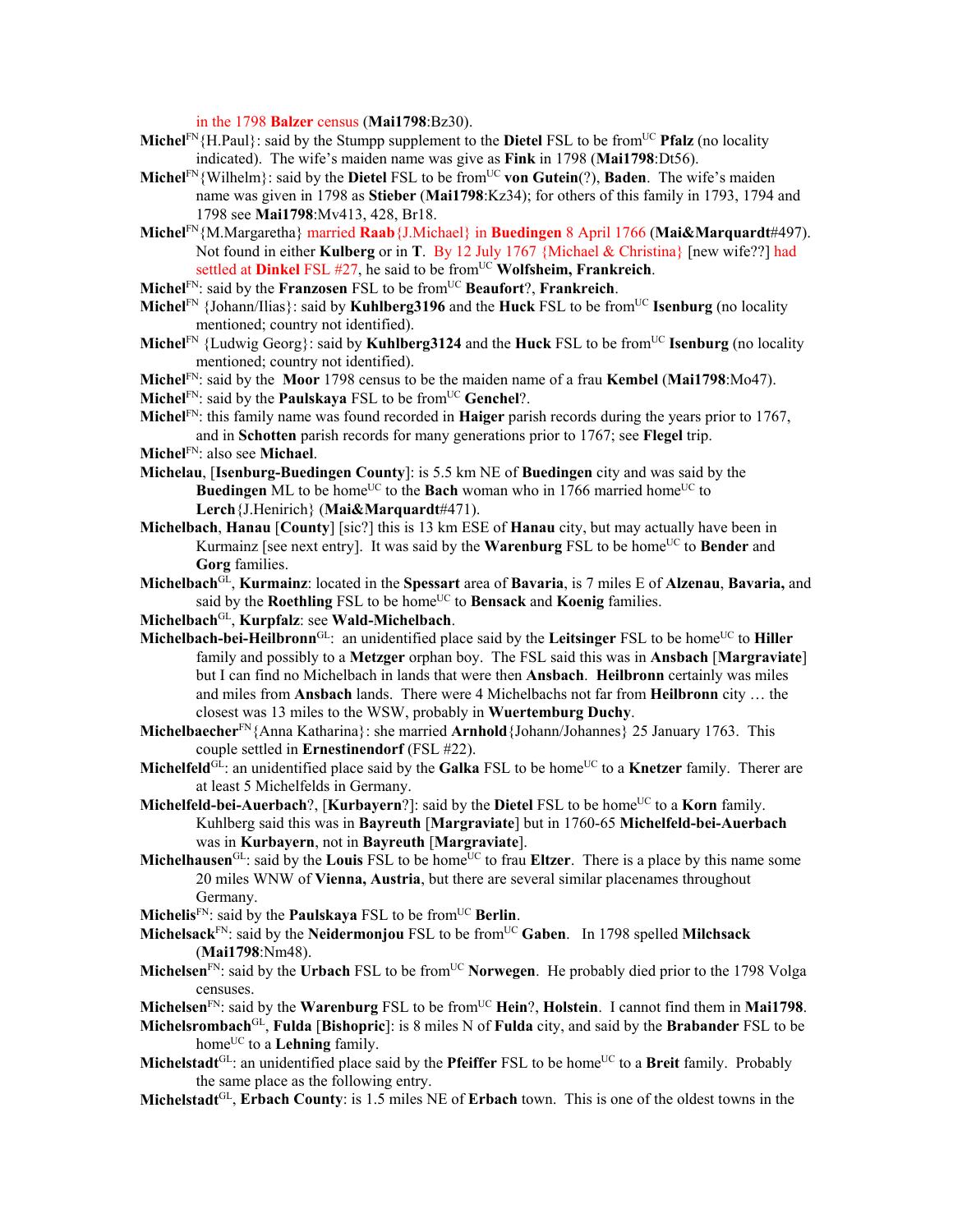Odenwald, earliest reference is 741 AD, and apparently was a part of Erbach County from at least the 1500s until 1806, apparently never having been a part of either of the other two nearby countries: **Kurpfalz** or **Hessen-Darmstadt Landgraviate**. **EEE** p.584 said this was home<sup>UC</sup> to the Catholic **Schmidt/Schmid**{Andreas} who settled first in **Denmark** and then in **Schilling**.

- **Michelstadt**<sup>GL</sup>, **Kurpfalz**: said by the **Bauer** FSL to be home<sup>UC</sup> to **Heninger** and possibly **Kohlmer** families. However, I can find no Michelstadt in Kurpfalz. This most likely was the place mentioned in the previous entry which was some 6.5 miles NE of the nearest **Kurpfalz** lands.
- **Mick**{J.Martin}: son of {Andreas} arrived at **Flensburg, Schleswig Royal Duchy** in Nov 1761. As late as Sept 1763 he, his wife and child were still in a Danish German colony, and later immigrated to **Riebensdorf** colony in **Woronesh** (**EEE** p.526-527).

**Mielchen**{Henrich}: listed in the 1798 **Seelmann** census (Sm52) but I could not find him in any FSL.

- **Mielentz**GL, **Marienburg Amt**: now is Miloradz, **Poland**, and was 1.5 miles W of **Marienburg** city. Said by the **Rosenort** FSL to be home<sup>UC</sup> to **Wiebe**{Duerck}20, {Heinrich3} families. Also spelled **Mielenz**.
- **Mielenz**GL: see **Mielentz**.
- **Mieling**{Matthaeus}: from Thilenhofen near Weissenburg in the Norgau, son of the former {Joh.} married **Helmreich**{Veronica} in **Nuernberg-Woerhd** 13 April 1766 (**Maii&Marquardt**#770). Not found in any other source. **KS**145 says Thilenhofen was near **Weissenburg**, **Elsass**.
- **Miemer** FN: said by the **Neidermonjou** FSL to be an orphan girl in the **Jung** household.
- **Miesenbach**(?)GL, **Zweibruecken**: is some 16 miles NE of **Zweibruecken** city, and said by the **Kraft** FSL to be home<sup>UC</sup> to a **Wickert** family.
- **Miesenheim**?, **Kurpfalz**: said by the **Reinwald** FSL to be home<sup>UC</sup> to the **Reinwald** family. I could not find a **Miesenheim** in **Kurpfalz** lands, but there was one in **Kurtrier** lands, 7 miles WNW of **Koblenz** city.
- **Migeren**?, [Kur-]Bayern: an unidentified place said by the Hoelzel FSL to be home<sup>UC</sup> to a Haag/Hack family.
- **Migne**FN{J.Adam}: said by the first transcription of **Stahl-am-Karaman** FSL (#23) to be fromUC **Weimar**, **KurSachsen**.
- **Mihl**FN: said by the **Dietel** FSL to be from<sup>UC</sup> **Kork**, **Darmstadt**. In 1798 spelled **Muehl** and the wife's maiden name was given as **Schiepert**? (**Mai1798**:Dt16, 34, Hs70, 115).
- Mihl<sup>FN</sup>: said by the **Dobrinka** FSL to be from<sup>UC</sup> **Reit, Braunfels**.
- **Mihm**FN{Joachim}: **KS**145 says he left **Althausen** near **Fulda** heading for **Semenowka**. In late 1766 with his mother {Anna}, wife {M.Magdalena} and 4 children, he took transport in **Oranienbaum** for the **Volga, t**he eldest child, a daughter died enroute (**T**7435-7441). By 24 July 1767 he, his wife and 2 children had settled at **Roethling** FSL #1, he said to be from<sup>UC</sup> Althausen, Fulda, Hessen.
- **Mihm**FN: this family name was found recorded in **Tann** marriage records 1762-1767; see **Flegel** trip.
- **Mikarstanik**(?)GL, **Pfalz**: said by the **Dobrinka** FSL to be home to a **Clauser** family. Identified in parish records by Arliss as **Neckarsteinach**GL, **Kurpfalz**, the home town of the wife of **Clauser** of **Dobrinka**, and the place where they married
- **Mil**<sup>?GL</sup>, **Polian**?: an unidentified place said by the **Franzosen** FSL to be home<sup>UC</sup> to a **Paxale**/**Pasqual** family.
- **Milcado**: go to **Milcato**.
- **Milchenbach**?GL, **Westfalen**: is some 18 miles NE of **Siegen** city, and said by the **Keller** FSL to be home<sup>UC</sup>
- **Milchsack**FN: see **Michelsack**.
- **Mildenberger**FN: see **Miltenberger.**
- **Mildenstein**<sup>GL</sup>: an unidentifed place said by the **Caesarsfeld** FSL to be home<sup>UC</sup> to a **Franz** family. Kuhlberg said this was in **Sachsen**. This may be Muldenstein 3 miles E of **Wolfen** city.
- **Milecker**{Margaretha Johanne}: She married **Feckenbusch**{J.Georg} in **Rosslau** 20 May 1766 (**Mai&Marquardt**#976 and **KS**145). **KS**127 has {Margarete}. **KS**142 has **Leckenbusch**. **KS**145 mistakenly says she married 1765 in **Rosslau**.
- **Mileker**{Johannes}: married **Hengst**{Catharina} in **Rosslau** 20 May 1766 (**Mai&Marquardt**#976 and **KS**145). **KS**134 has {Katharina} and, mistakenly, 1765. He may be listed, but not likely, in **Norka** FSL #118 and at 1798 **Norka** #166.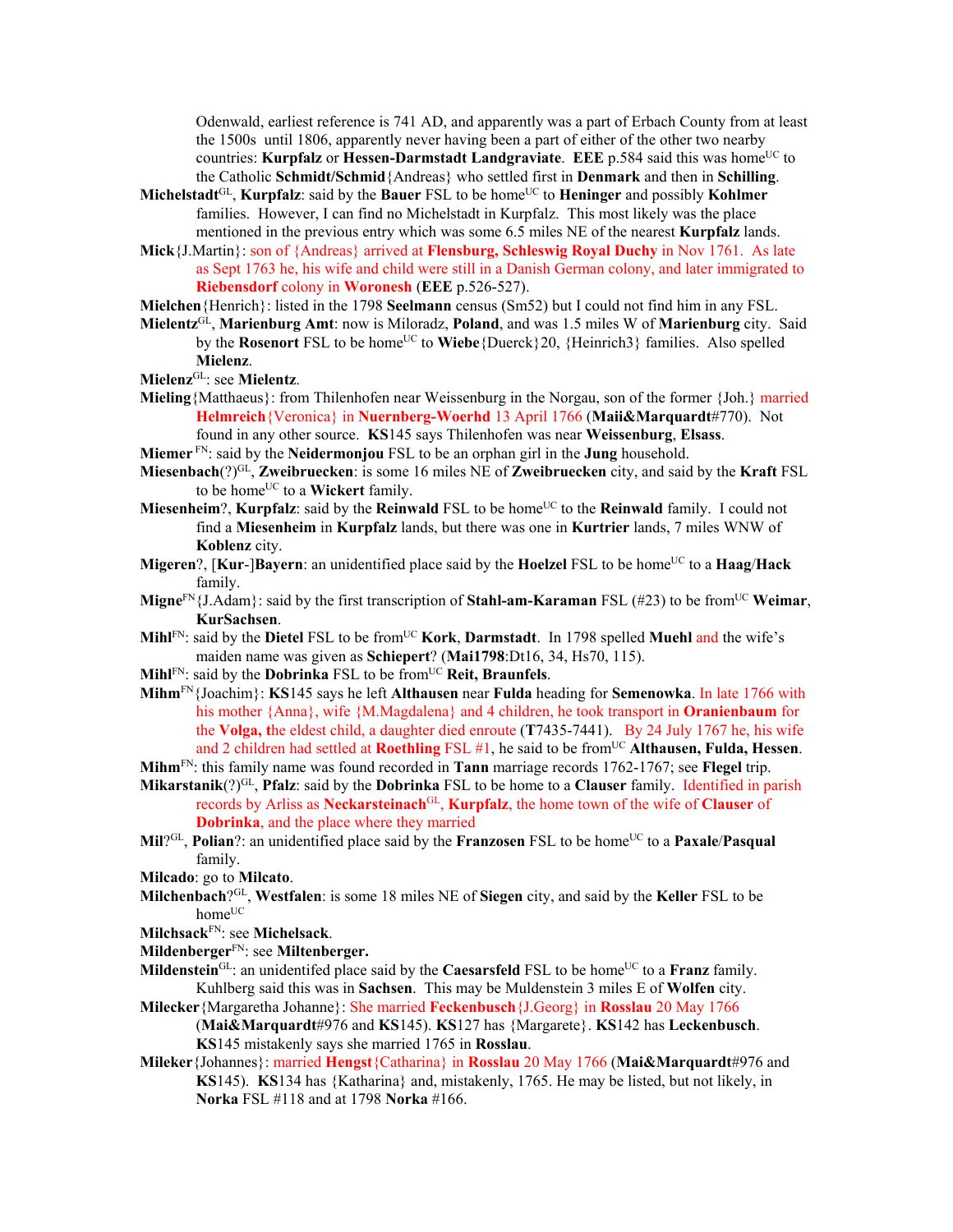**Mileker**FN: see **Milling**.

**Milgeig**FN: see **Milling**.

**Milgenk**FN: see **Milling**.

- **Milhausen**GL, **East Prussia**: is now Mlynary, **Poland** some 12 miles E of **Elbang** and said by the **Orloff** FSL to be home<sup>UC</sup> to a **Cories** family. Also spelled **Muehlhausen**.
- **Miliado/Miliazo/Miliazzo/Milcato/Miliaro**{Pascal/Puscal}: married **Koch**{Catharina} 1 July 1766 in **Luebeck** (**Mai&Marquardt**#114 & **KS**145). On 8 Aug 1766 this **Miliazzo** couple arrived in **Russia** with no children, he said to be from Italy (**Kulberg**3978). Later in 1766 **Miliazo**{Puscal & Catrina} took transport in **Oranienbaum** for the **Volga** (**T**5162-5163). Not found in any later source.
- **Milin**FN: see **Mueller**.
- **Milisin**?,: an unidentified place said by the **Brabander** FSL to be home<sup>UC</sup> to a **Sommer**{Andreas} family. Kuhlberg said this was in **Boehmen**. In the Czech Republic there are Milasin, Milesin, and Milicin.
- **Militsch**GL, **Schlesien**: is today called Milicz, **Poland**, some 28 miles NNE of **Wroclaw**, and said by the **Katharinenstadt** FSL to be home<sup>UC</sup> to a **Timmel** family.
- **Militsch Kreis**, **Prussian Silesia**: its center nka Milicz, 28 miles NNE of **Breslau**.
- **Millek/Milek**<sup>FN</sup> said by the **Roethling** FSL to be from<sup>UC</sup> Mainz.
- **Miller**FN: these families are interfiled with the **Mueller** families, first by place of settlement, second by given name.
- **Miller**FN: also see **Meller**, **Muller** and **Mueller.**
- **Miller**<sup>VV</sup>: an alternate spelling for **Mueller**<sup>VV</sup>.
- **Milling/Mileker/Milgenk/Milgeig**FN{Johannes}: this may be the **Mileker** who married **Hengst**{Catharina} in **Rosslau** 20 May 1766 (**Mai&Marquardt**#975). **KS**134 has the wrong year: 1765. They might have been **Milling**{Johannes & Magdalena Judit} who arrived in **Russia** with daughter {Henrietta} 10 Aug 1767 (**Kulberg**4884). Not found in **T**. If so they were **Milling**{Johannes & Magdalena} who settled before 15 Aug 1767 at **Norka** FSL #118, he said to be from **Isenburg** with step-daughter **Dietz**{Susanna} daughter of {Kaspar}, plus the orphan **Bartel**{Johannes} in the household (FSL #118a & 118b). In 1798 this was the widower **Milgenk/Milgeig** at **Norka #**166.
- **Milling**<sup>FN</sup>: said by the **Orlovskaya** FSL to be from<sup>UC</sup> **Deihofen**?. I could not find this family in the 1798 censuses.
- **Milling**<sup>FN</sup>: said by the **Paulskaya** FSL to be from<sup>UC</sup> **Zerbst** (no locality indicated). I could not find this family in the 1798 Volga censuses.
- **Millner**FN: said by the **Paulskaya** FSL to be fromUC **Born**.
- **Millozzi**<sup>FN</sup>: said (no locality mentioned) by the **Neidermonjou** FSL to be from<sup>UC</sup> Italien. I could not find this family in the 1798 censuses.
- **Mills**RN**, Mary**: one of the two AHSGR village coordinators for **Walter** colony and a leader of the **Walter Research Group**.
- **Milotter**{Sebastian}: married **Juenger**{Barbara} in **Rosslau** 26 June 1766 (**Mai&Marquardt**#1032). **KS**137 has the wrong year – 1765). Not found in any later source.
- **Miltenberg**GL, [**Kurmainz**]: is some 40 miles SE of **Frankfurt-am-Main**, and said by the **Kamenka** FSL to be homeUC to **Gruen**, **Neth**?/**Net/Nett/Naeb**?, and **Rochel** families**.** Said by the **Koehler** FSL to be homeUC to a **Helbert** and possibly to a **Hornung** family. Said by the **Leichtling** FSL to be home<sup>UC</sup> to a **Beichert**? family.
- **Miltenberger/Mildenberger/Mildenberg**FN(Jacob): Corina **Hirt** found that he was born about 1727 probably near **Alsheim, Kurpfalz**; on 8 July 1755 in **Alsheim** he married **Schmitt**{A.Maria} born about 1755; their son {J.Georg}was baptized there 6 Oct 1756 (**LDS Films** #949094 & 949095). In late 1766 {Jacob & Anna} with one son in **Oranienbaum** took transport for the **Volga** (**T**6468-6470). By 21 Aug 1767 these three(?) had settled at **Kautz** FSL #24, said to be from<sup>UC</sup> Wendelsheim, **Kurpfalz**, with a **Heinrich** step-daughter {A.Margaretha} age 14 in the household.See **Heinrich**{Peter & Anna}.
- **Miltenberger/Mildenberger/Mildenberg**FN{Christoph}: using **LDS Film** #488739 & 488734 Corina **Hirt**  proved he was born about 1728/30 in **Morlautern**, that he first married an unnamed woman who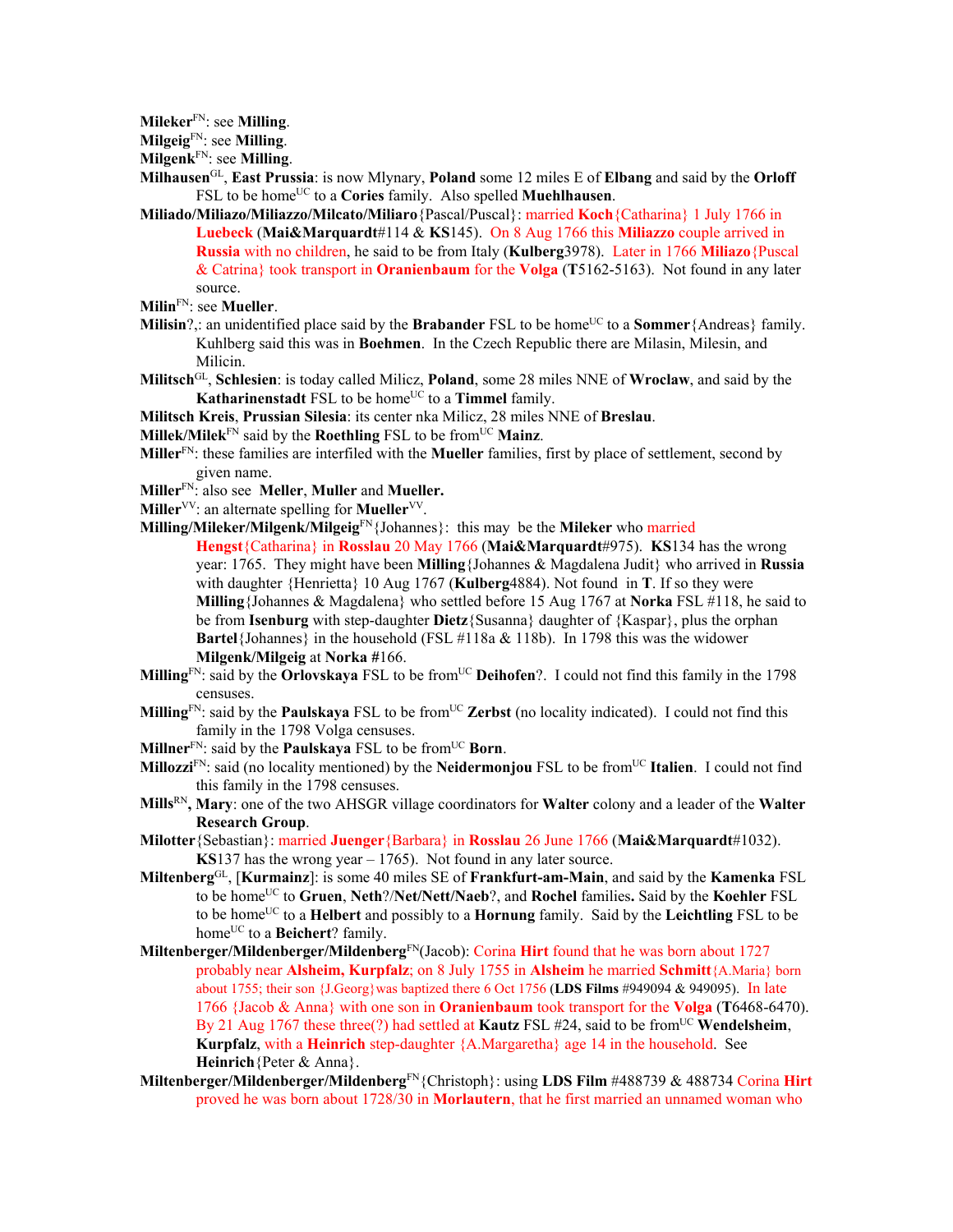bore him two sons in 1751 and 1755 before she died, that he remarried **Herlein**{M.Christina} 26 Feb 1764 in the **Otterberg** Catholic church, and that their daughter was baptized 31 Dec 1764 in the **Landstuhl** Catholic church.

On 8 Aug 1766 they with 2 children arrived in **Russia**, he said to be from **Pfalz** (**Kulberg**3346). Their daughter died prior to **Mildenberg**, his wife {Anna} and son taking transport in **Oranienbaum** for the **Volga** (**T**6468-6470). By 20 Aug 1767 **Miltenberger**, wife {Christina}, and 3 children had settled at **Seewald** FSL #30, he said to be from **Moorlautern**. **Recorded as Mildenberger**s, in 1791 a daughter and in 1792 a son moved to **Koehler**, and in 1798 a son and a grandson were still in **Seewald** (**Mai798**:Mv2755 & 2764, Kl11 & 60, Sw12 & 13).

Milter<sup>FN</sup>: said by the **Seelmann** FSL to be from<sup>UC</sup> **Koenigsberg**. I did not locate them or any descendants in **Mai1798**.

**Mimich**?, **Holstein**: an unidentified place said by the **Reinhard** FSL to be home<sup>UC</sup> to frau **Nickels**.

**Mina**?<sup>GL</sup>: an unidentified place said by the **Hildmann** FSL to be home<sup>UC</sup> to a **Harlon/Herelein** family. **Minburg**: an unidentified place said by **Kulberg** 137 to be home<sup>UC</sup> to **Meier** {Sebastian+w+4c} Catholic. **Minch**FN: said by the **Kolb** FSL to be fromUC **Obersdorf, Kurpfalz**.

- **Mindelheim [Barony]<sup>GS</sup>: occupied some 15 square miles surrounding the city of the same name located** some 28 miles SW of **Augsburg** city. Said (no locality mentioned) by the **Orlovskaya** FSL to be home<sup>UC</sup> to a **Blum** family.
- **Minden [Principality]<sup>GS</sup>, Hannover** [sic]: said by the **Stahl-am-Tarlyk** FSL to be home<sup>UC</sup> to the **Bartel**{Ludwig} family. The **Minden Principality** was never a part of or controlled by, Hannover, its neighbor to the E. From 1648-1807 it was run by **Brandenburg** (from 1719, by Brandenburg-Prussia). Its lands were NW, E and SE of its capital, Minden city, which was some 23 miles NE of **Bielefeld** ity; see **Machzen**.

**Minder**?FN: see **Minor**.

- **Minderlein**{J.Samuel}: married **Kentzker**{M.Louise} in **Rosslau** 3 July 1766 (**Mai&Marquardt**#1040). **KS**138 has **Kenzker**. **KS**146 has the wrong year  $-1765$ . On 12 Sept 1766 {Johann & Louisa} with 2 children in **Oranienbaum** took transport for the **Volga** (**Kulberg**6132). Not found in any later source.
- **Minderlen**<sup>FN</sup>: both the 1858 **Kassel** census (#249) and **KS**:376 said this family came from<sup>UC</sup> **Brackenheim**, **Brackenheim** [**Amt**], **Wuerttemberg**. Using **FHL**#1,184,720-4 the **GCRA** proved origin in **Brackenheim**, **Heilbronn** [**Amt**], **Wuerttemberg**. See their book for more.
- **Minet**{Georg}: **KS**:82 and 146 say this man from<sup>UC</sup> Winterberg (which Stumpp noted was in Westfalen) in 1764 was sent on to the **Saratov** area as part of the group of colonists transported under the command of Captain Paykul and Cornet Rehbinder. I have not found them in any published FSL.
- **Minfeld**, **Germersheim** [**Amt**], **Rheinpfalz**: is 14 miles SW of **Germersheim** city, and was proven by the **GCRA** to be home to a **Ilig**/**Juellich**/**Juelich** family that settled in **Neudorf**.
- **Ming**FN: said by the **Enders** FSL to be fromUC **Lanz**, **Witteberge**. The family name in 1798 was spelled **Meng** (**Mai1798**:En16).

**Ming**<sup>FN</sup>: frau **Ming** was said by the **Enders** FSL to be from<sup>UC</sup> Liepe?, Preussen.

- **Mingelbach**<sup>FN</sup>: said by the **Neidermonjou** FSL to be from<sup>UC</sup> Altenstein. I could not find this woman in the 1798 censuses.
- **Mingen**FN: see **Menges**.
- **Minirzel**(?)<sup>GL</sup>, **Kurpfalz**: an unidentified place said by the **Dietel** FSL to be home<sup>UC</sup> to a **Wiegener**? family.
- **Mink**FN: said by the 1798 census to be the maiden name of frau **Herbst** of **Dietel** (**Mai1798**:Fk65).
- **Mink**FN: in 1798 was this given as the maiden name of frau **Koenig** of **Ober-Monjou** (**Mai1798**:Lz19)? **Mink**FN: also see **Minch** and **Muench**.
- **Minor**FN: said by the **Dehler** FSL to be from<sup>UC</sup> **Wirges**, **Kurmainz**, For 1798 see (Mai1798:Dl9, 41, 43) and may also have been spelled **Minder**? (Dl10).
- **Minstach**GL: see **Muenschbach**.
- **Minstadt**GL: GL: see **Muenschbach**.
- **Minsteinnarch**(?)<sup>GL</sup>: said by the **Boaro** FSL to be home<sup>UC</sup> to a **Gogel**? family. This probably is **Muenchsteinach, Bavaria**, some 22 miles SW of **Bamberg** city.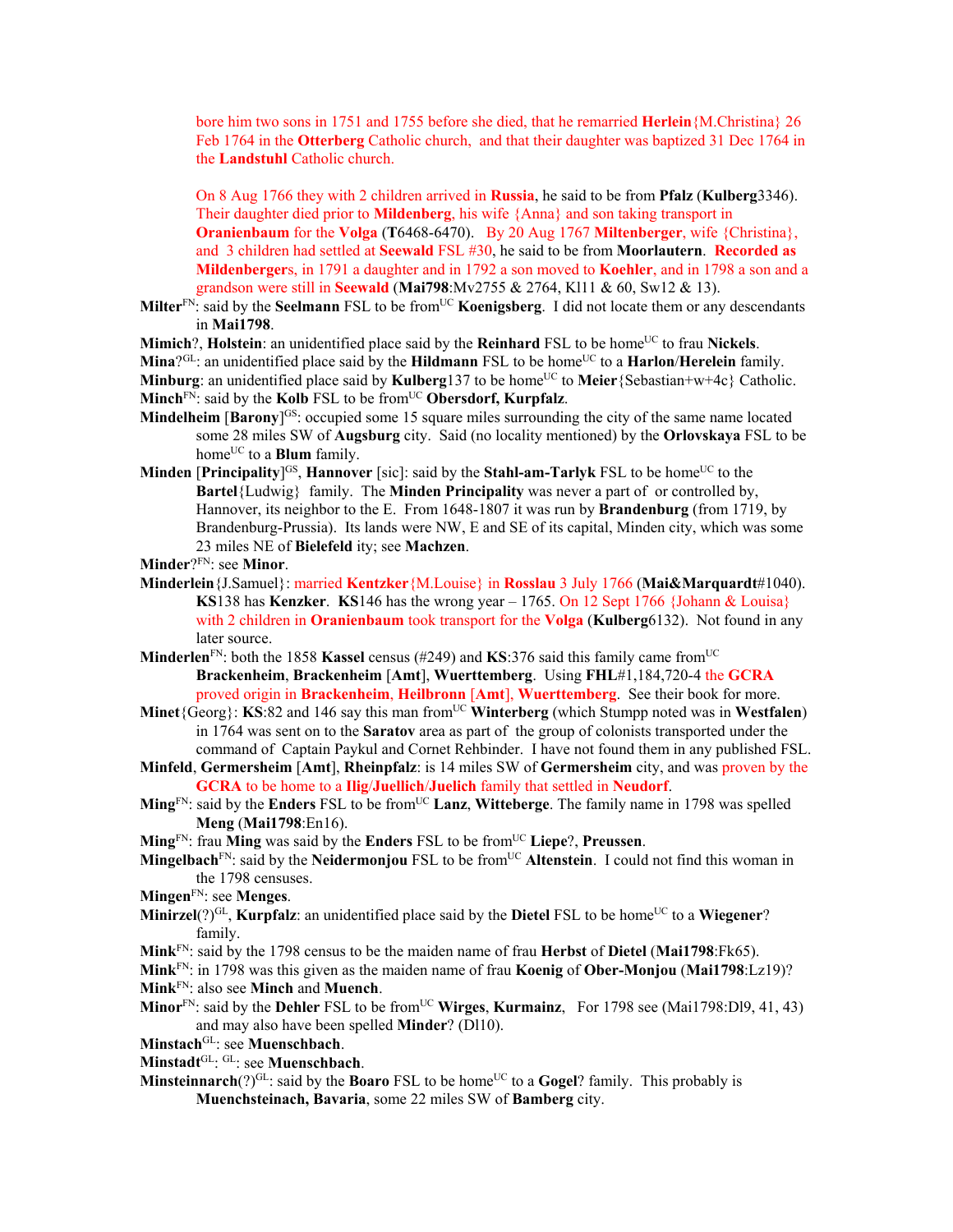- **Minterlein**<sup>FN</sup>: said (no locality indicated) by the **Brabander** FSL to be from<sup>UC</sup> **Bamberg**. I could not find this family in the 1798 Volga censuses.
- **Mintser**FN: not found in an FSL but was in the 1775 **Grimm** census #64. Spelled **Mentze** in 1798 (**Mai1798**:Gm142)
- **Mintz**FN: said by the **Seewald** FSL to be fromUC **Mittlestadt, Pfalz.**
- Mir?<sup>FN</sup>: said by the **Kano** FSL to be from<sup>UC</sup> Olsted. I could not find this family in the 1798 Volga censuses.
- **Mirckler**{A.Maria}: she and husband **Schneyder**{J.Leonhard} had a son baptized in **Luebeck** 15 Aug 1764 (**Mai&Marquardt**#1336). By April 1765 they had settled in **Dobrinka** FSL #51 which said he was from<sup>UC</sup> **Kelzhaus**(?), **Kurpfalz**.
- **Mirin**FN: the **Stahl-am-Karaman** FSL (#2) suggests **Resh**'s 3rd wife was widow of a **Meyer** or **Mirin**UC fromUC **Stuttgart**.
- Mirnas?<sup>GL</sup>: an unidentified place said by the **Boregard** FSL to be home<sup>UC</sup> to a **Zahn** family.
- **Mirten**{A.Maria}: married **Waltz**{Markus} in **Rosslau** 22 May 1766 (**Mai&Marquardt**#1336). **KS**145 has  ${A.Maria Cath.}$  and the wrong year: 1765. No further information.
- **Mirten**?GL, **Lothringen**: probably is Merten, Lorraine, France, 7 miles SW of Sarlouis city, and said by the **Brabander** FSL to be home<sup>UC</sup> to a **Schmidt**{Christian} family.
- **Misler**<sup>FN</sup>: said by the **Paulskaya** FSL to be from<sup>UC</sup> **Buchenrod.** . In 1798 the family name was spelled **Missler** (**Mai1798**:Pl46).
- **Mispeck**FN: according to the **Goebel** FSL this was the maiden name of **Hess** (fromUC **Sipsmar**(?), **Breitenbach**)'s wife.
- **Missler**FN: said by the **Walter** FSL to be fromUC **Gatsheim, Erbach County**.
- **Missler**FN: also see **Misler** and **Mueller**{Johann}.
- **Mitau**GL**, Kurland** [**Duchy**]: then the capital of **Kurland Duchy**, now Jelgava, **Latvia**, some 101 miles E of **Libau**, and said by the **Dobrinka** FSL to be homeUC to a **Buege** family. Said by the **Enders** FSL to be home<sup>UC</sup> to a **Lionier**? family. Said by the **Katharinenstadt** FSL to be home<sup>UC</sup> to **Gutjahr** and **Schwertz** families.
- **Mitgenfeld**GL**, Bavaria** is about 1.7 miles SE of **Bad Brueckenau, Bavaria** and is said by the **Roethling** FSL to be home<sup>UC</sup> to a **Schaab** family.
- **Mitleider**FN: listed by both the 1816 **Neudorf** census (#7) and **KS**:376 without origin. Also spelled **Mittleider**. The **GCRA** found evidence indicating they were in<sup>UC</sup> **Tscherwenka**, **Batschka**, **Hungary** on their way to Russia. See the **GCRA** book for more.
- **Mit-nachbars-zu-Elm** $<sup>GL</sup>$ : said by the **Boregard** FSL to be home<sup>UC</sup> to a **Stoppel** family. This is **Elm**,</sup> **Brandenstein**.
- **Mitne**{J.Adam}: said by the Pleve transcription of **Stahl-am-Karaman** FSL (#23) to be from<sup>UC</sup> Weimar, **Sachsen**.
- **Mittelbergheim**GL, **Barr** [**Amt**], **Strassbourg** [**Oberamt**], **Elsass**: is 1 mile SW **Barr** city, and was proven by the **GCRA** to have been home<sup>UC</sup> to the **Sifferman** family before it went to **Leonberg**.
- **Mittelhausen**<sup>GL</sup>, Nassau-Usingen: an unidentified place said by the **Bangert** FSL to home<sup>UC</sup> to an Otto family. According to a Luebeck ML this man from<sup>UC</sup> Usingen married in 1766 a Laut woman also from **Usingen** (**Mai&Marquardt**#258). This might be the **Mittelhausen** that is some 31 miles NE of **Usingen** city.
- **Mittelhof/Mittelhoff**{Johann/Jacob}: on 31 July 1766 he, a widower alone, arrived in **Russia**, no origin mentioned (**Kulberg**2865). Later in 1766 {Jacob} and daughter {Magdalena} took transport in **Oranienbaum** for the **Volga** (**T**501-502). By 26 June 1767 he and new wife {Christina} with two children: {Philippus} 12 & {Heinrich} 7. plus daughter {Magdalena} 18, had settled at **Kukkus** FSL #36, said to be from **Niederbiel, Braunfels**. Dodie **Rotherham** figured out that this new wife must have been the former widow **Facius**{Christina} who had sons {Philipp & Johann}.

**Mittelholz**GL**, Kur Trier**: an unidentified place said by the **Preuss** FSL to be home to an **Staud** family. **Mittelmaier**FN: see **Mittelmeier**.

**Mittelmark**: that part of the **Brandenburg** duchy that lay between the Elbe and Oder rivers.

**Mittelmeier**<sup>FN</sup>: said by the **Katharinenstadt** FSL to be from<sup>UC</sup> **Muenchen**. Later spelled **Mittelmaier** (**Mai1798**:Ka21).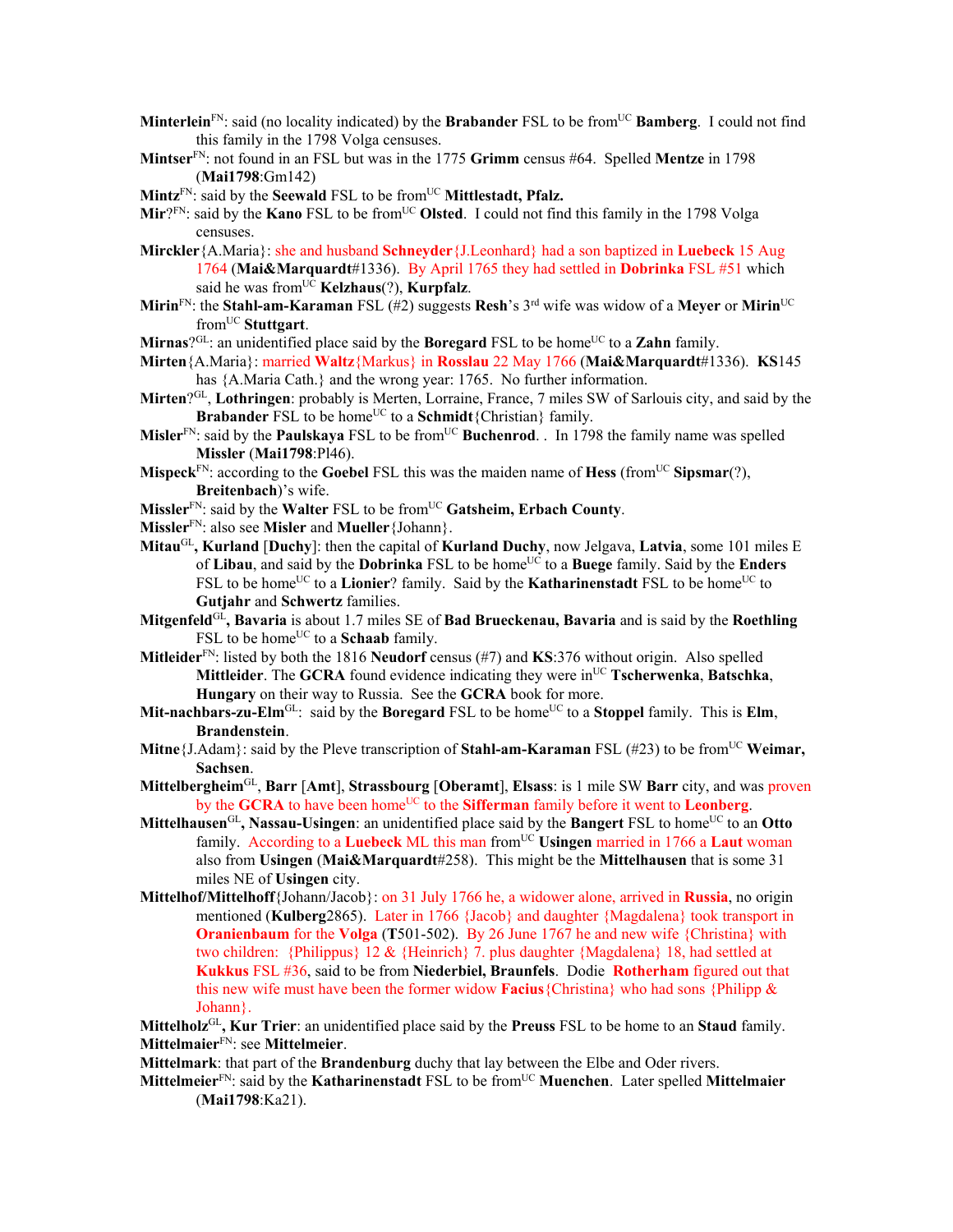**Mittelpfalz**: this must have been a regional name for part of **Kurpfalz**.

**Mittelsbach**<sup>GL</sup>, **Thueringen**: an unidentified place said by the **Dreispitz** FSL to be home<sup>UC</sup> to a **Mueller** family.

## **Mittel-Seemen, Stolberg-Gedern:**

- **Mittelsinn?, Stolberg**: an unidentified place said by the **Galka** FSL to be home<sup>UC</sup> to a **Schott** family. The only Mittelsinn I can find was in the **Wuerzburg Bishopric**, not in **Stolberg County**.
- **Mittelsinn**<sup>GL</sup>, **Wuerzburg**: said by the **Goebel** FSL to be home<sup>UC</sup> to a Bittner and possibly a Eberhard family. David Schmidt believes that Mittelsinn then was part of the **Thuengen** barony, not part of the **Wuerzburg** duchy, but the maps of the day do not show that.
- **Mittelsinn-bei-Aura**GL, **Wuerzburg**: (same place as the preceeding entry) said by the **Louis** FSL to be home<sup>UC</sup> to a **Salzmann** family.
- **Mittlestadt**GL**, Pfalz, (**might be Mutterstadt which is 13 miles S of **Worms**) said by the **Seewald** FSL to be home<sup>UC</sup> to a **Mintz** family.
- Mittelstadt<sup>GL</sup>, Urach Oberamt, Wuerttemberg: is some 6 miles NW of Bad Urach. Baden-**Wuerttemberg**, and was home to **Mueller**, **Muellerweiss**, and **Stueckle** families that settled in **Gueldendorf, Odessa**.
- **Mittelstadt**<sup>GL</sup>, **Wuerttemberg** [Duchy]: an unidentified place said by the Brabander FSL to be home<sup>UC</sup> to a **Palter** family. This surely was the place mentioned above.
- **Mitter** {Katharina}: age 49 in 1798 it was said her 1<sup>st</sup> husband was **Johann** {Martin} and she was now married to **Ihl**{Philipp} her 22-yr old **Johann** son in the household (**Mai1798**:Zg21); so **Gak** evidently was her 2nd husband, and **Ihl** her 3rd. I do not find any Mitter in any FSL or in **T**.
- **Mittleider**FN: see **Mitleider**.
- **Mitz**{J.Wilhelm}: and wife **Schwaertzel**{M.Elisabeth} had a son baptized in **Luebeck** 24 April 1766n of {J.Wilhelm} (**Mai&Marquardt**#1287). Not found in any later source.
- **Mitz**?<sup>GL</sup>, **Wittenberg**: an unidentified place said by the **Dreispitz** FSL to be home<sup>UC</sup> to a **Siewert** family. This is **Metzingen**, **Wuerttemberg Duchy**.
- **Mitzig**?FN: said by the **Warenburg** FSL to be a stepson in the **Zifler** household. I could not find him in **Mai1798**.
- **MMHS**: is the Manitoba Mennonite Historical Society. They have a large archive of Mennonite records, many of which they have made available online. Their home page is: http://www.mmhs.org/. **mnu**: "maiden name unknown"
- **Mochenhapt**FN: this family name was found recorded in **Kirburg** marriage records 1762-1767; see **Flegel** trip.
- **Mockler<sup>FN</sup>: said by the <b>Katharinenstadt** FSL to be from<sup>UC</sup> **Bluoa**(?).
- **Mockritz**<sup>GL</sup>: an unidentified place said by the **Paulskaya** FSL to be home<sup>UC</sup> to a **Mettig**? family. There are two Mockritz in **Saxony**.
- **Mockstadt**<sup>GL</sup>: said to be the home<sup>UC</sup> of a **Reibert** woman who married a **Raab** man in 1766 according to the **Buedingen** ML (**Mai&Marquardt#**532). This must be **Nieder Mockstadt**, some 7 miles NW of **Buedingen**; this couple laterwent to **Balzer**. Said by the **Buedingen** ML to be home<sup>UC</sup> to an **Emmol** woman who in 1766 married a Mueller man; later the couple went to **Kraft** (**Mai&Marquardt**#647).
- **Model**FN: said by the **Ober-Monjou** FSL to be fromUC **Nervgenstal**?. For 1798 see **Mai1798**:Ka68. **Moebus**{A.Eleonora}: from **Buedingen** married there **Roth**{Frantz David} from **Abendheur**,

**Zweibruecken Duchy** 5 June 1766; another source says 3 June (**Mai&Marquardt#**680 & **KS**146). **KS**151 says **Abendtheuer** was near **Birkenfeld/N**. Not found in any later source. **Moedinger** FN: see **Medinger**.

**Moehring/Moering**{J.Gg.}: born in **Ulm Imperial City** son of the late Lieutenant{J.Gg.} married in **Woehrd** 27 March 1766 **Stoeszel**{Christina} born in **Stadling**, daughter of {Andreas} of **Stadling** (**Mai&Marquardt**#765). **KS**146 had him born in the wrong **Ulm**. Was a witness at the 14 April 1766 **Woehrd** wedding of **Greiffenstein** and **Linert** (**Mai&Marquardt**#note 763). On 4 July 1766 with wife {Christina} he arrived in **Russia**, said to be from **Ulm** (**Kulberg**1965). Not found in **T.** By19 Aug 1767 **Moehring**{J.Georg} and wife {Christina} with 2 stepdaughters had settled at **Jost** FSL #39, he said to be from<sup>UC</sup> **Ulm**, **Schwaben**.

**Moehringen**GL, **Stuttgart Oberamt**, **Wuerttemberg**: is now a neighborhood some 6 miles SW of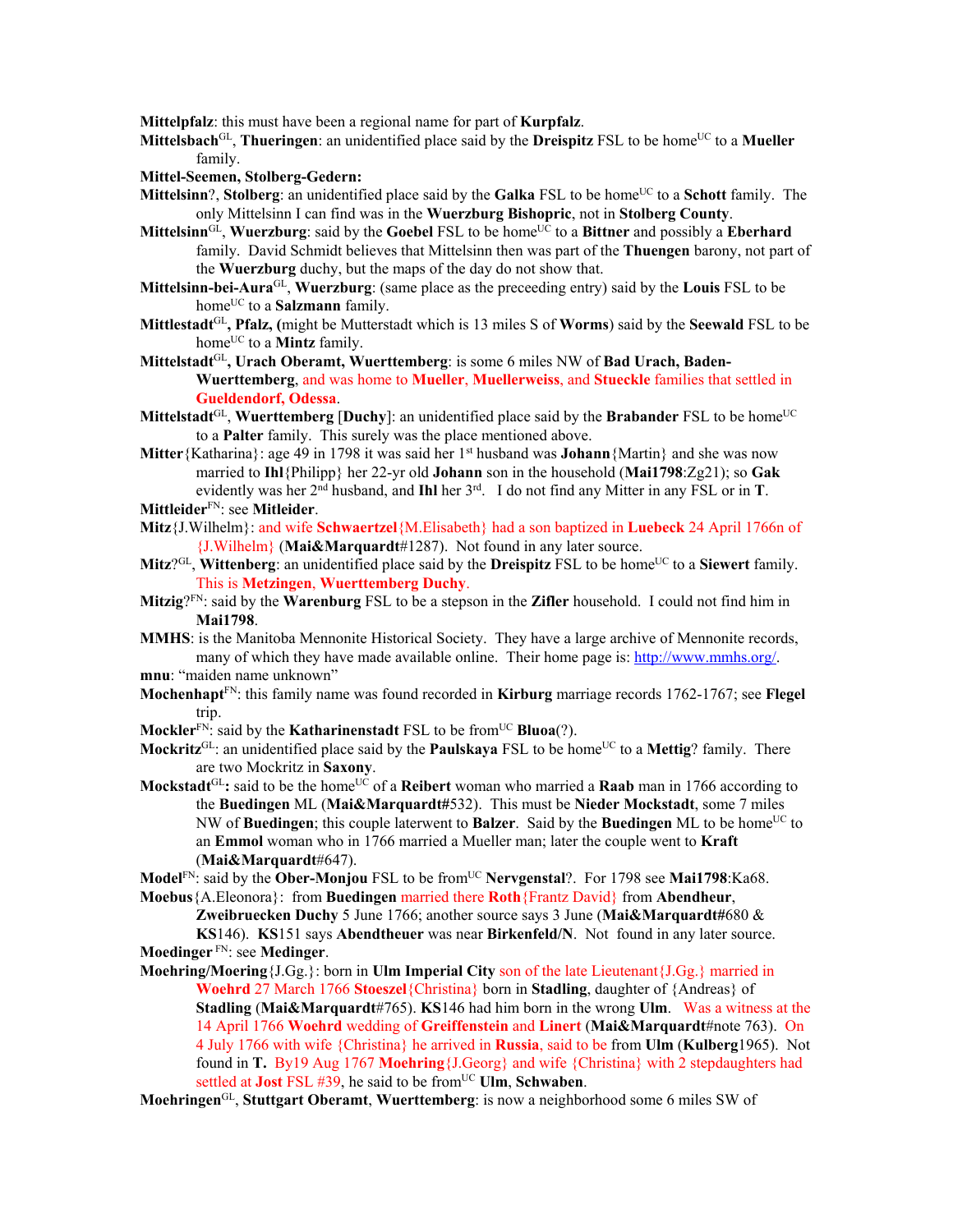**Stuttgart** city center, and the **GCRA** has verified the origin here of the **Grieb** family that went to **Bergdorf**, and of the **Fleck**, **Hell**, and **Hinke** families that went to **Glueckstal**. See their book for more detail. Curt Renz proved it was also home to the **Henke/Hinke** family that settled in **Hoffnungstal, Bessarabia**.

- **Moehser**<sup>FN</sup>: said by **KS**:146 and by the Stumpp version of the **Balzer** FSL to be from<sup>UC</sup> Schweiz (no locality indicated). I have been unable to find any **Balzer** record confirming that this family was ever **Russia** much less in **Balzer**.
- **Moell**FN: this family name was found recorded in **Schotten** parish records for many generations prior to 1767; see **Flegel** trip.
- **Moeller**FN: this family name was found recorded in **Schotten** parish records for many generations prior to 1767; see **Flegel** trip.
- **Moelz, Sachsen**: said by the **Reinwald** FSL to be home<sup>UC</sup> to the **Georg** family. The only Moelz I could find was in **Anhalt**-**Koethen Principality**, some 3.5 miles NW of **Koethen** city.
- **Moemlingen**GL, **Kurmainz**: is some 9 miles SSW of Aschaffenburg city, and said by the **Lauwe** FSL to be home<sup>UC</sup> to a **Preuss** family.
- **Moenau<sup>GL</sup>, [Kur-]Sachsen**: is some 10 miles NNE of **Bautzen** city and said by the **Jost** FSL to be home<sup>UC</sup> to a **Thoermer** family.
- **Moench**FN: listed by both the 1858 **Kassel** census (#232) and **KS**:377 without origin. Using **FHL**#1,184,918 the **GCRA** proved their origin in **Kirchheim**, **Besigheim** [**Amt**], **Wuerttemberg**. See the **GCRA** book for more.
- **Moenchengladbach**, **Juelich Duchy**: is 25 km WSW of **Duesseldorf** city.
- **Moenchweiler**GL, **Villingen** [**Amt**], **Baden**: is some 5 miles NW of **Villingen-Schwennigen** city, and said by the 1816 **Bergdorf** census to be home<sup>UC</sup> to a **Flaig** family. And, the **GCRA** believes this is the possible origin of the **Vosler** who went to **Bergdorf**.
- **Moens**<sup>GL</sup>, **Holstein**: an unidentified place said by the **Bettinger** FSL to be home<sup>UC</sup> to a **Felker** family.
- **Moenstadt**<sup>GL</sup>, Nassau-Usingen: is 6 miles NW of Usingen city, and said by the **Bangert** FSL to home<sup>UC</sup> to a **Sorg** family.
- **Moerck**FN: see **Merk**.
- **Moerfelden**: go to **Meerfelden**.
- **Moering**: go to **Moehring**.
- **Moerkel**: go to **Merkel**.
- **Moerlheim**, **Landau** [**Amt**], **Rheinpfalz**: is 2 miles ESE of **Landau-in-der-Pfalz**, and was proven by the **GCRA** to be home to the **Wall**/**Wahl** family that settled in **Kassel**.
- **Moers**{A.Maria}: she married **Euler**{Peter 11 March 1766 in **Buedingen** (**Mai&Marquardt**#406). Not found in any later source.
- **Moers**{J.Ludwig}: in late 1766 he, single, with two children left **Oranienbaum** for the **Volga** (**T**3852- 3854). No further information.
- **Moers/Moerss**{Philipp Ludwig}: **KS**146 says in one entry that he left **Buedingen** city and in another that he left **Lorbach** near **Buedingen.** No further information.
- **Moers**<sup>GS</sup>: Said (no locality mentioned) by the **Boaro** FSL to be home<sup>UC</sup> to a Leis? family. This may have been a County in the 1760s, seated in the city of the same name in **North Rhine-Westpahlia**, some 16 miles NNW of **Duesseldorf**.
- **Moersch**GL**, Baden-Baden**: is 5 miles SW of **Karlsruhe** city, was the home of the **Hombre**/**Hubert** family perhaps as early as 1655.
- **Moersfeld**GL, **Kircheimbolanden Amt**, **Rheinpfalz**: is some 6.5 miles NW of **Kircheimbolanden** town, and proved by **Judy Remmick** to be the place from which the **Pfaff** family that settled in **Worms**, **Odessa** left to go to **Torschau**.
- **Moersfeld**GL, **Rhineland-Palatinate:** see **Mersfeld.**
- **Moeser**{Christian}: **Anhalt-Dessau** archival materials say he was from **Woerlitz**, in 1766 a resident in Roten Haus, may have been stopped from going to **Russia** (**Mai&Marquardt**#1125). Not found in any later source.
- **Moeserburg**?FN: said by the **Jost** FSL to be fromUC **Anhalt-Koethen** (no locality mentioned) and there was a **Hilmann** step-son living in their household. In 1798 the name was spelled **Merscheburg** (**Mai1798**:Jo08).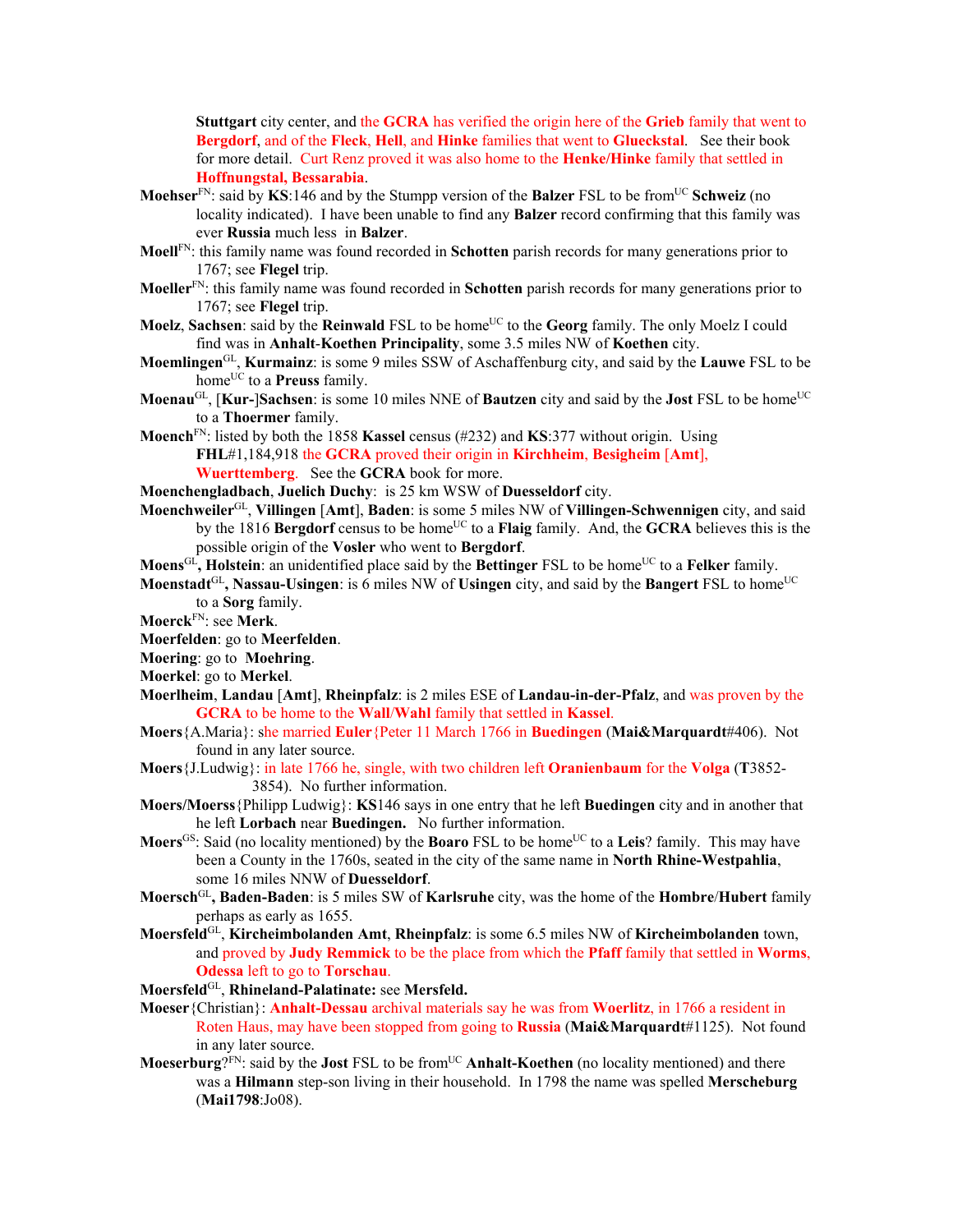**Moeske**FN: see **Meske**.

- **Moesland**GL, **Moewa Amt** or **Dirschau Amt**: is now Miedzyloz, **Poland**, and was some 9.5 miles S of **Dirschau** town. Said by the **Tiege** FSL to be home<sup>UC</sup> to the **Klaassen** {Johann}and **Reimer** families.
- **Moessingen**GL, **Rottenburg Amt**, **Tuebingen Oberamt**, **Wuerttemberg**: is some 7 miles SE of **Rottenburg** town, 8 miles S of **Tuebingen** city, and proved by **GCRA** to be home to the **Schmid**(**Dionysius**) family that went to **Bergdorf**. Proven by **GCRA** to be home to the **Dider**, **Maier**{Michael}, **Speidel**, **Steinhilber** and **Werner** families that went to **Glueckstal**. The **Schell** family's youngest son was born here when they were en route to **Glueckstal**. See the **GCRA** book for more detail. Said by  $\text{KS}:438$  to be home<sup>UC</sup> to the **Shuhmann** may have gone to<sup>UC</sup> **Glueckstal**. , Proved by Curt Renz as home to a **Strieb** family that settled in **Gueldendorf, Odessa**, and home to a **Schmidt** family that went to **Hoffnungstal**, **Bessarabia**. Was proven by the **GCRA** to be home to the **Maier/Mayer**{Michael} family that settled in **Neudorf**.
- **Moessling**?, [**Kurbayern**]: is 41 km SE of Landschut city and was said by Recruiter Beauregard's list to have been home to the **Bugert**?{Matthias} family (**Lk**68).
- **Moessner**FN: see **Messner**.
- **Moethens**: goto **Noethens**.
- **Moetheus**: go to **Noetheus**.
- **Moettau**GL**, Nassau-Weilburg**: is some 6 miles NE of **Weilburg** city, and said by the **Bangert** FSL to home<sup>UC</sup> to a **Burg** family.
- **Moetzingen**GL, **Boeblingen** [**Amt**], **Wuerttemberg**: is some 5 miles SW of **Herrenberg** city, and proven by the **GCRA** to be home to the **Kussmaul** family which went to **Bergdorf**; see their book for more details.
- **Moewa Amt**GL: an unidentified District center which must have been W of **Marienburg** and S of **Dirschau**.
- **Mogel**FN: see **Magel**.
- **Mohn**<sup>FN</sup>: said by the **Moor** FSL to be from<sup>UC</sup> **Isenburg** (no locality mentioned).
- **Mohnbach**GL**, Hanau County**: an unidentified place said by the Kromm version of the **Jagodnaja Poljana** FSL to possibly be home<sup>UC</sup> to a **Baum** family (p.27).
- **Mohr**FN: interfiled with **Moor**.
- **Mohr**<sup>VV</sup>: an alternative spelling for **Moor**<sup>VV</sup>.
- **Mohrenhaeuser** FN: said by the **Koehler** FSL to be from<sup>UC</sup> **Fulda** (no locality given). I could not find this family name in the 1798 censuses.
- **Mohrland/Morlan/Morlang**FN{J.Christoph}: Corina **Hirt** using **LDS Film** #493219 found that he was born about 1723 probably in **Weiler Martinsen** and married there 26 Feb 1747 to **Schmidt**{A.Margaretha} to whom 8 children were born during 1748-1766. By 25 Aug 1767 this couple with 4 children had settled at **Walter** FSL #52, he said to be from<sup>UC</sup> Weiler, Baden-**Baden [Margraviate].** [An earlier translation of the FSL said he was be from<sup>UC</sup> **Veileraporekenokh, Baden-Baden Margravite** and the **Walter Research Group** had identified the origin as **Waldprechtsweier, Baden-Wuerttemberg**.] By 1798 he had died, and one son, although living in **Riebensdorf**, **Voronezh** as a school teacher , while two other sons were still living in **Walter (Mai1798**:#18,#74 and #112). Not found in either **Kulberg** or in **T**.

**Moisisschreiber**{A.Elisa.}: see **Schreiber**.

- **Moitzfeld**<sup>GL</sup>: an unidentified place said by the **Kano** FSL to be home<sup>UC</sup> to a **Quast** family. This place probably was a sattelite of **Bergisch Gladbach**, in **Berg Duchy**, some 8 miles ENE of downtown **Koeln** city.
- **Molbert?, Frankreich:** an unidentified place said by the **Franzosen** FSL to be home<sup>UC</sup> to a **Brochert**/**Brescher** family.

**Molko**<sup>FN</sup>: said by the **Warenburg** FSL to be from<sup>UC</sup> **Wien**. Spelled **Molkof** in 1798 (Mai1798:Wr110). **Molkof** FN: see **Molko**.

**Molleker**FN: see **Muellecker**.

**Herrschaft Gersfeld**: this knight's holding or 'dominion' was made up of scattered Lutheran towns, villages, and parishes (or Kantons) in an area otherwise made up almost entirely of various Catholic lands. It was ruled by the knights 'von **Ebersburg**' and included **Altenfeld**, **Gersfeld-**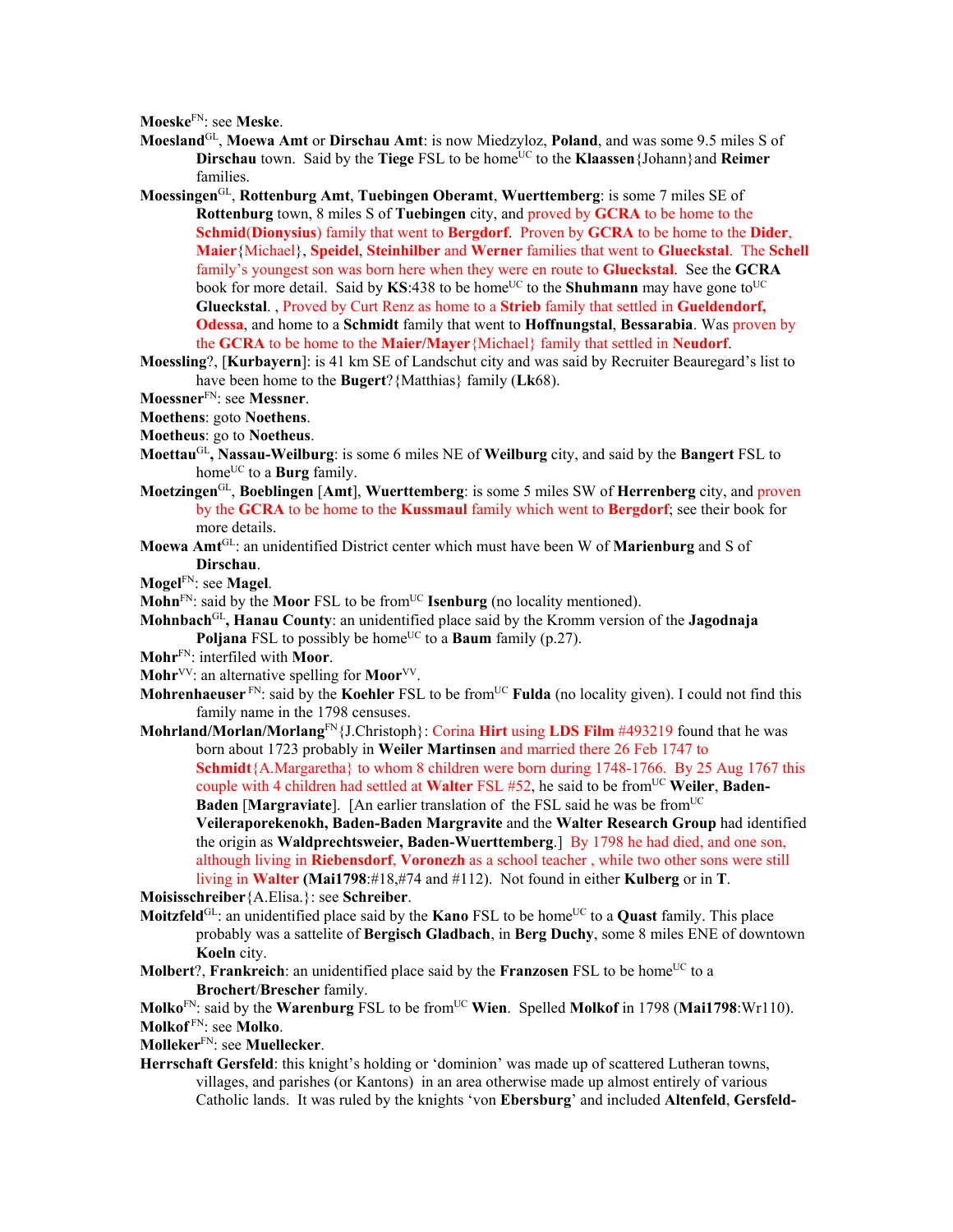**an-der-Rhone, Kippelbach, Maiersbach, Molsbach, Obernhausen, Rodenbach, Rommers, Sandberg** and **Schachen** – this information was taken from that provided by the German Researcher **Steinke**{Mattias} in August 2015 to **Hein**{Maggie}, AHSGR co-village coordinator for **Frank** and **Walter** Volga villages – ed.

**Molesbach**, [**Herrschaft Gersfeld**]:was tad ESE of Gersfeld town.

- **Molsheim**GL, **Alsace**: is some 12.5 miles SW of **Strasbourg** and said by the **Rothammel** FSL to be home<sup>UC</sup> to a **Rothammel** family.
- **Mom**?, **[Kur-]Sachsen**: an unidentified place said by the **Rosenheim** FSL to be home<sup>UC</sup> to a **Rohr** man.
- **Momart/Mommart**, **Erbach** [**County**]: is 8 km ENE of **Erbach** city and was said by **Shcherbakovka** FSL #44 to be home<sup>UC</sup> to **Lang**{J.Christoph} who married **Burger**{A.Margaretha} in **Buedingen** 9 May 1766 (**Mai&Marquardt**#625).
- **Momberg**GL, [**Hessen-Kassel Landgraviate**]: is 25 km NE of **Marburg-an-der-Lahn**, and said by the  $Schoenchen FSL to be home<sup>UC</sup> to **Adam**{Valentin}, **Kuhn**{J.Heinrich}, **Sack** and **Storke**$ **families**. **KS**:118 said this was Momberg/Marberg-He.

**Momberg**GL: also see **Mamberg**.

- **Momberger**{Elisabeth}: **KS**142 says she left **Rodheim** near **Giessen** in 1767. No further information.
- **Momlingen**<sup>GL</sup>, **Kurmainz**: said by the **Rothammel** FSL to be home<sup>UC</sup> to a **Engraf** family. This actually is **Moemlingen**.
- **Mondsee**<sup>GL</sup>: said by the **Koehler** FSL to be home<sup>UC</sup> to a **Weinzettel** family, and possibly to a **Weinbaer** family. Kuhlberg said this was in the country of **Ungarn** but I do not find such a place in any present or formere Hungarian territory. Perhaps the country given was the Austrio-Hungarian Empire, abbreviated in Kuhlberg's source to Hungary?? This place may actually have been the same as the next entry.
- **Mondsee**?<sup>GL</sup>, **Oesterreich**: said by the **Koehler** FSL to be home<sup>UC</sup> to a **Zag** family. There is such a place 14 miles ENE of **Salzburg** city.
- **Moneck/Monecke**{Eva Dorothea}: married **Fleck**{Carl Hinrich} in **Luebeck** 16 June 1766 (**Mai&Marquardt**#93). **KS**128 said he was fromUC **Mettenheim** near **Worms** now in **Rheinhesse** and married in 1765 (sic). **Die Luebecker Traulisten** has {Karl Hinrich}. Not found in **Kulberg**. Later in 1766 this couple in **Oranienbaum** took transport for the **Volga**  (**T**6874-6875). No later source found.
- **Moneksen**?, Mecklenburg: an unidentified place said by the Stahl-am-Tarlyk FSL to be home<sup>UC</sup> to the **Riding**? family.
- **Mong**?{A.Maria}<sup>FN</sup>: listed in the 1798 **Straub** census (Sr11) but I did not find the family name in any FSL.
- **Moni**<sup>FN</sup>: said by the **Schoenchen** FSL to be from<sup>UC</sup> **Cambrai**. I could find no member of this family in **Mai1798**.
- **Monheim, Pfalz-Neuburg** : is 25 km NW of **Neuburg-an-der-Donau** and was said to be home<sup>UC</sup> to **Meiler**{Christina} who married **Schaefer**{J.Heinrich} **i**n **Woehrd** 30 April 1766 (**Mai&Marquardt**#782). **KS**153 mistakenly has this as the **Monheim** near the **Rhein** up not far from **Duesseldorf**.
- **Moninger**{Juergen/J.Georg}: Lutheran from<sup>UC</sup> **Kraichgau Kanton, Baron von Gemmingen holdings, Swabian Knights Circle**, arrived at **Fridericia, Juetland Royal Province** in June 1760. With his wife {M.Elisabeth} and 3 children, he last reregistered in **Denmark** in April 1763 (**EEE** p.529). By Nov 1764 they had settled in **Dobrinka** FSL #1 which said he was from<sup>UC</sup> **Alburg**(?), **Austria**.
- **Monjay**: go to **von Monjay**.

**Mons**FN{Bartholome}: married **Voelcker**{Helena} in **Buedingen** 11 March 1766

(**Mai&Marquardt**#410). **KS**146 has {Helene}. No later information.

- **Mons**FN: also see **Monz**.
- **Monsch**FN: see **Munsch**.
- **Monschau**FN: said by the **Brabander** FSL to be fromUC **Germersberg**?, **Freiburg**, with a single **Gerhard** man living in the household. Spelled **Monshau** in 1798 (**Mai1798**:Bn70, 71).

**Monshau**FN: see **Monschau**.

**Monsheim**GL**, Kurpfalz: Brent Mai** has confirmed that a **Michaelis** family left here to settle in **Kratzke**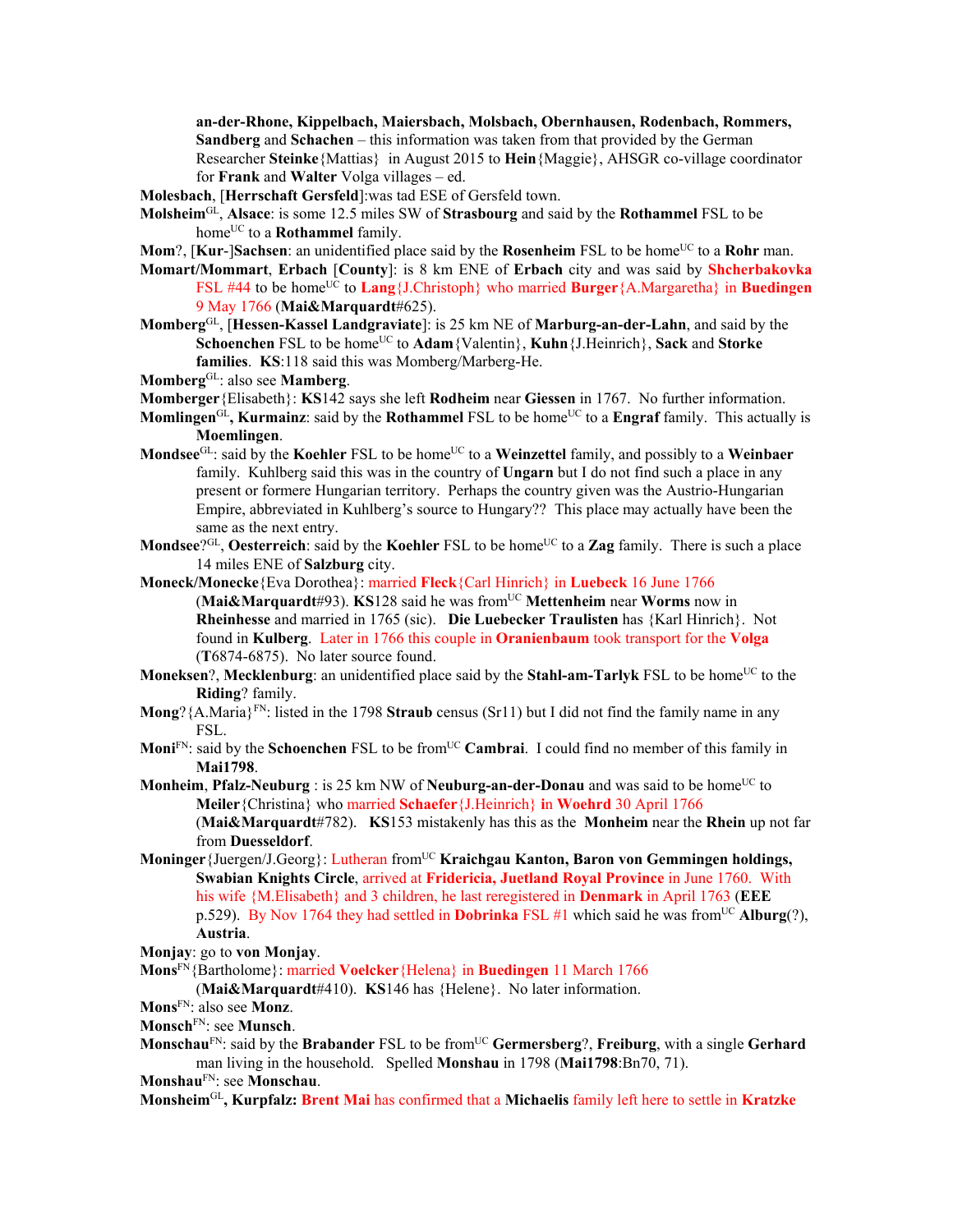near the Volga. It is 7 miles W of **Worms**.

- Mont?<sup>FN</sup>: said by the **Paulskaya** FSL to be from<sup>UC</sup> Berlin. In 1798 the family name was spelled Mundt (**Mai1798**:Mv2203).
- **Montabauer**<sup>GL</sup>, [**Kur-**]**Trier**: said by the **Koehler** FSL to be home<sup>UC</sup> to a **Freiberger** family, and possibly to a **Walter** family. This surely is **Montabaur**.
- **Montabaur**GL, **Kurtrier**: is some 11 miles ENE of **Koblenz** and seems to have been the seat of a northern section of **Kurtrier**.
- **Montabeier**(?)<sup>GL</sup>, **Kur Trier**: an unidentified place said by the **Preuss** FSL to be home<sup>UC</sup> to a **Resch** family. This surely is **Montabaur**.
- **Montain, Frankeich**: an unidentified place said by the **Cheisol** FSL to be home<sup>UC</sup> to a **Fisch** family. There were at least 2 places in France spelled this way.
- **Monte de Marcon**<sup>GL</sup>, **France**: an unidentified place said by the **Leichtling** FSL to be home<sup>UC</sup> to a **Faret/Farrette**? family. Could this be Mont-de-Marsan, some 508 miles SE of Saarbrueken?
- **Montet**{Nikolas}: **KS**142 says he left **Wetzlar** with wife {A.Maria}. No further information.
- **Monz/Mons**FN: said (no locality mentioned) by the **Boregard** FSL to be fromUC **Holstein**. Spelled **Mons** in 1798 (**Mai1798**:Bo08).
- **Moog**FN: this family name was found recorded in **Kirburg** marriage records 1762-1767; see **Flegel** trip. **Moor**, **Mahr**, **Mohr**, and **Muhr**: all interfiled below:
- Mohr<sup>FN</sup>{J.Georg}: listed with wife {A.Barbara} and son by **Bauer** FSL #45 to be from<sup>UC</sup> Walldorf, **Kurpfalz**. In 1798 spelled **Moor** (**Mai1798**:45, 56, 1, and 57). **KS**146 says **Mohr**{no given name} left **Pfalz** going to **Bauer**.
- **Moor**FN: listed by the 1816 **Glueckstal** census (**KS**:671, 676, 378) with no origin, however **KS**:377 said he came from **Gochsheim**, **Bruchsal** [**Amt**], **Baden**. Using **FHL**(1,272,387), the **GCRA** proved this origin. See the **GCRA** book for more details. Also spelled **Mohr**.
- **Mohr**<sup>FN</sup>{J.Konrad}: said by the Stumpp version (p.80) of the **Jagodnaja Poljana** FSL (#61) to be from<sup>UC</sup> **Muenzenberg** near **Friedberg**; said by the Pleve and Kromm versions with wife {Hanette Christina}, he said to be from<sup>UC</sup> Muenzenberg, Stolberg.
- **Moor**FN{Johann}: said by the **Kratzke** FSL (#46) to be fromUC **Auxerre**(?)/**Okser**(?), **Frankreich.**
- **Mohr**{Clara Christina}: from **Niederwwiesen, Pfaltz** she married **Weigand**{Johann} (**Mai&Marquardt**#341). By 26 June 1767 these two had settled at **Kukkus** FSL #43. In 1798 a son {Johannes} with his **Scheibel** wife {Katharina} and 3 young children, a brother and their widowed mother {A.Christina} were still in **Kukkus** (**Mai1798**:Kk33).
- **Moor**<sup>FN</sup>{Johannes}: said by the **Norka** FSL (#34) to be from<sup>UC</sup> **Isenburg** (no locality mentioned). For 1798 see **Mai1798**:Nr52, 17, 210. The wife's maiden name is given as **Hardt** in 1798 (Nr52).
- **Moor**FN{Peter & A.Elisabeth}: **T**28-29 records that this **Mohr** couple was transported from **Oranienbaum** to **Satatov**. Said by the **Norka** FSL (#175) to be fromUC [**Pfalz**-]**Kurpfalz** [**Duchy**] (no locality mentioned). For 1798 see **Mai1798**:Nr98
- **Moor**<sup>FN</sup>{Friedrich}: the **Mohr** man was said by the **Preuss** FSL (#34) to be from<sup>UC</sup> **Oppenheim**, **Kurpfalz.**
- **Mohr/Marx**{Katharina}FN: said by the **Rohleder** FSL (#29a) to be step-daughter in the **Junker** household. Her family name may have been rendered **Marx** in 1798 (**Mai1798**:Mt9).
- **Mohr/Mahr/Moor**{Nikolaus}<sup>FN</sup>: said by the **Rohleder** FSL (#40) to be from<sup>UC</sup> **Rastadt**, and his wife was said to be from [**Kur**-]**Mainz**.In 1798 spelled both **Mahr** (**Mai1798**:Rl23, Lz12) and **Moor**  (Ka90), and the maiden name of the wife was given as **Walter** (Rl23).
- **Mohr**{Friedrich}: **KS**:82 and 146 say this man from<sup>UC</sup> Winterberg in 1764 was sent on to the **Saratov** area as part of the group of colonists transported under the command of Captain Paykul and Cornet Rehbinder. I have not found them in any published FSL.
- Mohr/Mar/Mahr<sup>{J</sup>.Friederich}: Lutheran from<sup>UC</sup> Baden-Durlach Margraviate arrived in Schleswig **city, Schleswig Royal Duchy** in July 1761. In June 1763 they received their permit to leave **Denmark**. By 1775 they had settled at **Schilling** (1775 census #16) (**EEE** p.527)
- **Mohr/Moor**{Andreas}: with wife {Elisabeth} and 2 sons he arrived in **Russia** 29 Aug 1766, he said to be fromUC **Darmstadt** (**Kulberg**5185). **T**35-38 records the transport of this family from **Oranienbaum** to **Saratov** but she died along the way. By 24 Aug 1766 they had settled at **Stephan** FSL (#8) but are listed under the surname **Stephan**! he said to be from<sup>UC</sup> **Wohnfeld**.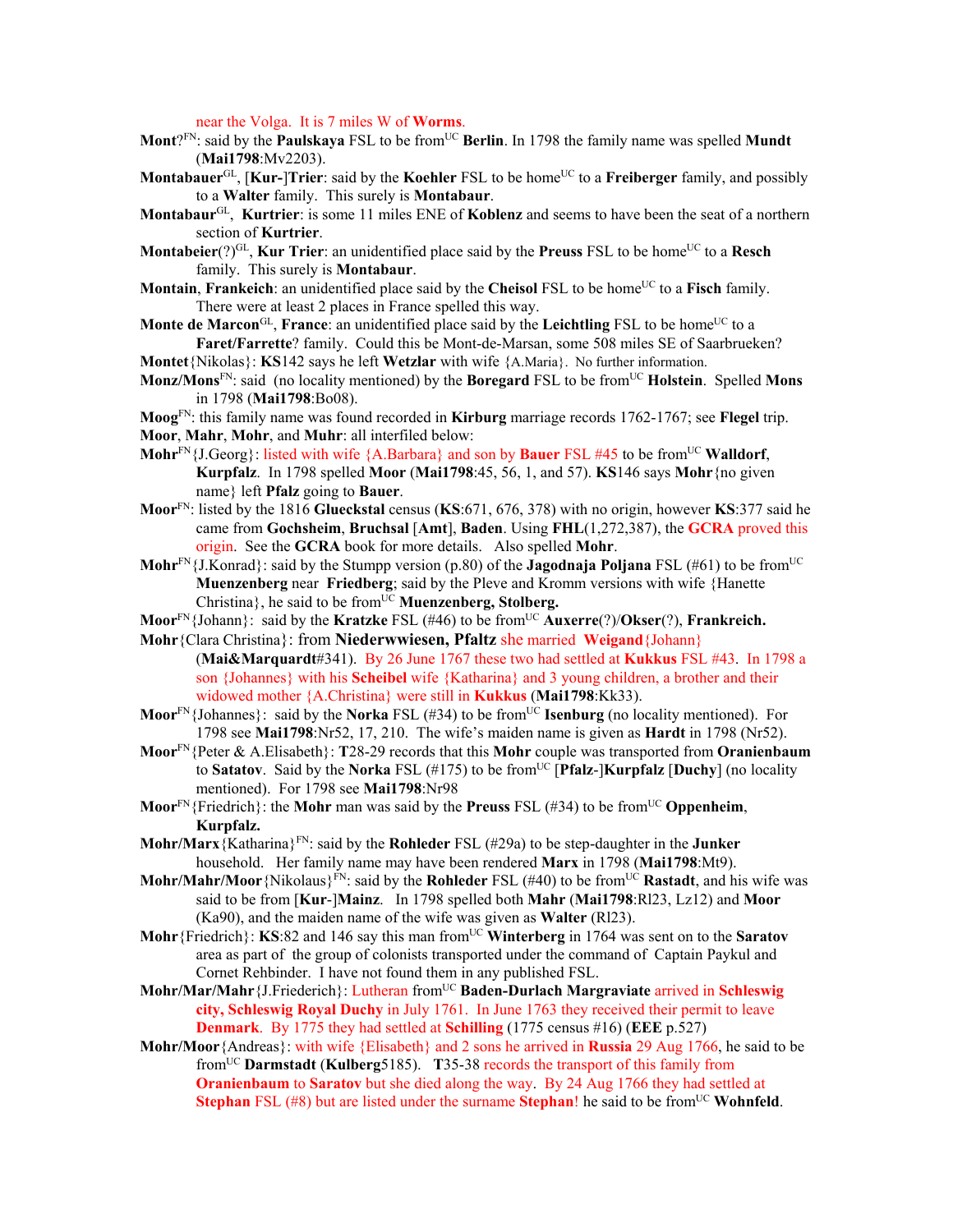He was recorded in **Stephan** as a **Moor** at least as early as 1788 when a daughter left the colony to marry in **Schwab** (**Mai1798**:Mv2831 and Sb4). Similiarly for 1788, 1790 see

- **Mai1798**:Mv2835, Ml31, Sp23 and Gm68. when the family name is repeatedly listed as **Moor**. **Moor{**Andreas}FN: this family was listed in the 1798 **Stephan** census with **Feuerstein** as the maiden name for the wife.
- **Moor**{Christine}: in 1798 she was wife to **Engelhard**{Eberhard} with 3 of her brothers in the household in **Warenburg** (Mai1798:Wr96).
- **Moor**FN{J.Georg}: said by the **Warenburg** FSL (#24} to be fromUC **Semd**, [**Hessen**-]**Darmstadt** [**Landgraviate**] [sic]. For 1788, 1790, 1796 and 1798 see **Mai1798**:Mv2978,2986,2995, Wr96,Nk4,Bd23 and An50.
- **Mohr/Moor**{Johannes} fromUC **Hellerbach, Breuberg Condo** married **Cramer/Kramer**{E.Margaretha} in **Buedingen** 9 May 1766 (**Mai&Marquardt**#623). **KS**163 says this place was **Hoellerbach**  near **Erbach**). **Moor** and his wife {Elisabeth} arrived in **Russia** 29 Aug 1766 he said to be fromUC **Erbach** (**Kulberg**3766). Not found in any later source.
- **Moor**VV: (aka **Klutschi**, **Klutshi**, **Kljutschi**, and **Mohr**) is a Reformed faith German village founded in 1766 on the western side of the Volga. Its FSL is now published in Pleve, Einwanderung …, vol.III, pp. 155-174. According to this, the first settlers were from the following places {italics indicate information from the Kuhlberg list} with the family names shown here in parens. Other spellings of family names, usually from later sources are in square brackets. Verified origin information is in red. Unfortunately the clerk who made out the original FSL, with only one exception, recorded only the countries, not the localities, from which the settlers came. If there is more detailed origin information in the index, the family name is underlined. The number with the family name is their FSL household number:
	- from **Aulendiebach**, **Isenburg**[-**Buedingen County**]: (**Gerlach**42);
	- from **Baden-Durlach**: (**Braun**15);
	- from **Behren-Luebchin**?: (**Barelo/Bartole**[**Barthuly**]35);
	- from **Brandenburg**: (**Berend**[**Brendt**]11);
	- from **Bueches**, **Isenburg**[-**Buedingen County**]: (frau **Michel** (nee **Kaiser**)33);
	- from **Buedingen**, **Isenburg**[-**Buedingen County**]: (**Pinecker**[**Pinneker**/**Pinnecker**]41);
	- from **Calbach**, [**Isenburg-Buedingen County**]: (**Iskam**53);
	- from **Diebach**, **Isenburg**[-**Buedingen**? **County**]: (**Knaus**37);
	- from **Duedelsheim**, **Isenburg**[-**Buedingen County**]: (**Klaus/Claus**21, **Scheidt**6, frau **Scheidt** (nee **Claus** or nee **Kuhl**)6, **Willmann**37);
	- from **Frankfurt**: (**Benhardt**54);
	- from **Frankreich**: (**Lawinie**[**Lavernie**]27);
	- from **Gelnhausen**: (**Weber**50);
	- from **Hanau**: (**Brunner**36);
	- from **Hessen**: (**Braun**40, **Ernst**22, **Gieswein**3);
	- from **Isenburg**: (**Betz**43, **Bichert**[**Biget**?]23, **Brantau**[**Brandau**]65, **Bretmann**[**Bretman**]39, **Degenau**52, **Dermer**48, **Dinges**60, **Eckel**46, **Eichler**66, **Gallowa**/**Galufa/Galloy**30, **Gambach**[**Kalmbach**]57, **Geis**68a, **Geis**[**Geiss**]69, **Gerlach**42, **Gies**28, **Helwig**56, **Herdt**61, **Iskam**53,59, **Jackel**/**Jaekel**55, **Kempel**[**Kembel**]25,26,70, **Klaus**21, **Knaus**37, **Korell**[**Korel**]45, **Lein**24, **Mai**63, **Michael**[**Michel**]31,33, **Mohn**32, **Mueller**38, **Pinecker**[**Pinneker**/**Pinnecker**]41, **Rehm**68, **Reuter**34, **Rose**67, **Roth**[**Rudi**]58, **Scheidt**6, **Schott**44, **Schwab**62, **Tenius**?64, **Weber**47, **Wolf**29, and possibly **Ernst**58a);
	- from **Kurpfalz**: (**Bender**13, **Bickert**[**Picard**]17, **Eberhardt**[**Eberhard**]4, **Guwst**?[**Huff**]49, **Hehn**[**Henne**]16, **Moor**2,7, **Scherf**/**Scherff**18, **Schneider**5, **Schremser**14, **Wagner**9, **Zeltenreich**[**Seltenreich**/**Seldenreich**]10, **Zimmermann**1,12, and possibly **Bamberger**18a, **Hubert**16a, and **Stelwa**?17a);
	- from **Nassau-Saarbruecken**: (**Schierat**19,20);

from **Neu-Isenburg**, **Isenburg**[-**Birstein Principality**]: (**Galloy**/**Galufa/Galloy**30);

- from **Neu Wiedermus**, **Isenburg**[-**Meerholz**? **County**]: (**Helwig**56);
- from **Offenbach**, **Isenburg**[-**Birstein Principality**]: (**Herdt**61);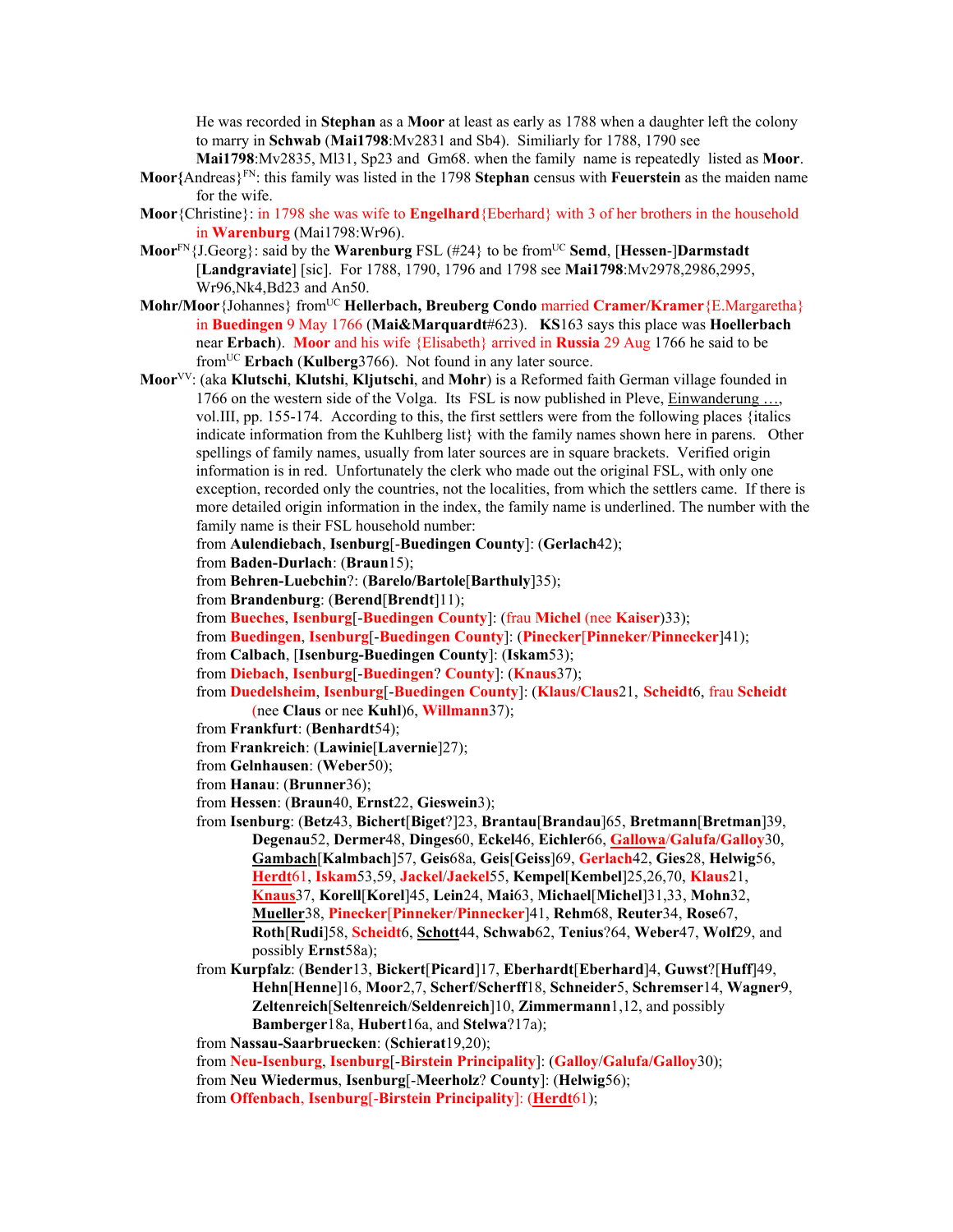from **Pfalz**: (**Moor**8);

from **Schweiz**: (**Scharton**[**Schardon**]51);

from **Vonhausen**, **Isenburg**[-**Buedingen County**]: (**Jackel**/**Jaekel**55).

- **Moorlautern/Morlautern**, [**Kurpfalz**]: was a neighborhood just north of **Kaiserslautern** city, and is where **Miltenberger**{Christoph} was born about 1728/30.
- **Morasch**FN{J.Georg}: married **Lust**{Feronica} in **Luebeck** 29 May 1766 (**Mai&Marquardt**#162). On 13 Sept 1766 {Veronica & J.Georg} arrived in **Russia**, he said to be from **Erbach**  (**Kulberg**5234). By 16 Sept 1767 {J.Georg}, wife {Veronika} and a new born daughter had settled at **Jagodnaja Poljana** FSL #67, he said to be from **Breuberg, Erbach**. **KS**146 says both that he was from **Muemling Grumbach**, and from **Hoechst** near **Erbach**.Kromm says they were from **Hochstadt, Breuberg** [**Condominium**], near **Erbach**. **Gieg1** proved that he was from **Muemling Grumbach**, **Breuberg Condominium** [half owned by **Erbach County**, half by **Kurpfalz**], situated just E of **Hochstadt-im-Odenwald** the seat of **Breuberg Condominium**. For 1798 see **Mai1798**:Jp77.
- **Morasch**FN{J.Georg}: **Geig1** proved that this {J.Georg}, as well as the 2nd wife of the **Heisel/Heusel** who settled in **Frank,** were both born in **Hoechst**, **Breuberg Condominium**.
- **Morasch**{J.Georg}: Later in 1766 he and wife {Anna} and 5 children in **Oranienbaum** took transport for the **Volga**, on which trip both {J.Georg} and an infant son died (**T**3308-3334). By 5 Sept 1767 {M.Walpurga} was wife to **Martin**{Nicolaus}with the remaining 4 **Morasch** step-children in the household (**Lauwe** FSL 28 & 28a).
- **Moravia Margraviate** GS: this country was a constituent part of the Holy Roman Empire to the N of **Vienna** in what is today the southeastern part of the Czech Republic.
- Morbach<sup>GL</sup>: is some 22 miles ENE of **Trier** and said by the **Seewald** FSL to be home<sup>UC</sup> to a **Schneider** family.
- **Morbach**, [Kur-]Trier: said by the Hoelzel FSL to be home<sup>UC</sup> to a Goebel family. Same place as the previous entry.
- **Morbius**{Georg,Christoph}: listed in the 1798 **Seelmann** census (Sm19 and 48) but I could not find them in any FSL.
- **Morckel**FN**,** according to Jack Morkel based on 1726 German baptismal records**,** an earlier spelling of **Morkel.**
- **Mord**{Konrad}: **KS**146 says he left **Steinburg** near **Buedingen** with a **Schachner** wife and a sister. No further information.

**Moretz**FN: see **Moritz**.

- **Morgenschweis**{Katharina}: said in 1794 and 1798 to be the wife of **Reuter**{Johann} of **Luzern** (**Mai1798**:Mv1620, Wm15).
- **Morgenschweis**{Peter}: listed in the 1798 Luzern census (**Mai1798**:Lz17) but found in no FSL.
- **Morgenstern**FN: this family name was found recorded in **Herborn** marriage records 1762-1767; see **Flegel** trip.
- **Morhart**?FN: said by the **Dobrinka Morhart**?FN: said by the **Dobrinka** FSL to be from<sup>UC</sup> **Rheinbach, Kurpfalz**. Later spelled **Margardt**[thought to be **Marquardt**] (**Mai1798**:Db39, 50).
- **Morin**(?)<sup>GL</sup>:an unidentified place said by the **Katharinenstadt** FSL to be home<sup>UC</sup> to a **Tide** family.
- **Moritz**<sup>FN</sup>: said by the **Norka** FSL to be from<sup>UC</sup> **Hessen** (no locality mentioned). For 1798 see **Mai1798**:Nr146.
- **Moritz**<sup>FN</sup>{Anna Eva}: **KS**120 and the **Buedingen** ML said this woman from<sup>UC</sup> Sterckels<sup>LN</sup> married in 1766 **Becker**{Wilhelm} fromUC **Ronshausen**, **Rothenburg** (**Mai&Marquardt**#620). **KS**:120 said she was from<sup>UC</sup> Reckershausen near Hunsrueck<sup>GL</sup>. Jerry Goertzen says she was from<sup>UC</sup> **Reckershausen**LN near **Hunsrue**GL. By August of 1767 she apparently is listed by the Norka FL #135 as the wife of **Schreiner**{Wilhlem}. The1798 **Norka** census confirms that this was the maiden name of frau **Schreiber**/**Schreiner**{Wilhlem} (**Mai1798**:Nr146)..
- **Moritz**<sup>FN</sup>: said by the **Stahl-am-Tarlyk** FSL to be from<sup>UC</sup> **Neu-Muenster**, **Holstein**[-**Gottorp Duchy**]. I could not find members of this family in **Mai1798**.
- **Moritz**FN: this family name was found recorded both in **Herborn** and in **Tann** marriage records 1762- 1767; see **Flegel** trip.

**Moritz**FN: also see **Moretz**.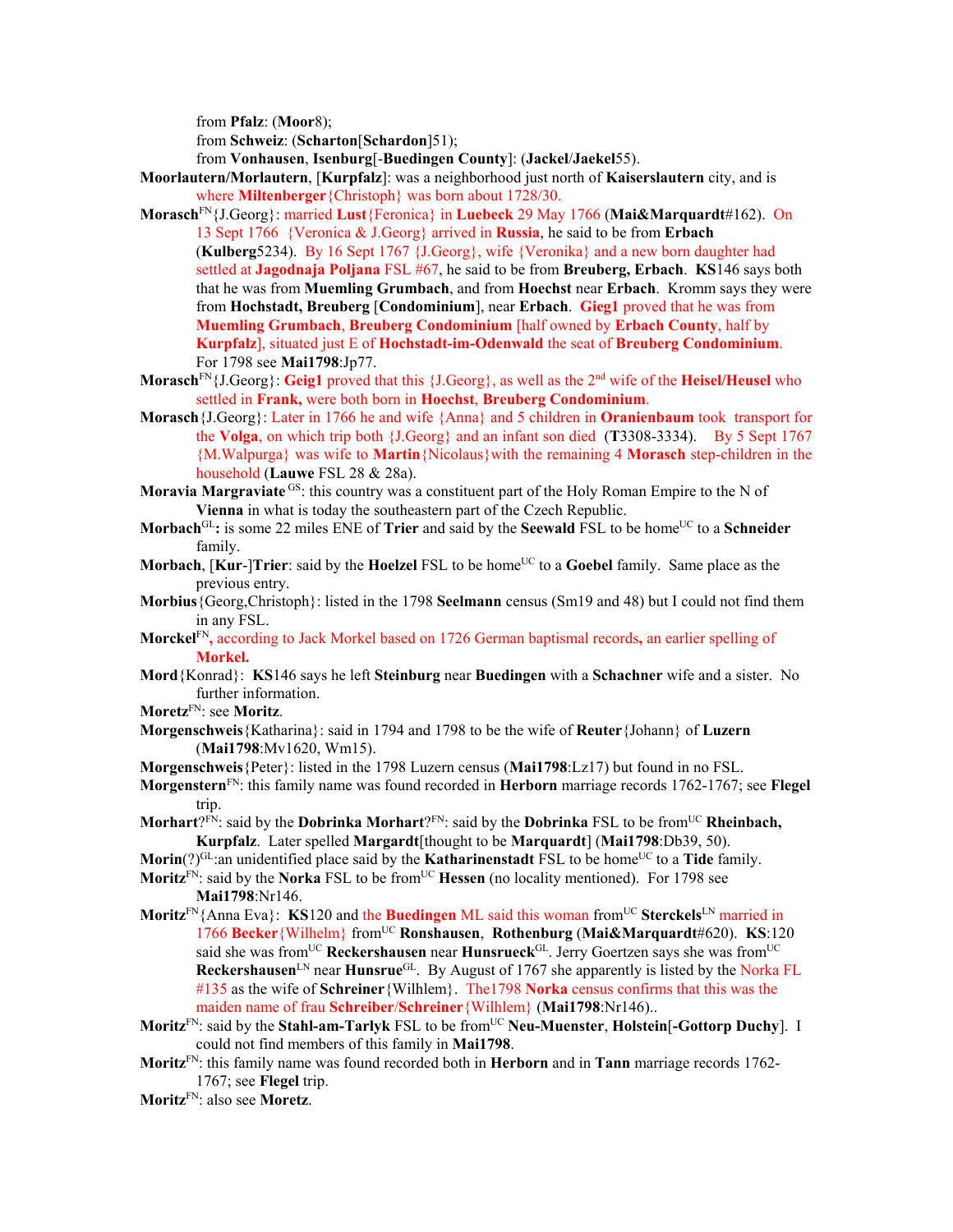**Morkel**: go to **Merkel**.

- **Morlan/Morlang**: go to **Mohrland**.
- **Morlautern**: go to **Moorlautern**.
- **Morlock**FN: listed by both the 1816 **Neudorf** census (#40) and **KS**:378 with no origin. Using **FHL**#1,884,557, the **GCRA** proved their origin in **Durrweiler**, **Freudenstadt** [**Amt**], **Wuerttemberg**. See the **GCRA** book for more.
- **Morsbach**?<sup>GL</sup>: an unidentified place said by the **Paulskaya** FSL to be home<sup>UC</sup> to a **Nau** family. There were at least 6 Morsbachs in the Germanies.
- Mort/Martin<sup>{Catharina/Katharina}: from<sup>UC</sup> Steinberg, Stollberg married **Jost**{J.Peter} 26 March 1766</sup> in **Buedingen** {**Mai&Marquard**#464). **KS**137 & 144 have **Martin{Kathar.}** and **Steinberg**  near **Kronach**.Not found in any later source.
- **Morstein**?{Michael}: said by Recruiter Beauregard's list to have been from<sup>UC</sup> Orb (Lk62). Not found in any FSL and I could not find them or any likely descendant associated with any **Volga** colony.
- **Mosbach** GL: an unidentified place said by the **Koehler** FSL to be home<sup>UC</sup> to a **Reigert** family.
- **Mosbach**GL**, Hesse**: was then in **Kurmainz** and is some 7 miles SW of **Aschaffenburg** city. This probably is the Mosbach of **Mosbach Oberamt**
- **Mosbach**GL, **Freie Adelprovinz der alten Ritter**: is right next door to **Gersfeld, Hessen,** and was the birthplace of the earliest known ancestor of the **Zitzmann** colonist who went to **Frank**. It is 12 km E of **Helmstadt**, see **Berwangen**.
- **Mosbach, Kurpfalz**: is 21 miles ESE of Heidelberg city, and said by the **Reinwald** FSL to be home<sup>UC</sup> to the **Dagen** fanily.
- **Mosbach**GL, **Mosbach Amt**, **Baden**: is some 21 miles ESE of **Heidelberg** city, and was proven by the **GCRA** to be the place where **Unruh** married and lived just before migrating to **Glueckstal**. See the **GCRA** book for details. This is the same place as the previous and following entries, 40-50 years later!
- **Mosbach Oberamt**GL, **Kurpfalz**: is the district of the town of Mosbach and its surrounding villages, and said by the **Anton** FSL to be home<sup>UC</sup> to **Metzger**, **Rothe**, and **Werfel** families.
- **Moscheim**<sup>GS</sup>: an unidentified place, presumably a country, said by Kuhlberg to be home<sup>UC</sup> to the **Schnell** family that first settled in **Kano**.
- **Moschwitz**GL, **South Prussia**: now Muszkowice, **Poland**, some 4.5 miles NW of Ziebice and some 32 miles S of **Breslau** (now Wroclaw). The **GCRA** says there is strong evidence that a **Dollinger** son was born here before the family removed to **Berdorf** and **Glueckstal**.
- **Mosebach**<sup>FN</sup>: said by the **Norka** FSL to be from<sup>UC</sup> **Hessen** (no locality mentioned). For 1798 see **Mai1798**:Nr84, 163 and 170.
- **Mosebach**FN: the 1798 **Norka** census gives this as the maiden name of the wife of an Isenburger **Brehm** (**Mai1798**:Nr70).
- **Mosebach**<sup>FN</sup>: said by the **Stahl-am-Tarlyk** FSL to be from<sup>UC</sup> **Hessen-Kassel** [Landgraviate]. I could not find members of this family in **Mai1798**.
- **Mosebach**FN: also see **Mossbach**.
- **Mosel**<sup>FN</sup>: said (no locality mentioned) by the **Warenburg** FSL to be from<sup>UC</sup> **Nassau-Weilburg** [**Principality**]. I could not find him in **Mai1798**.
- **Moser**FN: said by the **Leitsinger** FSL to be fromUC **Vilseck**?, [**Bamberg Bishopric**?]. I could not find this family in the 1798 Volga censuses.
- **Moser**{Susanna}: Corina **Hirt** using LDS Films 488291 & 488292 found that she was a daughter of {Friedrich & M.Gretha}, who had been baptized 11 Dec 1729 in **Hassloch** , who had married **Neubauer**{J.Adam} on 3 Nov 1751 in **Waettenheim**, **Kurpfalz**; six children were born to this young couple during 1752-1761/62. This couple with 5 children arrived in **Russia** on 22 July 1766, he said to be from **Pfalz** (**Kulberg**2458). Not found in **T**. By 20 May 1767 this couple and 3 children (one a newborn) had setteled at **Kauz** FSL #2, he said to be from **Hassloch**, **Kurpfalz**. No **T**. In 1798 one son was living in **Kauz** and 2 in **Jost** (**Mai1798**:Kz01, Jo13 & 38.
- **Moser** FN{E.Margaretha}: a **Friedberg** ML said this woman from UC **Eschbach**, **Riedesel** married **Kuhn**{J.Georg} 21 April 1766 (**Mai&Marquardt**#325); by 1767 this couple was at **Straub** FSL #53.
- **Mosigkau**GL, [**Anhalt**-]**Dessau** [**Principality**]: is some 3 miles SW of **Dessau** city and said by the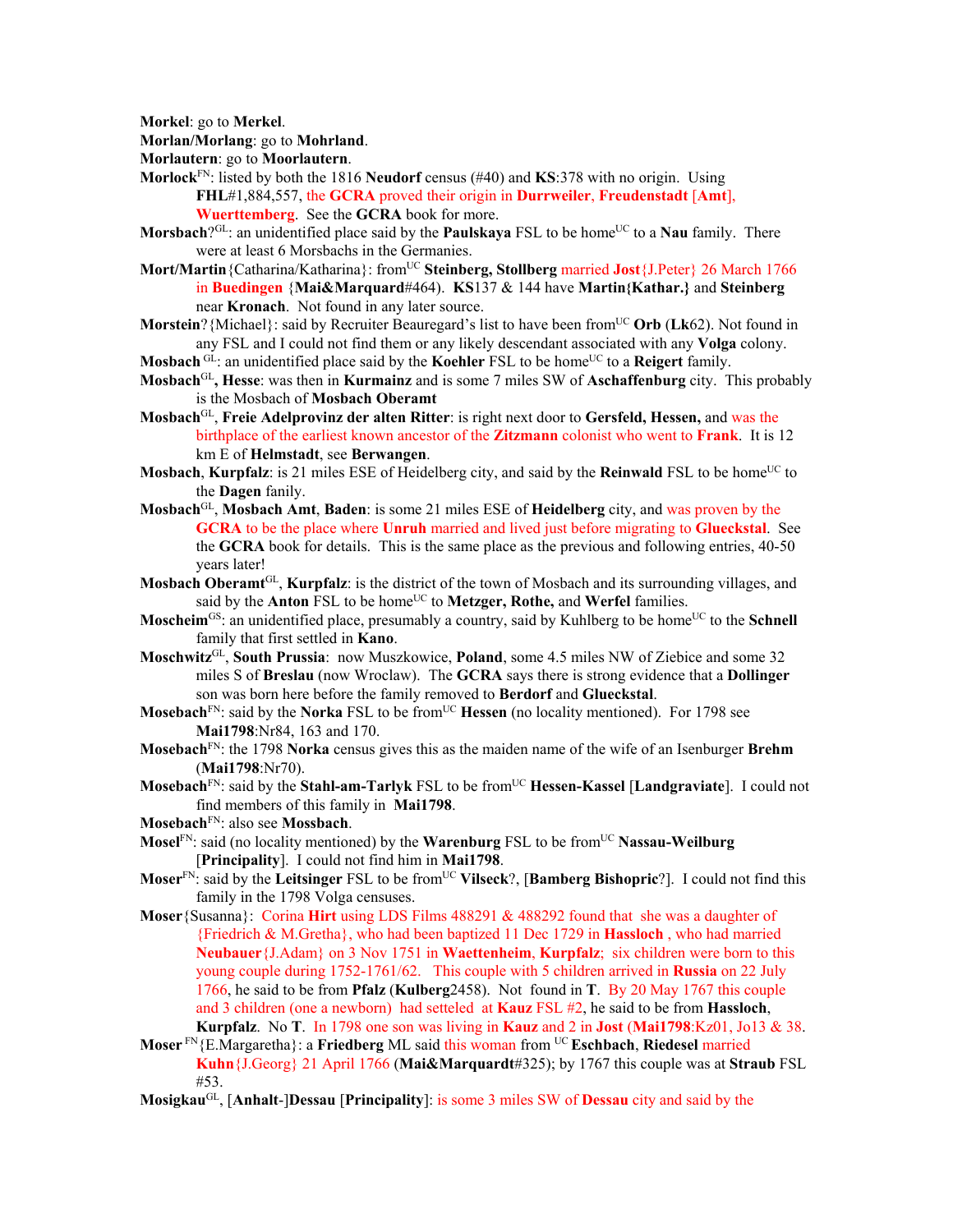**Orlovskaya** FSL to be home to a **Richter** family. Dr. Waeschke verified this origin of the Richter family in **Anhalt-Dessau** archival records (**Mai&Marquardt**#1139).

**Mosmann**<sup>FN</sup>: said by the **Volmer** FSL to be from<sup>UC</sup> **Kusel, Zweibruechen.** Later spelled **Mossmann**. **Mossbach**FN: see **Mosebach**.

**Mossmann**FN: see **Mosmann.**

- **Mothern**GL**, Seltz** [**Amt**], **Elsass**: is some 4 miles NE of Eberbach-Seltz and incorrectly was said by **KS**:327 to be home<sup>UC</sup> to a **Keller**, actually a **Kessler**, who went to **Glueckstal**. Same place as the next entry.
- **Mothern**GL, **Weissenberg** [**Oberamt**], **Elsass**: is some 11 miles SW of **Wissembourg** city, and was mistakenly said by the 1816 **Glueckstal** census to be home<sup>UC</sup> to a **Keller**{Jacob} family.
- **Motz**FN: said by the **Warenburg** FSL to be fromUC **Treibe**?, **Hessen-Kassel** [**Landgraviate**]. Spelled **Mutz** in 1798 (**Mai1798**:Mn6), and possibly Motz as well (Wr12)?
- **Mounie**{Fransois}<sup>FN</sup>: said by the **Franzosen** FSL to be from<sup>UC</sup> **Are**, **Frankreich** with a wife whose maiden name was **Mueller**. I could not find this family in the 1798 Volga censuses.
- **Mounie**{M.Angelika}FN: listed by the **Franzosen** FSL as an orphan girl in the **Certele** household. I could not find this family in the 1798 Volga censuses.
- **Muck**?FN: according to the **Dietel** FSL this Muck? orphan lived with the **Herger** family that wass from fromUC **Zenbar**(?), **Elsass**. I could not find him in the 1798 Volga censuses.
- **Muckendorf** GL: see **Meckendorf**.
- **Mudles**, **Fulda** [**Bishopric**]: an unidentifely place said to be home to **Mueller**{Johannes} who married **Grau**{Katharina}.
- **Mudersbach**GL: there are two: 1) is 4 miles SW of **Siegen** city and was in **Sayn-Altenkirchen County**, now Rhineland-Palatinate; 2) is 7 miles E of **Herborn** and was in **Solms-Hohensolms County**, now Hessen.
- **Mueckendorf** GL: see **Meckendorf**.
- **Muehl**{A.Eliesabeth}: married **Weitzel**{J.Georg} in **Buedingen** 14 March 1766 (**Mai&Marquardt**#429). Not found in **Kulberg** or in **T**. By 1767 {Elisabeth} and her husband had settled at **Frank** #11, he said to be from **Stengerat**(?), **Hessen-Darmstadt**. In 1798 he, his **Will** wife {Elisabeth} and offspring were still in **Frank** (**Mai1798**:Fk34).
- **Muehl**<sup>FN</sup>: said by the **Neidermonjou** FSL to be from<sup>UC</sup> **Willebadessen**. For 1798 see **Mai1798**: Nm10. 12, 50. At one time Pleve had rendered the family **Mull**, and the place **Willberegein**(?).
- **Muehl/Muhl**{Christina E.}: listed in the **Susannental** 1798 census as the wife of **Schaefer**{J.Peter} (**Mai1798**:Ss15) but not found in any FSL. Spelled **Muhl** in 1767 (T996).
- **Muehl**{Johannes}: this man was listed in **Susannental** in 1796 as the father of a daughter who went to **Kano** to marry (**Mai1798**:2884, Kn23). I could not locate them in any FSL or in the **T**.
- **Muehl/Muhl**FN{Johann}: Lutheran with wife {Anna} and 4 children arrived in **Russia** 35 July 1766, he said to be from [**Hessen**-]**Darmstadt** [**Landgraviate**] (**Kulberg**#2525). Later in 1766 **Muhl**{J.Heinrich} with wife {Anna}and the 4 children in Oranienbaum took ship for the Volga, a fifth child born enroute (**T**6837-6843). By 12 May 1767 he, wife {A.Margarethe} and the 5 had settled at **Warenburg** FSL #83 which said he was from<sup>UC</sup> Altenbueren, [Hessen-]Darmstadt [**Landgraviate**]. For 1798 see **Mai1798:**Wr112 and En21. Using **FHL**#1195898 **Dona Reeves-Marquandt** found in **Alten Buseck** church records for 1752-1766 baptisms of 6 of their children and deaths of 2.
- **Muhl**{Julianna+1c}: **Kulberg**157 said this widow was fromUC **Gruenberg**. Not found either in T or in any pu blushed FSL … if she was still alive she probably had remarried and was listed under her new married name …
- **Muehl**FN: also see **Mihl** and **Mull**.
- **Muehlbach**, **Kurfuerstentum Pfalz**: nka Muehlbach-an-der-Glan is 24 km NW of **Kaiserslautern** city and was said by the **Rosenheim** FSL to be home<sup>UC</sup> to a **Derr** family.
- **Muehlbacher**FN: said by the **Rosenheim** FSL to be the maiden name of frau **Staudaker**.
- **Muehleback**, **Prussia**: an unidentified place which the **GCRA** found associated with a **Berg** family in 1791.
- **Muehlberger**FN: see **Muelberger**.

**Muehldorf**GL, is an unidentified locality which according to the **Frank** FSL was in the state of **Holstein**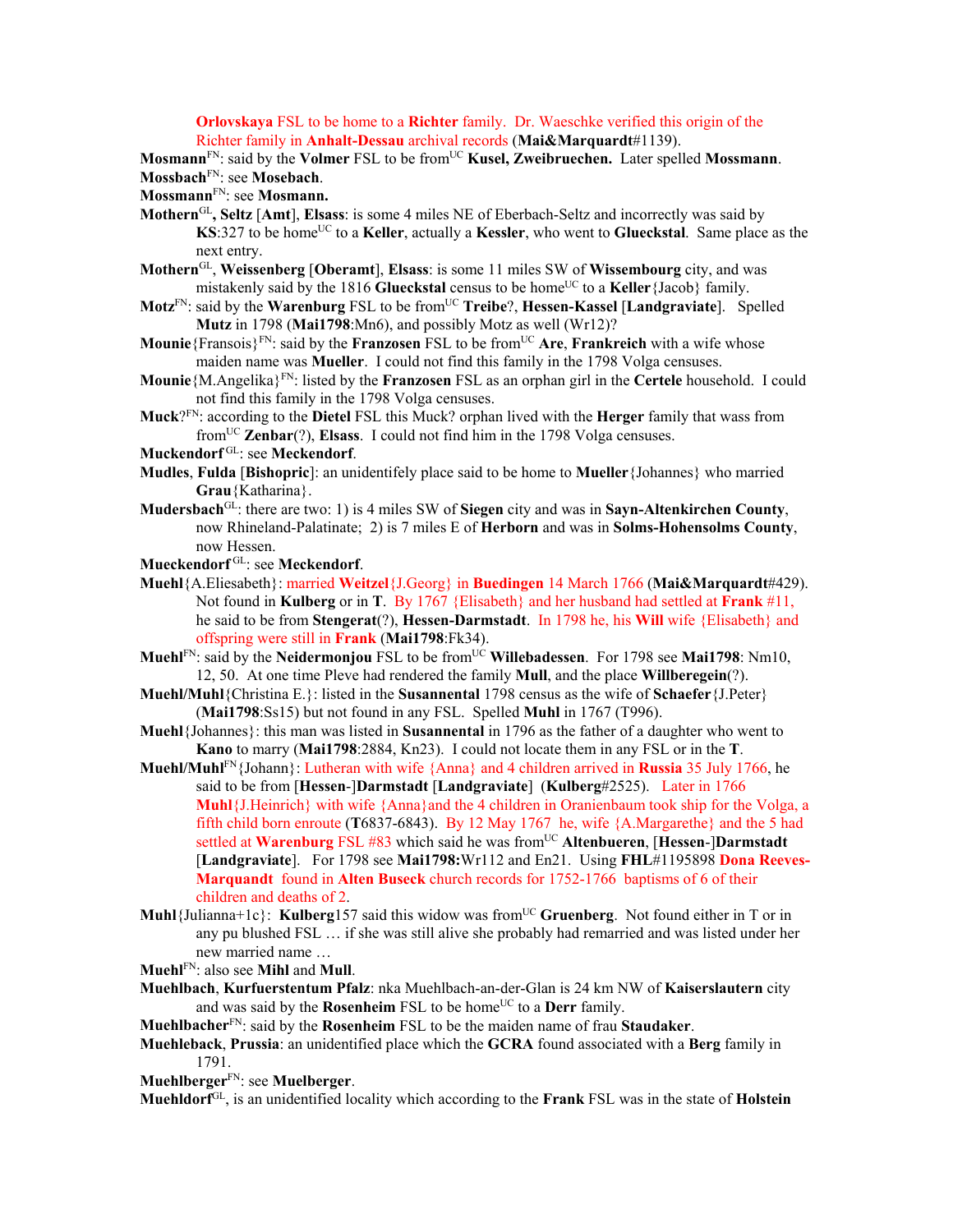and was home<sup>UC</sup> to a **Schuhmacher** family.

**Muehlecker**FN: see **Muellecker**

- **Muehlenbach**<sup>GL</sup>: an unidentified place said by the **Keller** FSL to be home<sup>UC</sup> to a **Klotz**{Heinrich} family. There is a Muehlenbach some 21 miles NE of **Freiburg** city, and one just outside **Luxembourg** city.
- **Muehlendorf**, **Bamberg** [**Bishopric**]: is 4 miles SW of **Bamberg** city, and said by the **Hoelzel** FSL to be home<sup>UC</sup> to a **Weber** family.
- **Muehlhenk**{Johannes}: **KS**146 says he was from **Buedingen** city.
- **Muehlhaus**<sup>FN</sup>: said by the **Keller** FSL to be from<sup>UC</sup> **Urlichstadt**?, **Darmstadt**, with a **Thomas**{Konrad} stepson in the household. Spelled both **Muehlhaus** and **Muehlhausen** in 1798 (**Mai1798**:Nk35/Nk27, 43).
- **Muehlhausen**FN see **Muehlhaus**.
- **Muelhausen**: an unidentified place said by the Recruiter Beauregard list to have been home<sup>UC</sup> to the **Schlegel**{Gottlieb} family; Kuhlberg said this was in [**Kur**-]**Sachsen** (**Lk**131).
- **Muehlhausen**GL, **Preussen**: is now Mlynary, **Poland** some 12 miles E of **Elbang**, and said by the **Jost** FSL to be home<sup>UC</sup> to a **Litke** family. Also see **Milhausen**.
- **Muehlhausen-an-der-Enz**GL, **Vaihingen-a.-d.-Enz** [**Amt**], **Wuerttemberg**: proven by the **GCRA** to be home to the **Bauer** woman (aka frau **Teske**), and the **Rapp** family that went to **Bergdorf**, as well as home to **Bauer** {Alexander} who went to **Glueckstal**; see their book for more details.
- **MuelhausenGL/GS:** this may have been **Muelhausen Imperial City**, which was a free imperial city, i.e. an independent country, from 1256 to 1802, some 16.5 miles ENE of **Eisenach** city and some 108 miles NE of **Frankfurt-am-Main**, or it may refer to one of over 2 dozen other **Muelhausens** in the German-speaking lands. Said by the **Frank** FSL to be home<sup>UC</sup> to a **Frank** family. Said by the **Goebel** FSL to be homeUC to a **Bachmann** and perhaps a **Neumann** family. A **Woerhd** ML says this was home<sup>UC</sup> to a **Hack** man who in 1766 married a **Mueller** woman; by 1767 they were in **Hoelzel (Mai&Marquardt**#796). Said by the **Kano** FSL to be home<sup>UC</sup> to a **Holstein** family. **Kulberg** 136 said **Hahnstein** {Johann+w} were from<sup>UC</sup> there. The **Urbach** FSL said it was home**UC** to an **Urbach** family.
- **Muelhausen Imperial City**GS: was a free imperial city, i.e. an independent country, from 1256 to 1802, and is some 16.5 miles ENE of **Eisenach** city and David Schmidt says the Russian version of the Urbach FSL said it was home<sup>UC</sup> to **Urbach**{J.Jacob}.
- **Muehlhausen**GL/GS: aka **Mulhouse**, is 18 miles NW of **Basel** city, and may in the 1760s have been independent, but closely allied with some Swiss cantons.
- **Muehlhofen**GL, **Bergzabern** [**Amt**], **Rheinpfalz**: is 4 miles NE of **Bad Bergzabern**, and was proven by the **GCRA** as home to the **Bermann**/**Permann**/**Perman**/**Perrmann** family that went to **Kassel**.
- **Muehling**{Johann}: in 1798 age 40 in **Hussenbach** #, wife **Deim/Dehm**{Elisabeth} 40 from **Doenhof (Mai1798**:Hs35). The wife's maiden name was likely **Deines**.
- **Muehlingen**<sup>GL</sup>: an unidentified place said by the **Mariental** FSL to be home<sup>UC</sup> to a **Stengel** family. There at least two villages of this name in **Baden-Wuerttemberg**.
- **Muehlried**, **Kurbayern**: is 25 km SW of **Ingolstadt** city.
- **Muehlried**, **Wuerrtemberg**[sic?]: said by the **Urbach** FSL to be home<sup>UC</sup> to a **Balzer** family. The only Muehlried I can find was in **Kurbayern** in the 1760s, not in the **Wuerttemberg** duchy.
- **Muehol**FN: this family name was found recorded in **Schotten** parish records for many generations prior to 1767; see **Flegel** trip.
- **Muehrd** FN: see **Muehrden**.
- **Muehrden/Muhrd**: said by **Mai&Marquardt**#5 to be the maiden family name of the wife of **Stammer**{F.Daniel}, but **KS**159 says this was the place from which she came.
- **Muelberger**<sup>FN</sup>{Casimir}: said by the **Degott** FSL to be from<sup>UC</sup> **Meisenheim, Kurpfalz**. Spelled **Muehlberger** in 1798 (**Mai1798**: Br59).
- **Muehlbach**: an unidentified place said by Recruiter Beauregard's 1768 list to have been home<sup>UC</sup> to a **Hermann**{Matthias} family (**Lk**139) [probable first settlers in **Zug**]. In ther German-speaking lands there were some 2 **Mulbach**s and 28 **Muelbach**s.
- **Muehlecker**{Conrad}: said by Recruiter Beauregard's list to have been fromUC **Pfaffenwiesbach** (**Lk**85). Not found in any FSL and I could not find them or any likely descendant associated with any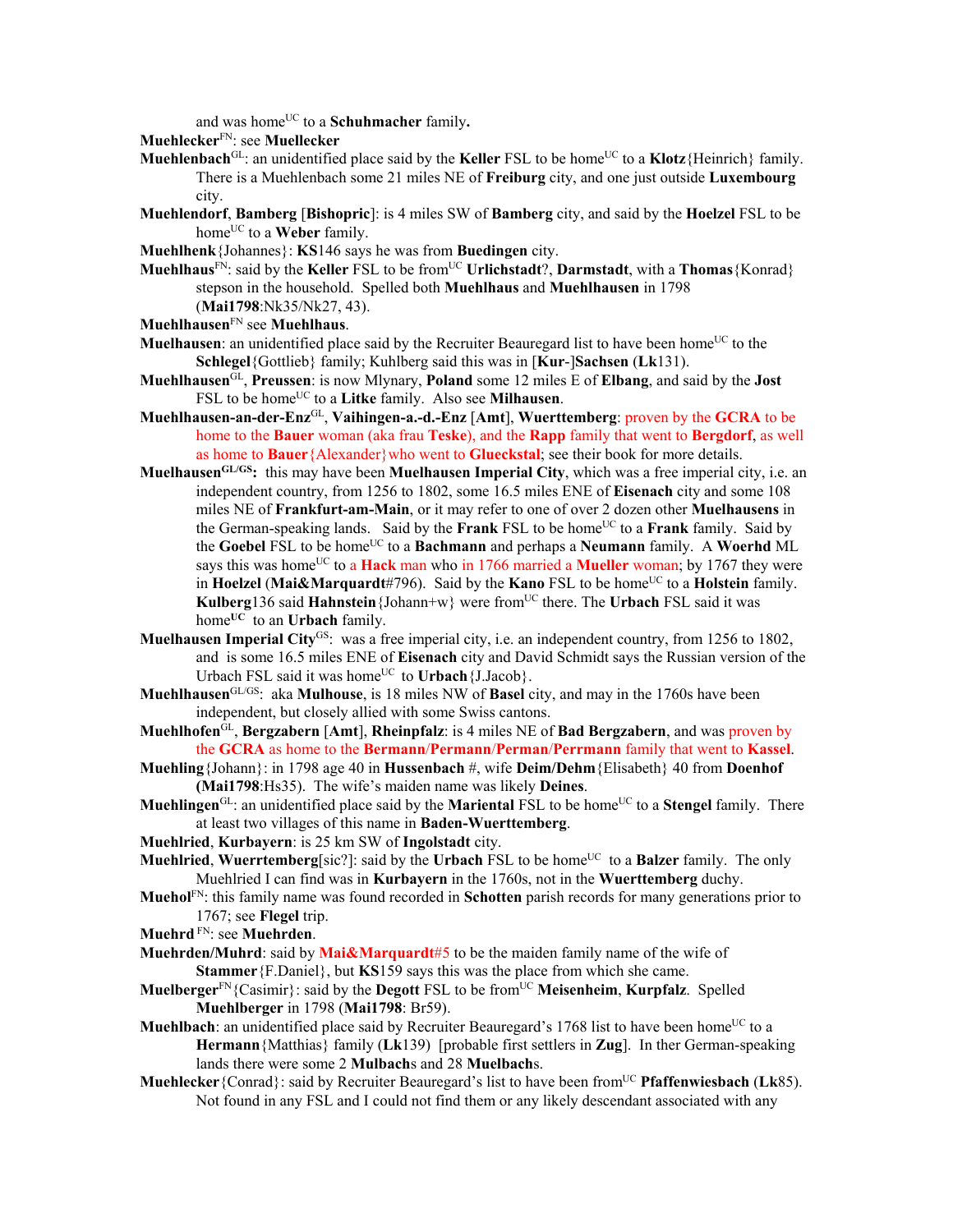**Volga** colony.

- **Muellecker**<sup>FN</sup> {Peter}, {Johannes}: said by the **Brabander** FSL to be from<sup>UC</sup> **Kecklingen**?, **Kurpfalz**. Spelled {Johannes} **Molleker** in 1798 (**Mai1798**:Bn2, 29, 53). Spelled {Peter} **Molleker** (Bn30) and **Muehlecker** (Bn59) in 1798 (**Mai1798**).
- **Mueller**FN: in the following find **Miller** and **Mueller** as if all were **Mueller**.
- **Mueller**FN{J.Georg}: from the **Waldeck winery**, **Heidelberg Oberamt** married **Munchin**{A.Eliabetha) 13 Nov 1753 in **Ittlingen**, arrived 21 May 1760 at **Fridericia**, **Juetland Royal Province** and in April 1763 with wife and 2 children was allowed to leave **Denmark** (**EEE** p.531). By 7 Sept 1764 with wife {Elisabeth} and 3 children he had settled at **Anton** FSL #8, which said he was fromUC **Heidelberg Oberamt**, **Kurpfalz**. In 1798 three of their children were married, still living in **Anton** (**Mai1798**:An13, 18, and 22).
- **Mueller**{A. Margareta}FN: said by the 1798 **Balzer** census to be the maiden name of frau **Weisheim**{Johannes} (Mai1798:Bz22).
- **Mueller** {Ernst/Ernst Wilhelm <sup>FN</sup>: said by the **Norka** FSL #21 to be from<sup>UC</sup> **Isenburg** (no state or locality identified). **KS**146 says from<sup>UC</sup> Offenbach but Mai&Marquardt#423 shows he had the wrong **Mueller**. In 1798 the maiden name of the wife is given as **Schneider**{A.Margaretha} (**Mai1798**:(Nr157), for others in this line see (Ks76 and possibly 14?).
- **Mueller**<sup>FN</sup>{Wilhelm}: said by the **Bauer** FSL to be from<sup>UC</sup> **Hessen-Kassel** (no locality mentioned). Probably died prior to the 1798 census.
- **Mueller**<sup>FN</sup>{Friedrich}: said by the **Bauer** FSL to be from<sup>UC</sup> **Holstein** (no other locality mentioned). Where in 1798?
- **Miller**FN: said by the **Bauer** FSL to be from **Fraenkisch-Crumbach, Darmstadt.** Miller was a misspelling – according to **Fraenkisch-Crumbach** parish records the family name was **Eidmueller** (**Mai&Marquardt**#1277). In 1798 spelled **Eitemueller** (**Mai1798**:Br30, 51, and Mr4). **Zahn** this was the maiden name of the wife in the **Eidemueller** family that left **Fraenkisch-Crumbach** in 1766 (**Gieg1**); and settled in **Bauer** under the name **Miller** (FSL #1).
- **Miller/Mueller**FN: the **Belowescher Kolonien** FSL says he was fromUC **Erbach** (no locality mentioned) but that he died in **Oranienbaum** so his widow then married there a **Rech/Wergensrech** man also from **Erbach**.
- **Miller/Mueller**<sup>FN</sup>: said by the **Belowescher Kolonien** FSL to be from<sup>UC</sup> **Schoenberg**(?).
- **Mueller**FN{G.Paul, Michael}: see **Miller**{G.Paul, Michael} of **Bergdorf** and **Glueckstal**.
- **Miller**FN{G.Paul, Michael}: listed in the **Bergdorf** 1816 census (**KS**:659) and in the **Glueckstal** 1816 census (**KS**:678, 376) without origin. The **GCRA** using **FHL**(1,056,989) has proven his origin in **Beinstein**, **Waiblingen** [**Amt**], **Wuerttemberg**. . See the **GCRA** book for additonal detail.
- **Miller**{Joseph}FN: listed in the **Bergdorf** 1816 census (**KS**:659) without origin. Using **FHL** 905,257, the **GCRA** proved the family came from **Smolin**, **Reichau** [**Kreis**], **Galicia**. See their book for more details. Also spelled **Mueller**.
- **Mueller**FN{Christian Friedrich}: listed by the **Bergdorf** 1858 census (**KS**:667) without origin. Origin in **Neckarwestheim**, **Heilbronn** [**Amt**], **Wuerttemberg** was proven by **TAS** and **GP** using **FHL**(1,184,925). See the **GCRA** book for more details.
- **Mueller**FN{A.Maria}: fromUC **Hessen-Darmstadt** married **Funck/Funk**{J.Heinrich} in **Luebeck** 20 August 1766 (**Mai&Marquardt**#285). Not found in **KS**, **Kulberg** or **T**. By Aug. 1767 they had settled in **Boaro** FSL (#163).
- **Mueller**FN{Christian}: Said to have left **Oranienbaum** for **Russia** but previously to have been from **Jonitz**, **Dessau**. They may have arrived in **Russia** 18 June 1766 as {Christian & Anna}, he said to be from **Dessau** (**Kulberg**1095). Not identified in **T**. By 7 June 1767 he and wife {Margaretha} had settled at **Boaro** FSL #66, said to be fromUC **Oranienbaum**, **Dessau**. (**Mai&Marquardt**#1126). A probable reference to this family in 1794 (**Mai1798**: Mv333).
- **Mueller**FN{ChristianLudwig}: said by the **Boaro** FSL to be fromUC **Gen**(?), **Darmstadt**. A probable reference to this family (**Mai1798**:Ka1).
- **Mueller**<sup>FN</sup>{G.Michael}: said by the **Boaro** FSL to be from<sup>UC</sup> **Echem**, **Sachsen**. In 1798 his wife's maiden name is given as **Schmidt** (**Mai1798**: Bx18).
- **Mueller**FN{Johannes}: said by the **Boaro** FSL to be fromUC **Lambsheim**(?), **Darmstadt**. I did not identify their 1798 whereabouts.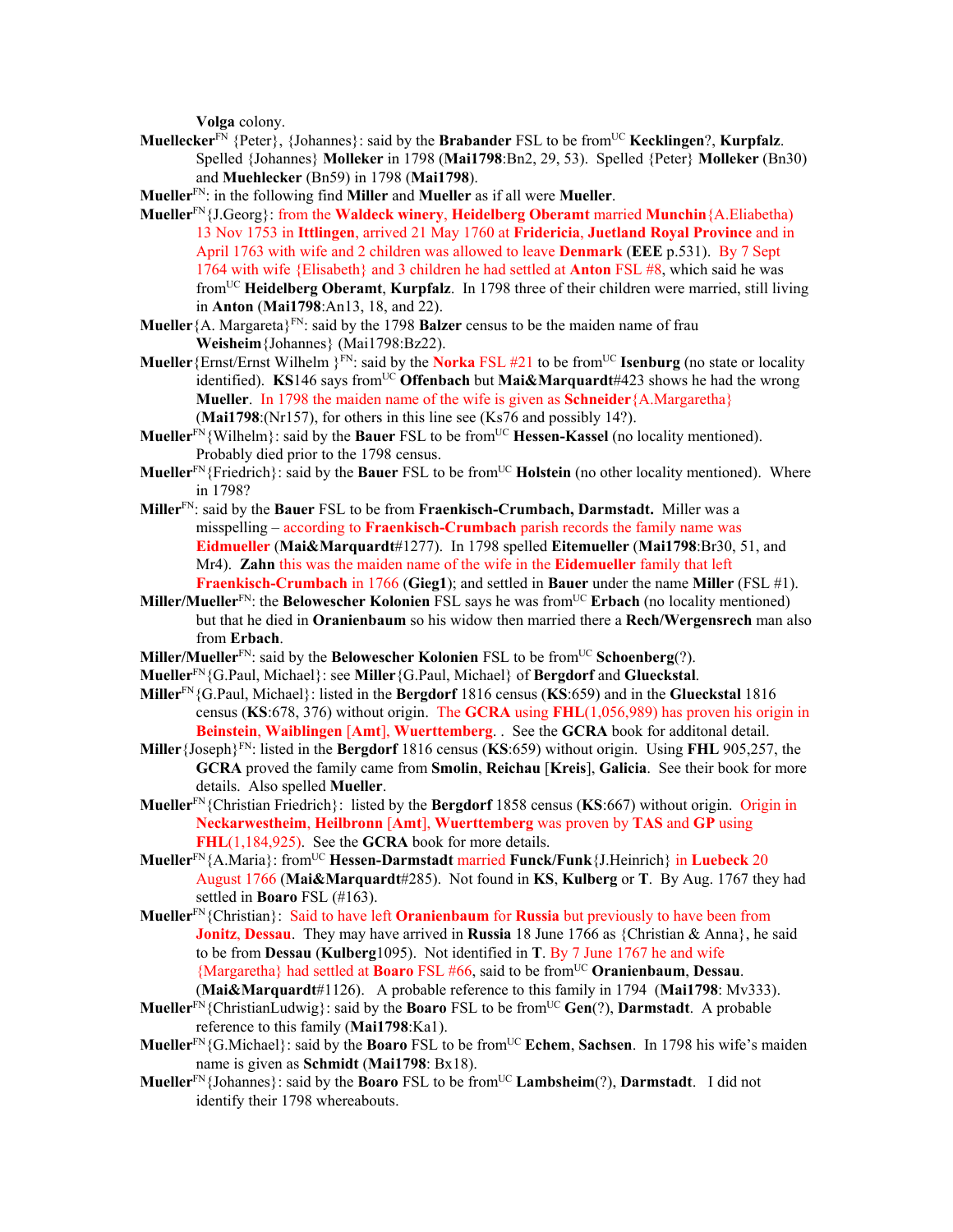- **Mueller**<sup>FN</sup>{J.Jakob}: said by the **Boaro** FSL to be from<sup>UC</sup> **Ebescht**(?) (no locality mentioned). For 1791 and 1798 see **Mai1798**:Mv324,Sh6,13.
- **Mueller**: see **Schmidt** of **Boaro**.
- **Mueller**FN: said by the **Boregard** FSL to be the maiden name of frau **Gernieier**? and the family name of a stepson {Nicloaus2} listed in the household.
- **Mueller**{Andreas} FN: by 3 Aug 1767 he, his **Rot** wife {Margaretha}, 2 sons and a **Rot** step-daughter had settled at **Boregard** FSL #136, he said to be from<sup>UC</sup> **Rurkirch**?, **Kumainz**. Not identified in any other source.
- **Mueller**<sup>FN</sup> {Nicholas1} FN: said by the **Boregard** FSL to be from<sup>UC</sup> **Enachenzerl**?.
- **Mueller**<sup>FN</sup> {Wilhelm}: said by the **Boregard** FSL to be from<sup>UC</sup> **Friedewald**, **Hessen** with **Jensen** stepchildren in the household.
- **Mueller** FN{Just}: said (no locality mentioned) by the **Boregard** FSL to be fromUC **Fromhausen**?, **Holland** with a **Meinhart** orphan boy in the household.
- **Mueller** {Michael}<sup>FN</sup>: said by the **Boregard** FSL to be from<sup>UC</sup> **Mannhausen**.
- **Mueller**<sup>FN</sup> {Heinrich}: said by the **Boregard** FSL to be from<sup>UC</sup> **Neuhausen**.
- **Mueller**  $\text{FN}$  {Georg}: said by the **Boregard** FSL to be from<sup>UC</sup> **Orgus**?, **Danzig**.
- **Mueller**<sup>FN</sup>: said by the **Brabander** FSL to be from<sup>UC</sup> the **Bassenheim** [**Barony**].
- **Mueller**FN: said by the **Dehler** FSL to be fromUC **Burbach**, **Kurmainz**.
- **Mueller**<sup>FN</sup>{Jacob}: said by the Stumpp supplement to the **Dietel** FSL to be from<sup>UC</sup> [Kur-]**Pfalz** (no locality indicated). In 1798 the maiden name of the wife was given as **Applehans** (**Mai1798**:Sd33). For additional family members in 1792 and 1794 see **Mai1798**:Mv409, 421. For possible other 1798 entries see **Mai1798**: Br2?, 44?.
- **Mueller**<sup>FN</sup>{Johann}: said by the Stumpp supplement to the **Dietel** FSL to be from<sup>UC</sup> [Kur-]**Pfalz** (no locality indicated). For possible 1798 entries see **Mai1798**: Br2?, 44?.
- **Mueller**FN{Michael}: said by the Stumpp supplement to the **Dietel** FSL to be fromUC **Elsass**, **France** (no locality indicated). For possible 1798 entries see **Mai1798**: Br2?, 44?.
- **Mueller**<sup>FN</sup>{Paul}: said by the **Dietel** FSL to be from<sup>UC</sup> **Backenheim**(?), **Wuerttemberg**. For 1797 and 1798 see **Mai1798**:Mv430, Dt79, 7, and maybe Dt80?, Br2?, 44?.
- **Mueller**<sup>FN</sup>: said by the **Dinkel** FSL to be from<sup>UC</sup> **Anhalt-Dessau** (no locality mentioned).
- **Mueller**FN: the **Dinkel** FSL says this orphan was living in a **Ertel** household from **Dinkelscherben, Schwaben**.
- **Mueller**FN: the **Dinkel** FSL says this orphan was living in a **Cromberg** household from **Scherbeck**(?), **Holstein**.
- **Mueller**<sup>FN</sup>: said by the **Dobrinka** FSL to be from<sup>UC</sup> **Barger**(?), **Kurpfalz**.
- **Mueller/Muehl**(?)/**Milin**(?)FN{A.Catharina}: married **Heidelbach** {Andreas}in **Luebeck** 11 April 1766, he said to be from **Erzein, Darmstardt** (**Mai&Marquardt**#135). By 2 June 1767 this couple with an infant son had settled at **Dobrinka** FSL #70, he said to be from **Erzein, Darmstardt**. The 1798 census says the wife's maiden name was **Milin**(?)/**Muehl**(?){Katharina} (**Mai1798**:Db66).
- **Mueller**<sup>FN</sup>: said by the **Doenhof** FSL to be from<sup>UC</sup> **Riedesel** (no locality mentioned).
- **Mueller**{Eva Margaretha}: **EEE** p.447 said she was wife to **Goettlinger/Hettinger**FN{Michael/Michel} who first settled in **Denmark** and then in **Doenhof** FSL #6.
- **Mueller**FN: according to the **Doenhof** FSL he was a orphan in a **Funk** household from **Runkel, Wuerttemberg**.
- **Mueller**FN: two other families said by the Stumpp supplement to the **Dietel** FSL to be fromUC **Pfalz** (no locality indicated)**.**
- **Mueller**FN: said by the **Dreispitz** FSL to be fromUC **Mittelsbach**, **Thueringen**.
- **Mueller**FN: said by the **Dreispitz** FSL to be fromUC **Rabin**?, **Darmstadt**.
- **Mueller**<sup>FN</sup>{Martin}: said by the **Frank** FSL #25 to be from<sup>UC</sup> **Bingenheim, Hessen-Darmstadt. Jim Pickelhaupt** said he found his origin.
- **Mueller**FN said by the **Frank** FSL to be fromUC **Gminterdreick**(?), **Isenburg.**
- **Mueller**FN{Carl Ludwig}: said by the **Frank** FSL #104 to be fromUC **Piver**(?), **Hannover.** This couple married at St. Jacob's Lutheran Church in **Luebeck** 23 May 1766; the marriage records said he was from **Hanau**, and she was **Hahn**{A.Regina} from **Duengen** [this would be the Barony of **Thuengen** – Dick Kraus] in **Franconia (Mai&Marquardt**#228).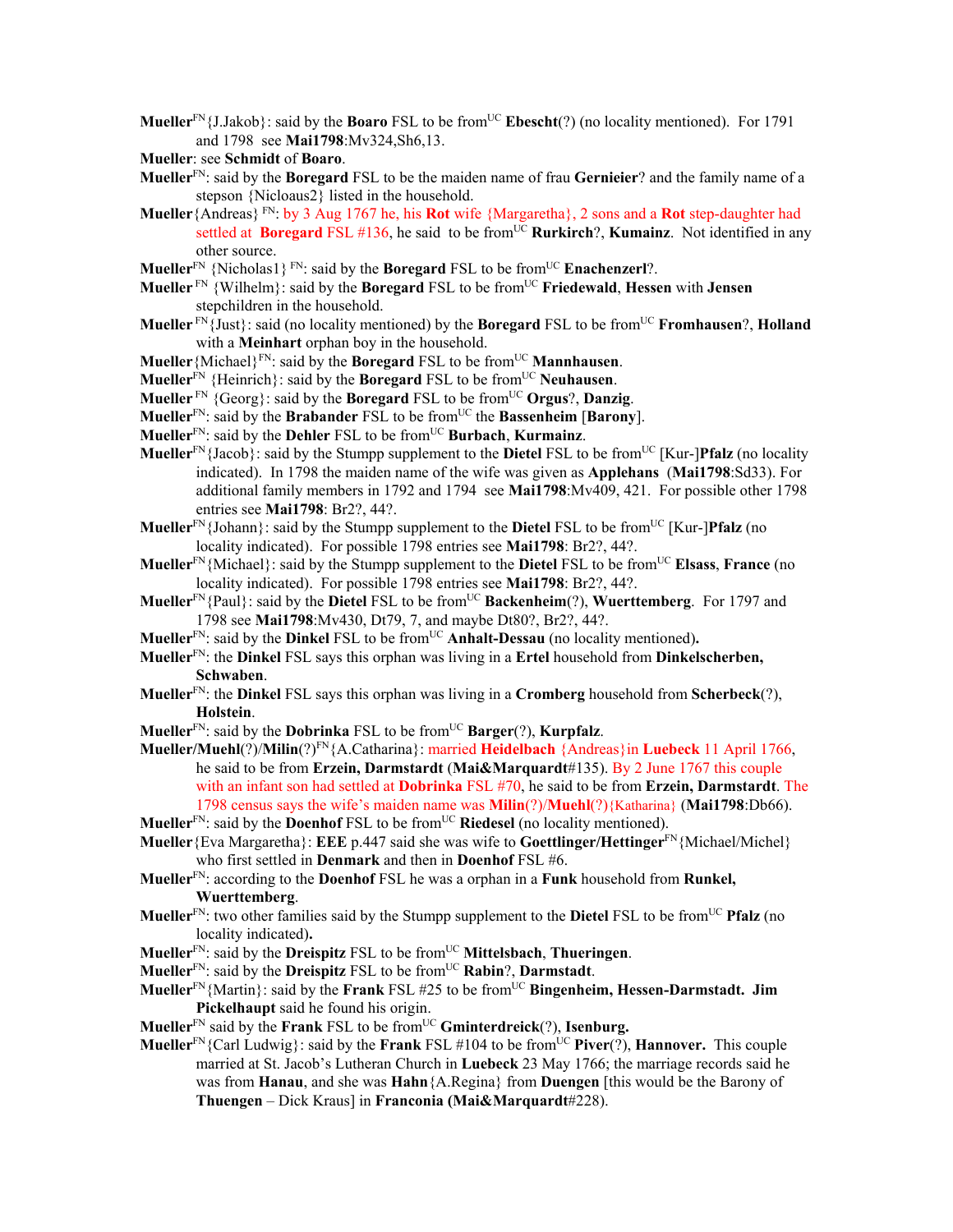**Mueller**{Conrad}: fromUC **Salzungen** married **Illingen**{Dorothea} in **Buedingen** 23 June 1766 (**Mai&Marquardt**#708). On 15 Sept 1766 {Conrad & A.Dorothea} along with his sister {A.Margaretha} arrived in **Russia**, he said to be from **Sachsen** (**Kulberg**6355). Not found in **T**. By 1767 the couple with an infant daughter had settled at **Frank** #36, he said to be from **Selzich**(?), **Sachsen**.

**Mueller**FN: said by the **Franzosen** FSL to be the maiden name of frau **Mounie**{Fransois}.

- **Mueller**<sup>FN</sup>{Philipp}: said by the 1816 **Glueckstal** census (**KS**:674, 382) to be from<sup>UC</sup> **Kassel**, **Hessen**. The **GCRA** thinks he probably was from<sup>UC</sup> **Volksberg**, **Zabern** [Amt], **Elsass**, but due to missing records could not prove it.
- **Miller**FN {Friedrich}: listed by the 1816 **Glueckstal** census (**KS**:678) with no origin. See the **GCRA** book for additonal detail.
- **Mueller**FN{Jakob}: said by the **Graf** FSL #45 to be fromUC **Alzey, Kurpfalz**.
- **Mueller**<sup>FN</sup>{Johannes}: said by the **Grimm** FSL #18 to be from<sup>UC</sup> **Fulda** (no locality mentioned).
- **Mueller**<sup>FN</sup>{Konrad} said by the **Grimm** FSL #43 to be from<sup>UC</sup> **Darmstadt** (no locality mentioned).
- **Mueller**<sup>FN</sup>{A.Margar.}: from<sup>UC</sup> **Hillmershausen** married in **Luebeck** 17 May 1766 **Loeffler** {Andreas} (**Mai&Marquardt**#220). By 1 July 1767she and husband {Andreas} had settled at **Grimm** FSL #42, he said to be fromUC **Darmstadt** (no locality mentioned). In 1798 this couple was still in **Grimm** (**Mai1798**:Gm42).
- **Mueller**FN: two families not found so far in an FSL but were in the 1775 **Grimm** census #4 and 14. For 1798 see **Mai1798**:Gm10, 93, 101, 138 and Dh70.
- **Mueller**FN: two families arrived in South Russia in 1827 and settled in **Gueldendorf, Odessa**; family records found by **Curt Renz** in **Mittelstadt, Urach Oberamt, Wuerttemberg**. Stumpp p.599 has a Mueller **Gueldendorf** 1817 settler from **Kottweil, Weiblingen, Wuerttemberg**.

**Mueller** {Christian}<sup>FN</sup>: said by the **Hildmann** FSL #5a to be an orphan in the **Haas** household.

- **Mueller** {Johann}<sup>FN</sup>: said by the **Hildman** FSL#43 to be from<sup>UC</sup> **Hannover** (no locality mentioned). For 1798 see **Mai1798**:Hd19, Kl70, but also spelled **Missler** in 1798 (Km9)
- **Mueller**{Jacob}: Lutheran fromUC **Lindenfels Amt, Kurpfalz** arrived at **Fridericia, Juetland Royal Province** in May 1760. With {Eva M.}his wife, and 4 children he last reregistered in **Denmark** in January 1765. By May 1766 they had reached **Kronstadt** and in August 1766 in **Oranienbaum** he signed a written pledge to settle in the **Hirschenhof** colony in **Latvia** (**EEE** p.530).
- **Mueller**{A.Maria}FN: according to the 1798 census this was the maiden name of frau **Bustert** of **Hoelzel** (**Mai1798**:Hz15).
- **Mueller** {Nikolaus & Margareta}<sup>FN</sup>: listed by the **Hoelzel** FSL #38a as orphans in the **Manlinger** household.
- **Mueller**{Walpurga}FN: according to a **Woerhd** ML this woman fromUC **Ruehrenberg**, **Regensburg** married in 1766 **Hack**{Andreas}; by 1767 they were in **Hoelzel** #53 (**Mai&Marquardt**#796). **KS**132 says she was daughter of {Georg} from<sup>UC</sup> **Ruehrenburg** near **Regensburg**.
- **Mueller**{Helena Margaretha}: was a 26 year old single woman in the **Asmus**{J.Peter} household **Jagodnaja Poljana** FSL #12a.**Jagodnaja Poljana** FSL #12a.
- **Mueller**{J.Adam}: this orphaned son of {Johann} was listed in the household of **Ruhl**{J.Peter} in the **Jagodnaja Poljana** FSL #53a.
- Mueller<sup>FN</sup>{J.Heinrich & A.Maria}: these two children arrived with their parents {J.Georg &Elsa Margaretha} of **Darmstadt** in **Russia** on 15 Sept 1766 (**Kulberg**6057). **KS**146 says they left **Nidda** going to **Jagodnaja Poljana**. By 16 Sept 1767, orphaned, they were living at **Jagodnaja Poljana** FSL #49a in the household of **Fischer**{Andreas} who was said by Kromm to be from<sup>UC</sup> **Schwickartshausen** near **Nidda**, while the Pleve says he was from<sup>UC</sup> **Nidda**. In 1798 {J.Heinrich} was still in **Jagonaja Poljana** (**Mai1798**:#41).
- **Mueller**{Johannes}: by 16 Sept 1767 he and wife {A.Margaretha} had settled at **Jagodnaja Poljana** FSL  $#74$ , he said to be from<sup>UC</sup> Nidda.
- **Mueller**<sup>FN</sup>{Valentin}:age 31 said by the **Jost** FSL #69 to be from<sup>UC</sup> **Brandenburg** (no locality mentioned). **Mueller**FN{Valentin}: age 20 listed by the **Jost** FSL #79 but no origin was given.
- **Mueller**<sup>FN</sup>{Mathias}: said by the **Kamenka** FSL #29 to be from<sup>UC</sup> **Karlsbad, Boehmen.**

**Mueller** {Adam}<sup>FN</sup>: listed with wife {Christina} and said by the **Kano** FSL #151 to be from<sup>UC</sup> **Mendt**.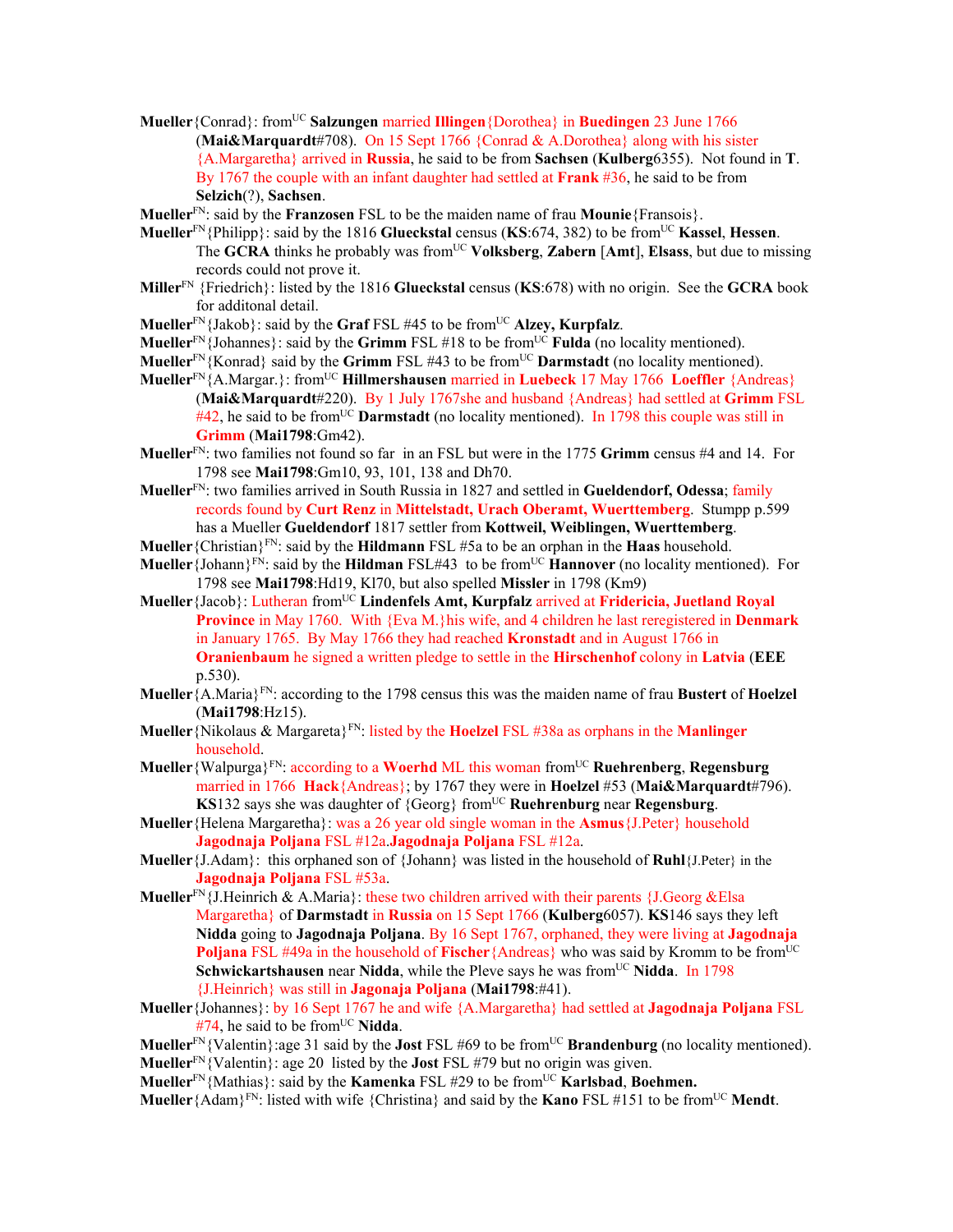**Mueller**{Christian}FN: said by the **Kano** FSL #103 to be fromUC **Pesternick**?, **Sachsen-Gotha**.

- **Mueller**{Gottlieb}FN: said by the **Kano** FSL #31a to be a step-son in the **Anschutz** household.
- **Mueller** {J.Christian}<sup>FN</sup>: the **Kano** FSL #10 did not give an origin for this couple.
- **Mueller** {J.Christian}<sup>FN</sup>: said by the **Kano** FSL #43 to be from<sup>UC</sup> **Wesel** with a **von Rau** orphan boy in the household.
- **Mueller**{Jonas}FN: said by the **Kano** FSL #37 to be fromUC **Ebergoetzen**, [**Kurbraunshweig**]. According to a **Luebeck** ML this man married **Kern**{A.Christina| 25 Aug 1766 (**Mai&Marquardt**#213 & **KS**146).
- **Mueller**{Katharina}: listed as the wife of **Anschutz**{Lorenz} at **Kano** FSL #31).
- **Mueller**{Conrad/Konrad}FN: married the widow **Pavel**{Eva M.} nee **Schmidt**, in **Luebeck** 1 July 1766 (**Mai&Marquardt**#175). Not identified in **Kulberg** or in **T**. By 27 June 1767 {Konrad & Eva} with a **Paul** stepdaughter {Maria} had settled at **Kano** FSL #78, he said to be from<sup>UC</sup> **Hunzel**. In 1798 he was living with wife **Schmidt**{Eva Katharina} (**Mai1798**:Gf22).
- **Mueller**{Martin}FN: said by the **Kano** FSL #36 to be fromUC **Ebergoetzen**, [**Kurbraunshweig**].
- **Mueller** {Philipp}<sup>FN</sup>: said by the **Kano** FSL #41 to be from<sup>UC</sup> **Marienhafen**?.
- **Mueller**{Gottfried, Hyronimus}FN: listed by the 1858 **Kassel** census (#238) with no origin but **KS**:380 said this family came from **Neipperg**, **Brackenheim** [**Amt**], **Wuerttemberg**. Using **FHL**#1,184,764 the **GCRA** proved this origin. See their book for more.
- **Miller** {G.Peter, J.Philip}<sup>FN</sup>: both the 1816 **Kassel** census (#21) and **KS**:376 said this family came from<sup>UC</sup> **Frickenhausen**, **Nuertingen** [**Amt**], **Wuerttemberg**. More properly spelled **Mueller**. Using **FHL**#493,207, the **GCRA** proved their origin in **Kellenbach**, **Simmern Kreis**, **Preussen Rheinland**; they also found other indications that this family was later in **Oberschlettenbach**, **Bergzabern** [**Amt**], **Rheinpfalz** and in Mainz and/or Frankfurt-am-Main prior to going to Russia. See the GCRA book for more.
- **Mueller**<sup>FN</sup>{Andreas}: said by the **Katharinenstadt** FSL #34 (27 Aug 1766) to be from<sup>UC</sup> **Almerschlach, Wuerzburg**. A **Luebeck** ML says this man had married **Vogelein** {Elisabeth} 10 Oct 1765 (**Mai&Marquardt**#24 & **KS**146). Not found in any other source.
- **Mueller**<sup>FN</sup>{Anton}: said by the **Katharinenstadt** FSL #325 to be from<sup>UC</sup> Limburg.
- **Mueller**FN{Elisabeth}: wife of **Charles**{Joseph} and said by the **Katharinenstadt** FSL #126 to be fromUC **Erlangen, Bayreuth**.
- **Mueller**<sup>FN</sup>{J.Andreas}: said by the **Katharinenstadt** FSL #13 to be from<sup>UC</sup> **Strehla, Sachsen** with a Bager wife from<sup>UC</sup> **Frankfurt-am-Main**.
- **Mueller**{J.Reinhardt & M.Regina}: stepchildren in the **Mueller**{Petronima} household at **Katharinenstadt** FSL #337a which says he was from **Isenburg**..
- **Mueller**<sup>FN</sup>{M.Petronima}: said by the **Katharinenstadt** FSL #337 to be from<sup>UC</sup> Gau.
- **Mueller**<sup>FN</sup>{Melchior}: said by the **Katharinenstadt** FSL #147 to be from<sup>UC</sup> **Nuernberg** or **Doengelstiel**(?), **Schwaben** with a **Hartwig** wife from<sup>UC</sup> **Achteleben**.
- **Mueller**<sup>FN</sup>{Michael}: a single man said by the **Katharinenstadt** FSL #347 to be from<sup>UC</sup> **Baerwalde**.
- **Mueller**FN{Paul}: **Kulberg**122 said they were from **Friedberg**, but the **Katharinenstadt** FSL (#91) said they were fromUC **Gruenberg**, and removed to **Schaffhausen** in 1768.
- **Mueller**FN{Sophia Katharina}: the **Katharinenstadt** FSL gives Bishof{Christoph}'s wife's maidenname but gives no separate place of origin for her – he is listed as from<sup>UC</sup> **Dessau**.
- **Mueller**<sup>FN</sup>: said by the **Katharinenstadt** FSL to be from<sup>UC</sup> **Isenburg** (no locality mentioned).
- **Mueller**<sup>FN</sup>: said by the **Katharinenstadt** FSL to be from<sup>UC</sup> **Darmstadt** (no locality mentioned).
- **Mueller**FN{Herman}: said by the **Keller** FSL #9 to be fromUC **Heimbach**, **Wuerttemberg**. For 1798 see (**Mai1798**:Nk19, Mv1888).
- **Mueller**FN{Christian|: said by the **Koehler** FSL #27 to be fromUC **Liebstedt**, **Preussen**.
- **Mueller**  $\text{FN}_{1}$ [J.Peter}: said by the **Koehler** FSL #15 to be from<sup>UC</sup> **Fulda** (no locality given), his wife's maiden name was given as **Seger**{Margaretha} (no origin given).
- **Mueller**<sup>FN</sup>{Kaspar}: said by the **Koehler** FSL #51 to be from<sup>UC</sup> **Fulda** (no locality given), and
- **Mueller**{M.Catharina}: a **Luebeck** ML reported she 23 June 1766 married **Doering**{Johann} (**Mai&Marquardt**#110). First known wife of **Doering**{Johann}. On 14 Sept 1766 **Doering** and

**Heil**{A.Margaretha} his then wife, had arrived in **Russia**, he said to be from **Fulda** 

(**Kulberg**5655). By 10 Aug 1767 he, his wife and an infant girl were living at **Koehler** FSL #19.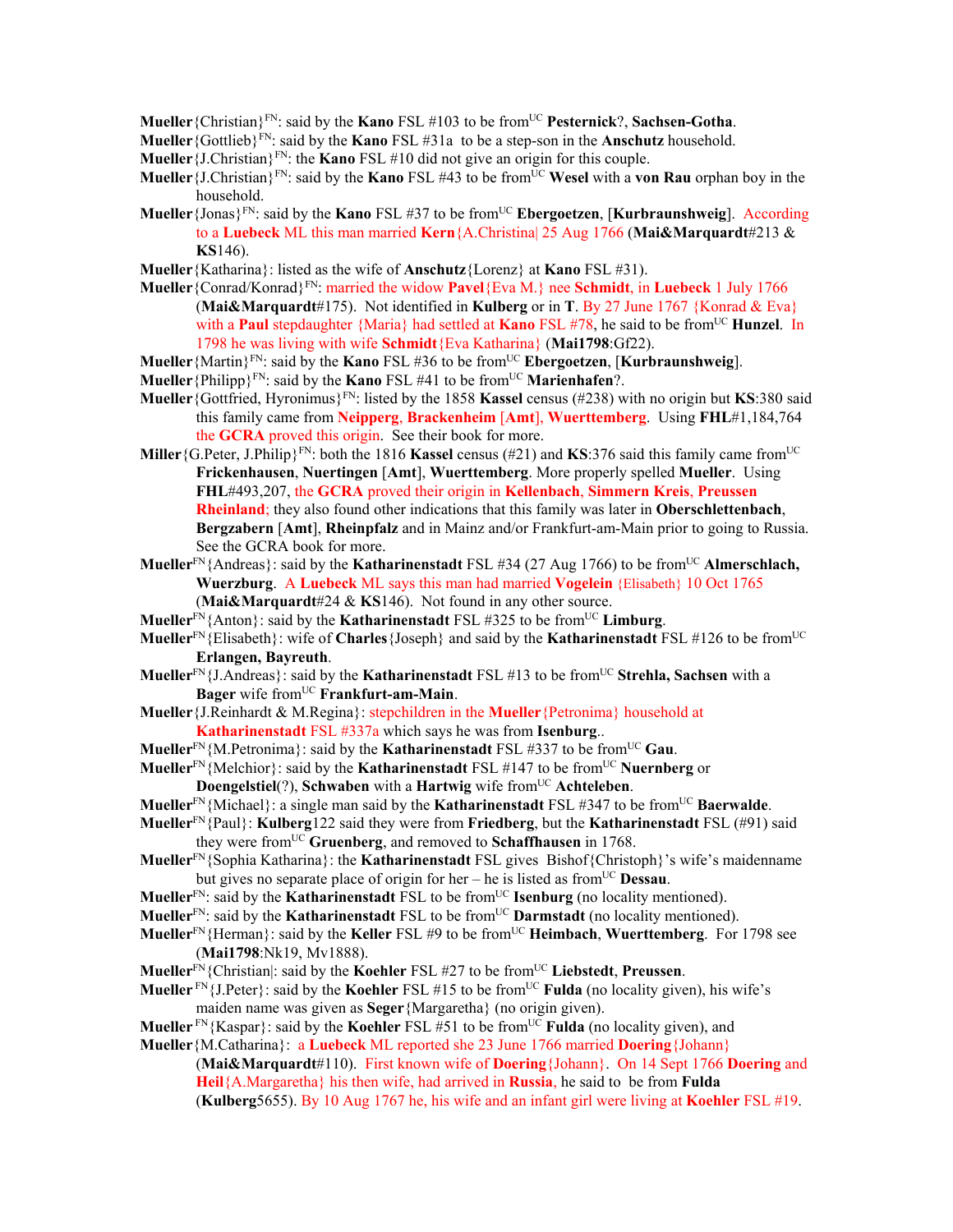No further information.

- **Mueller**<sup>FN</sup>{Jacob}: said by the **Kolb** FSL #22 to be from<sup>UC</sup> **Spredlingen**.
- **Mueller**FN{J.Ernst/Fritz}: fromUC **Burgbracht** married in **Buedingen Emmol**{A.Margarethe} fromUC **Mockstadt** on 14 May 1766 (**Mai&Marquardt**#647). The **Kraft** FSL (#66) had his name as {Fritz} saying he was fromUC **Burgebrach**. **KS**146 said he was both fromUC **Isenburgischen** and fromUC **Burgbracht .** For 1793 see **Mai1798**:Mv2841 and for 1798 **Mai1798**:Kf41.
- **Mueller**<sup>FN</sup>{Johannes}: said by the **Krasnoyar** FSL #16 to be from<sup>UC</sup> Dienheim.
- **Mueller**FN{Margaretha}: according to the **Krasnoyar** FSL #114a this orphan of {Konrad} was living with the **Kaiser**{Ludwig} family that had come from<sup>UC</sup> **Marburg**(?), **Hessen**.
- **Mueller**FN{Valentin}: married **Zorbel**{Eliesabetha} in **Buedingen** 17 April 1766 (**Mai&Marquardt**#543). On 9 Aug 1766 they arrived in **Russia**, he said to be from **Wuerzburg**  (**Kulberg**4098 [1st set]). Not found in **T**. By 20 July 1767 this couple had settled at **Krasnoyar** FSL #107, he said to be from<sup>UC</sup> Obersinn, Wuerzburg.
- **Mueller**/**Miller**FN{J.Ludwig}: said by the **Kratzke** FSL #35 to be fromUC **Saarbruecken**, **Nassau.**
- **Mueller**/**Miller**FN{Philipp}: said by the **Kratzke** FSL #34 to be fromUC **Wiesbaden**, **Nassau.**
- **Mueller**FN{Philippus}: said by the **Kukkus** FSL #17 to be fromUC **Niedershausen**(?), **Braunfels**.
- **Mueller**{Christoph & Katharina}: sibling orphans of {Jacob} living at **Kutter** FSL #32a in the {G.Friedrich} household.
- **Mueller**<sup>FN</sup>{G.Friedrich}: said (no locality mentioned) by the **Kutter** FSL #32 to be from<sup>UC</sup> **Isenburg**.
- **Mueller** {Johannes}: said (no locality mentioned) by the **Kutter** FSL #36 to be from<sup>UC</sup> **Isenburg**.
- **Mueller**{A.Catharina}: married **Boeckel/Beckel**{Georg} (no origin given for either) in **Buedingen** 17 April 1766(**Mai&Marquardt**#546 & **KS**122). Not listed in **Kulberg** or **T**. By July 1767 they had settled in **Kutter** FSL #46 which said he was from<sup>UC</sup> Hessen. For 1798 see Mai1798:Kt46. **Mueller**FN: said by the **Laub** FSL says this orphan was living with his uncle **Stuertz**.
- **Mueller**{M.Sophie}: married **Stieglitz**{J.Friedrich} in **Rosslau** 8 May 1766 (**Mai&Marquardt**#963 & **KS**159). On 12 Sept 1766 {Friedrich}, wife and son {Daniel} arrived in Russia, said to be from **Sachsen** (**Kulberg**5269). By 19 Aug 1767 they had settled at **Lauwe** FSL #51 & 51a, however by the time of the 1767-68 census she has died and he is listed there as a widower with {Daniel} a **Mueller** stepson, {Friedrich} said to to be from<sup>UC</sup> **Sangerhausen**, **Sachsen**.
- **Muller**{Franz}; arrived single in **Russia** 18 June 1766 said to be from **Mainz** (**Kulberg**1075). Not found in **T**. By 14 May 1767, with an infant daughter and his **Schnellbecher** wife {A.Maria} the widow of **Rudolph**{Sebastian}, he had settled at **Leichtling** FSL #43, he said to be from **Mainz**.
- **Miller**<sup>FN</sup>: said by the **Leichtling** FSL to be from<sup>UC</sup> Seligenstadt (no locality mentioned).
- **Mueller**{A.Eva}: married **Gagnus**{Philip Gustav} in **Luebeck** 23 Jan 1766 (**Mai&Marqardt**#45). On 20 May 1766 **Gustaw**{Gagnus} and wife {Eva} arrived in **Russia** (**Kulberg**235). Later in 1766 they were said to have been sent to settle in **Livonia** (**Mai&Marquardt,**  p.45).
- **Mueller**FN: said by the **Mariental** FSL to be the first husband of the woman who then married the **Herz** man from **Cassel**, **Kurtrier**.
- **Mueller**<sup>FN</sup>: he is said by the **Mariental** FSL to be from<sup>UC</sup> **Weilburg**, **Nassau** and his wife is said to be fromUC **Busendorf**, **Frankreich** her first husband having been a **Risch**. The 1798 **Mariental** census gives Frau Mueller's maiden name as **Kessler** (**Mai1798**:Mt80).
- Miller<sup>FN</sup>: said by the Merkel FSL to be from<sup>UC</sup> Riga<sup>GL</sup>, Lifland.
- **Mueller**<sup>FN</sup>: said by the **Messer** FSL to be from<sup>UC</sup> **Isenburg** (no locality mentioned).
- **Mueller**FN: said by the **Moor** 1798 census to be the maiden name of a frau **Knaus** (**Mai1798**:Mo47).
- **Mueller**<sup>FN</sup>: said by the **Moor** FSL to be from<sup>UC</sup> **Isenburg** (no locality mentioned). In 1798 the wife's maiden name was given as **Knaus** (Mai1798:Mo15). The **Buedingen** ML says this man from<sup>UC</sup> **Wiedermus** married in 1766 a **Knausen** woman from<sup>UC</sup> Diebach; Stump says he was from<sup>UC</sup> Alt-**Wiedermus** and gives her maiden name as both **Knausen** and **Knaus** (**Mai&Marquardt**#496). **Mueller**FN{Adolph/Adolf}: married **Schmidt**{A.Elies.} in **Buedingen** 16 Apr 1766
- (**Mai&Marquadt**#539). On 9 Aug 1766 he & {A.Elisabeth} arrived in **Russia**, he said to be from **Homburg, Hessen** (**Kulberg**#3863 & **KS**146 & 155). Not found in **T**.By 16 Aug 1767 they had settled at **Mueller** FSL  $#1$ , he said to be from<sup>UC</sup> **Homburg**.
- **Mueller**FN: said by the **Mueller** FSL to be fromUC **Geien**?, while **Kuhlberg** gives **Stolberg** as the state.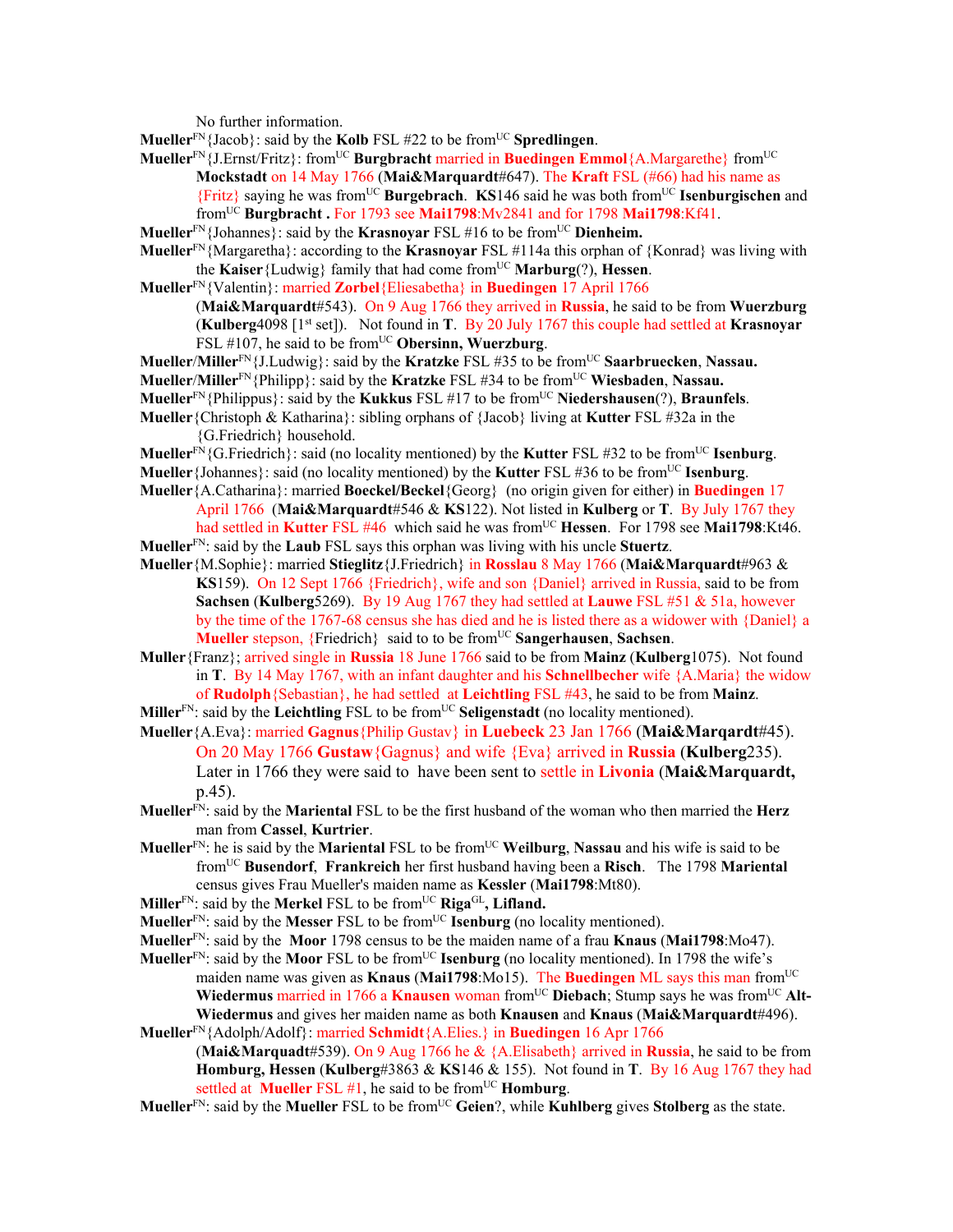- **Miller**/**Mueller**{Karl} FN: listed by both the 1816 **Neudorf** census (#46) and **KS**:376 with no origin. The **GCRA** found a record saying this family had arrived in **Hilsbach, South Prussia** in 1803 from **Kahenbach**, which they think may be a mistake for **Salmbach**; that place they think may either have been in **Elsass** or in **Neuenbuerg** [**Amt**], **Wuerttemberg**. See their book for more. I might note that there was a **Kehrenbach**, **Hesse**.
- **Mueller** {Jakob}<sup>FN</sup>: said by both the 1858 **Neudorf** census (#236) and **KS**:380 to have been from<sup>UC</sup> **Koenigsbach**, **Pforzheim** [**Amt**], **Baden**. The **GCRA** believes this man is the son of Joseph **Miller** of **Bergdorf** (1816 #23) and has been unable to identify his ancestral village before the family went to **Galicia**. See their book for more.
- **Mueller**<sup>FN</sup>: said by the **Orlovskaya** FSL to be from<sup>UC</sup> **Fauerbach**. The wife's maiden name was given as **Weiss** in 1798 (**Mai1798**:Or62).
- **Mueller** {Elizabeth} FN: said by a **Schlitz** ML to be from<sup>UC</sup> **Sterfritz** and to have married 22 July 1766 **Lotz**{Peter} who settled in **Neidermonjou** FSL #72 (**Mai&Marquardt**#738). Also said by the 1798 census (Nm#38) to be the maiden name of frau **Lotz**{Peter}.
- **Miller/Mueller** {Johannes} FN: said by the **Neidermonjou** FSL to be from<sup>UC</sup> **Breitenbach**. For 1798 see **Mai1798**: Nm11 which gives his wife's maiden name as **Maeser**.
- **Miller/Mueller**FN{Kaspar/J.Casp.}: **Miller**{J.Caspar} married **Schnorr**{A.Barbara} 12 June 1766 (**Mai&Marquardt**#75). On 8 Aug 1766 **Mueller**{Caspar & Anna} arrived in **Russia** (**Kulberg**3919). Later in 1766 **Mueller**{J.Casp. & Barbara} took transport in **Oranienbaum** for the **Volga** (**T**4233-42340. By 3 Aug 1767 **Mueller**{Kaspar & Barbara} were settled at **Neidermonjou** FSL #49, he said to be from<sup>UC</sup> Gebersdorf. Note: each of those 4 references is proven, the names of all four are the same, but there is no solid proof that any of the four refer to the same couple.
- **Mueller**{Martin} FN: said by the **Neidermonjou** FSL to be fromUC **Breitenbach**. For 1798 see **Mai1798**: Nm23 which gives his wife's maiden name as **Borg**.
- **Mueller**{Ernst Wilhelm}: he married on 13 March 1766 **Eberling**{A.Maria} in **Buedingen**  (**Mai&Marquardt**#423). **KS146** says he was fromUC **Offenbach**, **Isenburg**{-**Birstein** Principality} and left to go to **Balzer**. However, in 1767 they were recorded in the **Norka FSL**   $(\text{\#21})$  which said he was from<sup>UC</sup> **Isenburg**. For 1792 and 1798 see **Mai1798**:Mv1962, Nr157, 69, Ko49, and possibly Ms8, Nr169, 150, 117, and 173?
- **Mueller**<sup>FN</sup>{Georg}: said by the **Norka** FSL to be from<sup>UC</sup> **Isenburg** (no locality mentioned). The wife's maiden name is given as **Winter** in 1798 (**Mai1798**:Nr87); for possible other family members in 1798 see Ms8.
- **Mueller**<sup>FN</sup>{Heinrich}: said by the **Norka** FSL to be from<sup>UC</sup> **Isenburg** (no locality mentioned). This couple surely died before the 1798 census.
- **Mueller**<sup>FN</sup>{Heinrich}: said by the **Norka** FSL to be from<sup>UC</sup> **Hessen** (no locality mentioned). For 1798 see **Mai1798**:Nr133 and Sz24, and possibly Nr150.
- **Mueller**<sup>FN</sup>{Johannes}: said by the **Norka** FSL #188 to be from<sup>UC</sup> **Stolberg** (no locality mentioned). For 1798 see Nr156 and Kf26, and possibly Nr117, 169, 173 and Ms8?
- **Mueller**<sup>FN</sup>{Johannes}: said by the **Norka** FSL to be from<sup>UC</sup> **Isenburg** (no locality mentioned). For 1798 see **Mai1798**:Nr156 and 95, and possibly Nr117, 150, 173 and Ms8?
- **Mueller**<sup>FN</sup>{Konrad}: said by the **Norka** FSL to be from<sup>UC</sup> **Hessen** (no locality mentioned). The wife's maiden name was given as **Krieger** in 1798 (**Mai1798**:Nr28). For possible other family members in 1798 see **Mai1798**:Nr169, 173, 150, 117 and Ms8?.
- **Mueller**<sup>FN</sup>{Nicolaus}: said by the **Norka** FSL to be from<sup>UC</sup> **Isenburg** (no locality mentioned). The wife's maiden name is given as **Hoffmann** in 1798 (**Mai1798**:Nr17, also see Nr6).
- **Mueller**FN{Otto}: of **Buedingen** married **Weber**{A.Maria} in **Buedingen** 12 May1766 (**Mai&Marquardt**#635). Not found in **Kulberg** or in **T**. By 15 Aug 1767 this couple had settled at **Norka** FSL #20, said to be fromUC **Isenburg** (no locality mentioned). In 1798 the widowed wife, maiden name **Weber,** was living in **Norka** in the household of a married daughter (**Mai1798**:Nr69).
- **Miller/Mueller**{J.Casper/Kasper}: married **Schnorr**{A.Barbara} in **Luebeck** 12 June 1766 (**Mai&Marquardt**#75 ). By 3 August 1767 {Kasper & Barbara} had settled in **Nieder Monjou** (nm49). By 1798 she had been widowed by **Mueller** and was living in **Nieder Monjou** with a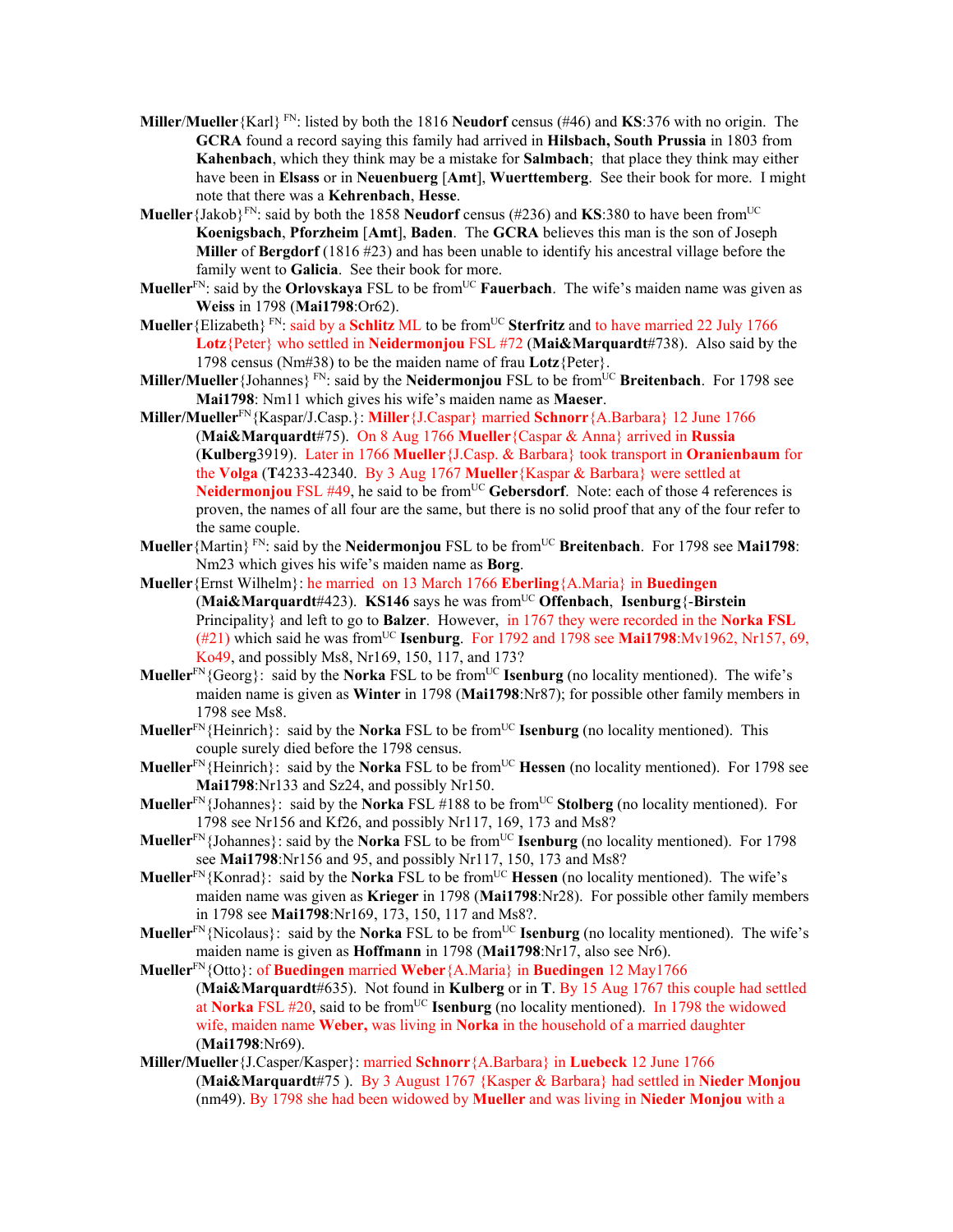son, daughter-in-law and grandson (**Mai1798**:Nm28).

- **Mueller**<sup>FN</sup>: said by the **Ober-Monjou** FSL to be from<sup>UC</sup> **Obernzenn**?, [Seckendorff Barony?]. For 1798 see **Mai1798**:Om3?
- **Mueller**<sup>FN</sup>: said by the **Orlovskaya** FSL to be from<sup>UC</sup>  $\text{Ing}$ ?.
- **Mueller**FN: said by the **Paulskaya** FSL to be a stepson living in the **Steininger** household.
- **Mueller**<sup>FN</sup>: said by the **Paulskaya** FSL to be from<sup>UC</sup> **Katzenbach**.
- **Mueller**<sup>FN</sup>: said by the **Paulskaya** FSL to be from<sup>UC</sup> **Lauterbach**.
- **Mueller**FN: said by the **Paulskaya** FSL to be a stepson living in a **Seltzer** household.
- **Mueller**FN: said by the **Paulskaya** FSL to be an orphan boy in the **Seltzer** household.
- **Mueller**FN: see **Lutz** of **Pfeiffer**.
- **Mueller**FN: said by the **Phillipsfeld** FSL to be fromUC **Friedewald**, [**Hessen-Kassel Landgraviate**]. For 1769 see **Mai1798**:Mv2284).
- **Miller**{Karl}FN: listed in the 1772 **Pobochnaya** first settlers' list (pb32) with no origin mentioned ; for 1798 see **Mai1798**:Pb15.
- **Miller**<sup>FN</sup>: said by the **Preuss** FSL to be from<sup>UC</sup> **Halle, Brandenburg.** Later spelled **Mueller.**
- **Mueller** {Christoph}  $F_N$ : said by the **Reinwald** FSL to be from <sup>UC</sup> **Stolberg-Gedern** [**County**]. For 1793 and 1798 see **Mai1798**:Mv2413, Rw10 and Sz13, and possibly Mv2422(1797), Pl22, Rw20, and 45?
- **Mueller**{J.Philipp+}FN: said by the **Reinwald** FSL to be step-children in the **Oberheim** household. For possible 1798 entries see **Mai1798**:Mv2422(1797), Pl22, Rw20, and 45?
- **Mueller**FN{A.Maria}: married **Brungardt**{Franz Peter} in **Rosslau** 28 May 1765 (**Mai&Marquardt**#851). **KS**123 has her name as **Wulff**{M.Margaretha}! They (wife=Susanna) arrived in **Russia** on 8 Aug 1766 (**Kulberg**3338). Not found in **T**. The wife was said by the **Rohleder** FSL #8 to be  ${A.Maria}$  from<sup>UC</sup> [**Kur-**]**Trier** (no locality mentioned). For 1798 see
	- (**Mai1798**:Hr8, 13). Also spelled **Brumgard** in 1798 (**Mai1798**:Rl07).
- **Mueller**{A.Katharina}FN: said by the **Rosenheim** FSL to be fromUC **Zeilaf**?, **Herrschaft von Gleichen**.
- **Mueller** {Christoph}<sup>FN</sup>: listed in the **Rosenheim** FSL with no origin; Kuhlberg said he was from<sup>UC</sup> **Nuernberg**. For 1788 and maybe 1798 see **Mai1798**:Mv2900 and maybe Ka61?
- **Mueller**{Johannes}<sup>FN</sup>: said by the **Rosenheim** FSL to be from<sup>UC</sup> **Kiebingen**?, **Hezogtum Wuerttemberg**[sic?]. For 1788 and 1798 see Mv2461, Sk2 and possibly Nr117.
- **Mueller**{Friedrich}FN: said (no locality mentioned) by the **Schaefer** FSL to be fromUC [**Baden**-]**Durlach** [**Margraviate**]. For 1790 and 1798 see **Mai1798**:Mv2470,Sf14 and Sp32.
- **Mueller** {Johann}<sup>FN</sup>: his widow, the wife of **Bergstein**, was said by the **Schaefer** FSL to be from<sup>UC</sup> **Keller**?, [**Kur**-]**Brandenburg**.
- **Mueller** {Johann}<sup>FN</sup>: according to the **Schaefer** FSL he died enroute to Russia and his widow from<sup>UC</sup> **Keller**?, [**Kur**-]**Brandenburg** then he married **Bergstein**.
- **Mueller** {J.Conrad}<sup>FN</sup>: said (no locality mentioned) by the **Schaefer** FSL to be from<sup>UC</sup> **Sachsen-Gotha** [**Duchy**]. For 1792 and 1798 see **Mai1798**:Mv2524,Sf2(where the wife's maiden name was given as **Kohlmann**), Gf23 and Sf7.
- **Mueller**FN: said by the **Schulz** FSL to be fromUC **Birkheim**, **Leiningen** [**County**][sic?] with Frei orphans in the household. The Muellers surely had died prior to the 1798 Volga censuses.
- **Mueller**{Catharina}: wife of **Altergot(t)**FN{F.Ludwig}who is listed in the **Doenhof** FSL (#91), her maiden name being identified in **Mai1798**:Sw20.
- **Mueller**<sup>FN</sup>: said by the **Schwab** FSL to be from<sup>UC</sup> **Eschau**. I could not find this family in **Mai798**.
- **Mueller** {A.Margaretha}<sup>FN</sup>: said by the **Schwed** FSL to be from<sup>UC</sup> **Lauterbach**, [**Fulda Bishopric**/**Riedesel Barony**]. For 1798 see **Mai1798**:Sk17. A **Luebeck** 1766 baptism record gives her maiden name as **Weitz**, her husband's name as {Johann} (from **Lauterbach**) and the name of the son just born as {Valentin} (**Mai&Marquardt**#1316).
- **Mueller**{Charlotta}: listed in the 1798 **Schwed** census but I cannot find her in any FSL.
- **Mueller**{Jacob}FN: said (no locality mentioned) by the **Schwed** FSL to be fromUC [**Kur**-]**Mainz**. For 1798 see **Mai1798**:Om76.
- **Mueller**{J.Heinrich}FN: said by the **Schwed** FSL to be fromUC **Lugano**?. For 1792 and 1798 see **Mai1798**:Mv2704,Sw15 and Sk9. The 1798 Schwed census gave the wife's maiden name as **Keltel** (Sw27).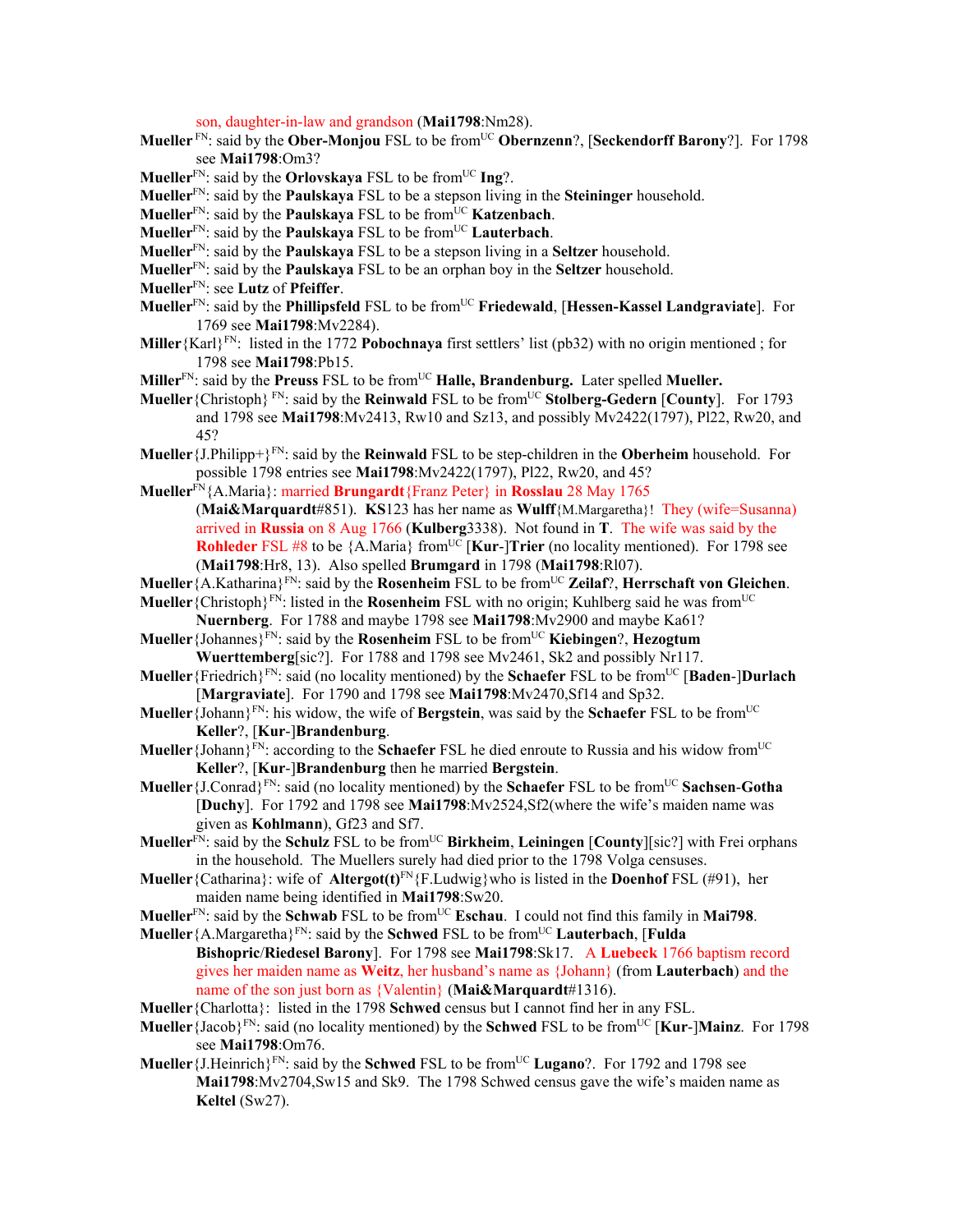**Mueller** {J.Jacob}<sup>FN</sup>: said by the **Schwed** FSL to be from<sup>UC</sup> **Lugano**?. For 1788, 1791 and 1798 see **Mai1798**:Mv 2701, Sw27, Rh10, Sk9 and possibly Mv2693 and Sk17.

**Mueller**{Rosina}FN: said by the 1798 census to have come from **Schwed** but I cannot find her in any FSL.

- **Mueller**{Adam}FN: Catholic listed with wife {Magdalena} in the **Seelmann** FSL #75 but no origin was given. In 1798 the wife might be in **Shcherbakovka** (Mai1798:Sv14)?
- **Mueller** {Margaretha} FN: Catholic recently widowed said by the **Seelmann** FSL #80 to be from<sup>UC</sup> **Reuthlingen** [**Imperial City**]. For 1798 see **Mai1798**:Sm43.
- **Mueller** {Michael} FN: he and wife may have been listed as  $\{J\}$ . Michel & Elisabeth} witnesses at the 15 Aug 1764 **Luebeck** baptism of the son of **Schneyder**{Leonhard} and his **Mirckler** wife {A.Maria} (**Mai&Marquardt**#1336). Listed with wife {M.Elisabeth} and said by the **Seelmann** FSL #66 to be fromUC **Ingolstadt**, [**Kurbayern**?]. For 1798 see **Mai1798**:Sm23 and for possible 1798s see Sm21 and Ka74.
- **Mueller**FN{J.Wilhelm}: fromUC **Pinnstadt** married **Keyser**{Dorothea} in **Luebeck** 17 May 1766 (**Mai&Marquardt**#221). Not found in **Kulberg**. Later in 1766 this couple took transport in **Oranienbaum** for the **Volga** (**T**3983-3984). By 10 June 1767 this couple with an infant son had settled in **Stahl-am-Karaman** FSL #20, he said to be from<sup>UC</sup> **Friburg**? in the County of **Riesenburg** (probably means **Isenburg**?). A previous translation of that FSL 'from<sup>UC</sup> **Friburg**?, **Rissenburg County'**.
- **Mueller**{Johann}FN: said by the **Stahl-am-Tarlyk** FSL to be step-children in the **Dietrich** household. Might be at **Mai1798**:St9 and/or 37 in 1798??
- **Mueller**{Samuel}FN: said by the **Stahl-am-Tarlyk** FSL to be an orphan in the **Stahl** household.
- **Mueller**{Friedrich}FN: said by the **Straub** FSL to be fromUC **Ketternschwalbach**, **Nassau-Usingen** [**Principality**]. For 1796 and possible 1798 references see **Mai1798**:Mv2021 and possibly Pb15 and Sg66.
- **Mueller**{J.Adam}: said by the 1798 census to be "from **Stephan**" (**Mai1798**:Kf42). Although the ages differ this might well be the young man in the **Yagodnaja Polyana** FSL #53a..
- **Mueller** {Nicolaus}<sup>FN</sup>: said by the **Stephan** FSL to be from<sup>UC</sup> **Engelrod**, [Riedesel Barony]. For 1798 see **Mai1798**:Sp28 and Gk23.
- **Mueller**{Adam}FN: listed single in by the **Susannental** FSL #36 to be fromUC **Heidenfeld**?, **Wuerzburg**  [**Bishopric**]. For 1798 see **Mai1798**:Ss10.
- **Mueller/Mull**FN{A.Maria}: married **FLAUTUNG**{J.Heinrich} in **Luebeck** 12 June 1766 (**Mai&Marquardt**#78). **KS**128 has **Mueller**, and by mistake 1765; by 1767 they apparently were in **Susannental**.
- **Mueller{**J.Georg}FN: said by the **Susannental** FSL to be fromUC **Wetter**?, **Hessen**[-**Kassel Landgraviate**]. For 1790 and 1798 see **Mai1798**:Mv2878 and Bb36.
- **Mueller**{Christian}FN: said by the **Warenburg** FSL to be fromUC **Tiligraut**?, **Dienheim**. I could not find him in **Mai1798**.
- **Mueller**{Heinrich}<sup>FN</sup>: said by the **Warenburg** FSL to be from<sup>UC</sup> **Tra**?, [Hessen-]Darmstadt [**Landgraviate**]. The wife's maiden name was given as **Behm** in 1798 (**Mai1798**:Wr66). Vera Beljakova-Miller, a descendant, says the family name has been spelled **Muller** and more often **Miller**.
- **Mueller**(Joaholz)<sup>FN</sup>: said (with no locality mentioned) by the **Warenburg** FSL to be from<sup>UC</sup> **Hanau**, with a **Gorsch** orphan boy in the household. For 1798 see **Mai1798**:Wr1.
- **Mueller**{J.Friedrich}FN: parent with wife **Hein**{Henrietta} of infant daughter baptized in **Luebeck** 6 April 1766 (**Mai&Marquardt**#1284). Not found in **Kulberg** or **T**. B**y** 12 May 1767 with wife {M.Margarethe} and 3 [Grossmann] step children he had settled at **Warenburg** FSL #8, he said to be from **Bothfeld, Hannover** [i.e.**Kurbraunschweig**]. They surely died prior to the 1798 Volga censuses.
- **Mueller**{J.Georg}FN: said by the **Warenburg** FSL to be fromUC **Langenhain**, [**Hessen**-]**Darmstadt** [**Landgraviate**]. For 1798 see **Mai1798**:Wr12.
- **Mueller{**J.Heinrich}FN: said by the **Warenburg** FSL to be fromUC **Bothfeld**, **Hannover**  [i.e.**Kurbraunschweig**], with 3 [**Grossmann**] stepsons.
- **Mueller**{J.Peter}: is listed in the **Warenburg** FSL as living in **Saratov** but no age or origin is provided. I could not find him in **Mai1798**.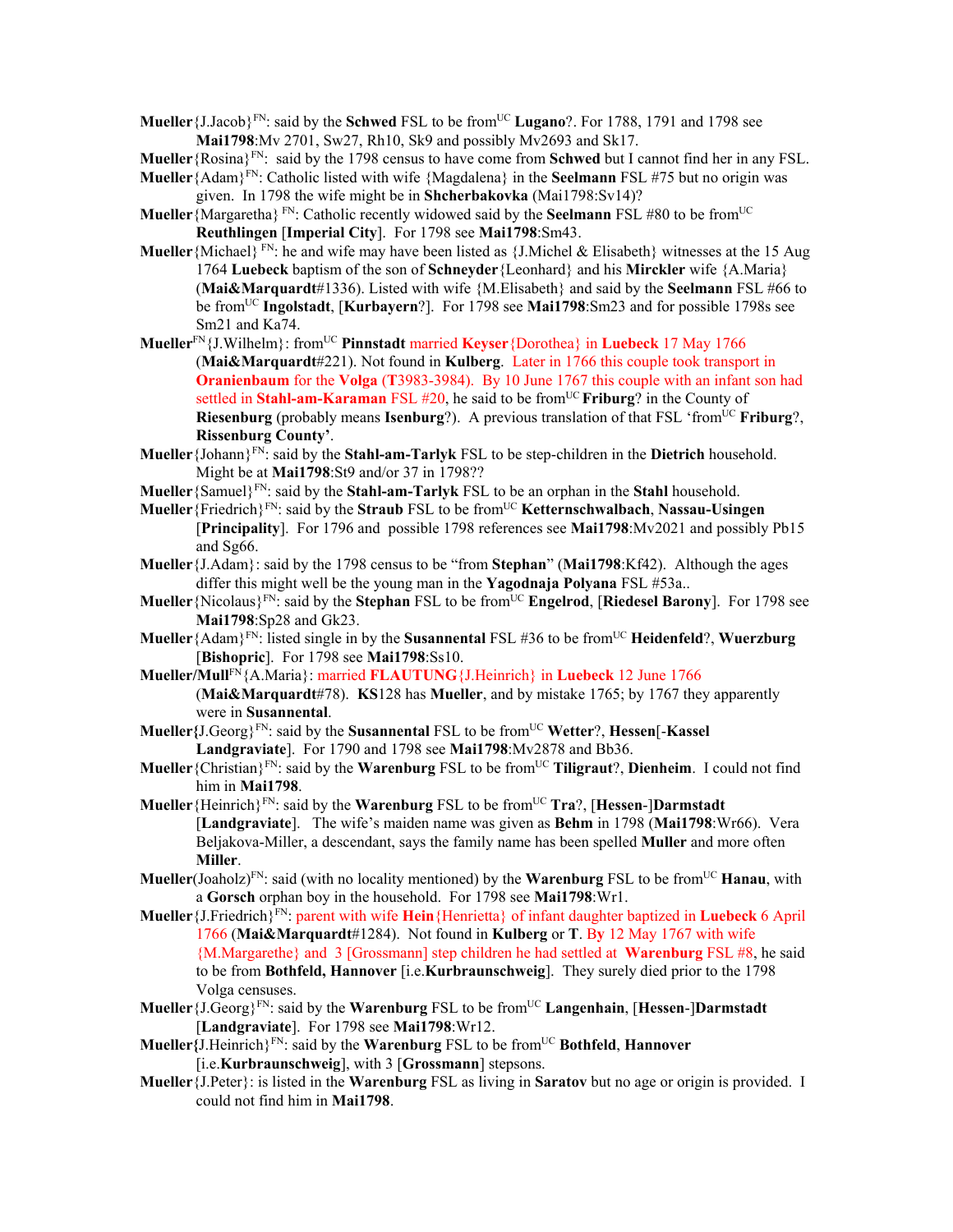- **Mueller** {J.Heinrich}: the Recruiter Beauregard list (Lk107) said he was from<sup>UC</sup> **Kerzenheim**, [Nassau-**Weilburg Principality**] and went to **Wittmann** in 1768. They may have been **Wittmann** first settlers, but I did not find them in **Mai1798**.
- **Mueller**{A.Katharina}FN: a possible early settler of **Zuerich** this widow left in 1797 (**Mai1798**:Mv3091). In 1798 she is listed in **Mai1798**:Sh33.
- **Mueller**{blank}: **KS**146 says he or she came from **Schwickhartauzen**. No further information.
- **Mueller**{Adam}: **KS**146 says he came from **Oberselters** near **Limburg**. Not identified in any later source.
- **Mueller**{Andreas}: married **Voss**{Margaretha}14 June 1766 in **Luebeck** (**Mai&Marquardt**#83 & **KS**146). Not found in **Kulberg**, **T** or in any published FSL.
- **Mueller**{Andreas}: married **Schell**{Johanna E.} 15 July 1766 in **Luebeck** (**Mai&Marquardt**#218}. **KS**146 has **Schnell**. Not found in **Kulberg**. Later in 1766 this couple took transport in **Oranienbaum** for the **Volga** (**T**3983-3984). No further information.
- **Mueller**{Andreas}: arrived in Russia with wife and two children ages 10 and 7 before 7 January 1765 (**Fond 283, file 42**, pp. 2, 11). I have found no further record of these people.
- **Mueller**{Anna}: **KS**142 says she was from **Marienhagen** near **Frankenburg**. No further information. **Mueller**{A.Dorothea}: her daughter with her **Luehr** husband {Conrad} was baptized 9 June 1766 in
- **Luebeck** (**Mai&Marquardt**#1355). Not found in **Kulberg**. Later in 1766 **Lihr**{Conrad & Dorothea} with one child took transport in **Oranienbaum** for the **Volga** (**T**4518-4520). Not found in any later source.
- **Mueller**{A.Eva}: married **Gagnus**{Philipp Gustav}22 Jan 1766 in **Luebeck** (**Mai&Marquardt**#45). {Gustaw & Eva} arrived in **Russia** 20 May 1766, he said to be from [**Kur**-]**Pfalz**, and p.24 said they went to **Livonia (Kulberg**235). Not found in any later source.
- **Mueller**{A.Justine}: married **Kramer**{J.Christoph} 31 March 1766 in **Rosslau** (**Mai&Marquardt**#884). **KS**140 has the wrong year: 1765. No further information.
- **Mueller**{A.Margaretha}: wife of {Johannes} and mother of their daughter who was baptisted in **Buedingen** 16 May 1766 (**Mai&Marquardt**#1200a). That same day Not found in **Kulberg**. Later in 1766 this Reformed couple with 5 children took transport in **Oranienbaum** for the **Volga**, on which trip he died (**T**611-617).
- **Mueller**{A.Margaretha}: daughter of **Mueller**{J.Heinrich} of **Freyensteinau**, [**Riedesel Barony**], she was godmother at the 16 May 1766 **Buedingen** baptism of a daughter of {Johannes & A.Margaretha} (**Mai&Marquardt**#1200a). Not identified in any later source.
- **Mueller**{A.Maria}: married in **Luebeck** 17 July 1766 **Geist**{J.Martin} both from **Isenburg**  (**Mai&Marquardt**#262). Not found in any later source.
- **Mueller**{A.Maria}: married **Meier**{Jacob} in **Rosslau** 20 May 1766 (**Mai&Marquardt**#977). Not found in any later source.
- **Mueller**{Andreas}: married **Schnell**{Johanna E.} in **Luebeck** 15 July 1766 (**Mai&Marquardt** #208). No further information.
- **Muller/Mueller**{Casper}: was a god-father at the baptism of **Becker**{Johann }'s son in **Friedberg** 16 May 1766 (**Mai&Marquardt**#1364). He may have (?) taken transport in **Oranienbaum** for the **Volga** later in 1766 (**Kulberg**6971). No later record found.
- **Muller**{Cathar. E.}: from **Donholtzhausen**, she was god-mother at the baptism of **Becker**{Johann }'s son in **Friedberg** 16 May 1766 (**Mai&Marquardt**#1364). No later record found.
- **Mueller**{Christine E.}: **KS**144 says she left **Sandwich** near **Hoechst-im-Odenwald** as the wife of **Luft**{G.Heinrich} heading for **Jag.Poljana**. No further information found.
- **Mueller**{David}: on 4 March 1765 was a witness at the marriage of **Nirrenheim/Nerheim**{Michal/J.Michael} and the widow **Schultz**{Dorothy} (**Fond 283, file 42**, p.16). I have found no further record of these people.
- **Mueller**{Ernest Wilh.}: **KS**146 says he left **Offenbach** near **Buedingen**. No further information.
- **Mueller**{Eva}: **KS**146 says this widow was from **Horbach** near **Gelnhausen**. No further information.
- **Mueller**{Georg Michael}: **KS**146 says he left **Eckartsborn** near **Buedingen** with wife and two children. No further information.
- **Mueller**{Gerdruth/Gertrud}: married **Luntz**{Leonhard} 26 Apr 1766 in **Luebeck**  (**Mai&Marquardt**#145) **KS**144 has **Lunz** and {Gertrud}. Not found in any later source.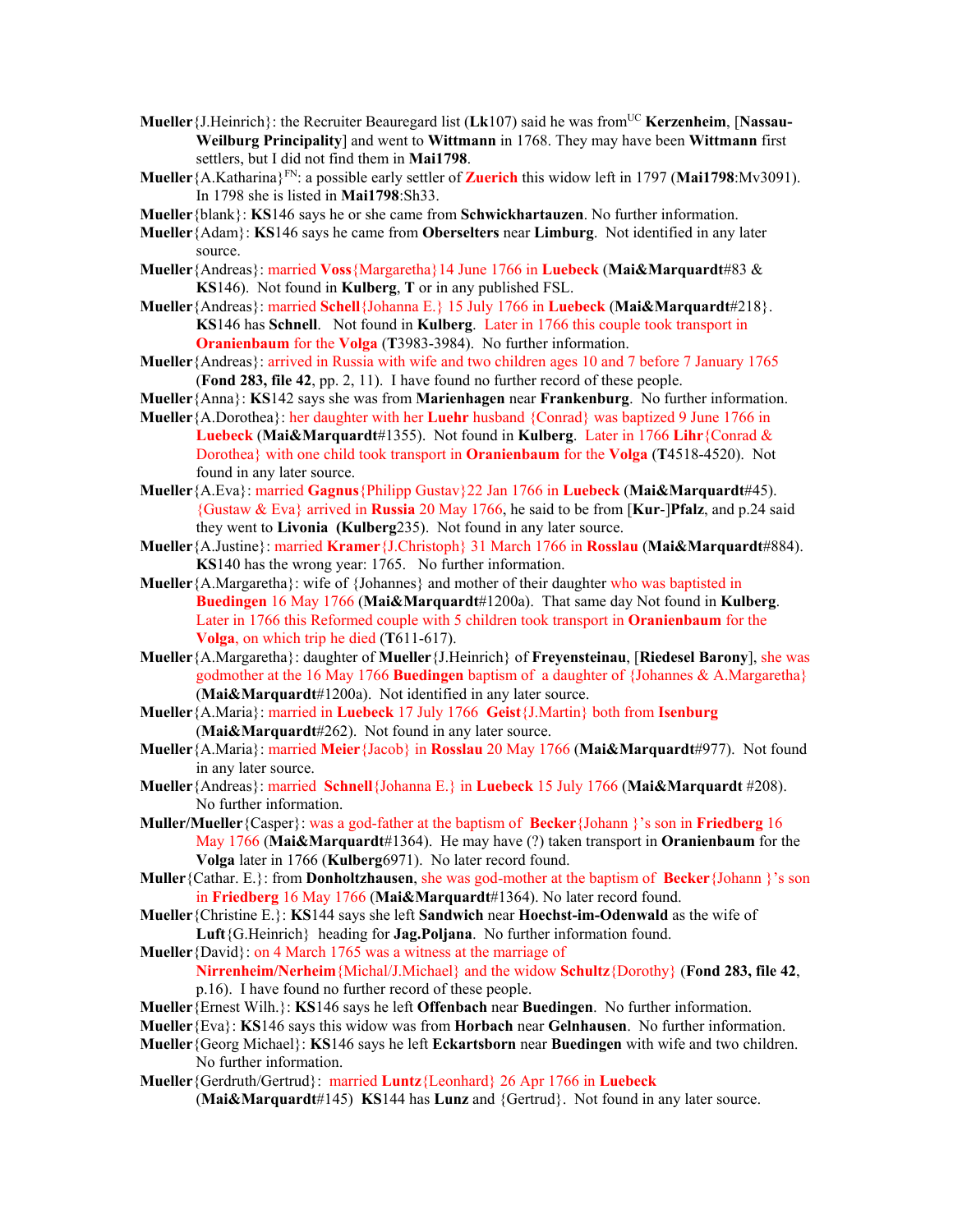**Mueller**{Heinrich}: **KS**146 says he was from **Traisa** near **Darmstadt**. No further information.

- **Mueller**{Heinrich}: married **Hentze**{M.Sophia} in **Rosslau** 8 April 1766 (**Mai&Marquardt**#914 & **KS**164). No further information.
- **Mueller**{Johann}: **KS**146 says he was from **Rueckingham** near **Hanau**. No further information.
- **Mueller**{J.Adam}: **KS**146 says he was from **Elm** near **Schluechtern**. No further information.
- **Mueller**{J.Adam & J.Georg}: **KS**146 says they were sons of {Matheus}from **Altheim** near **Dieburg**. No further information.
- **Mueller**FN{J.Andreas}: married **Pager**{Susanna Kath.} in **Luebeck** 12 Oct 1765; they have not yet been found resident in **Russia** (**Mai&Marquardt**#28 & **KS**146).
- **Mueller**{J.Christian}: married **Ziegler**{Johanna Luisa} in **Luebeck** 12 Oct 1765 (**Mai&Marquardt**#81). Was a godparent at the 9 May 1766 **Luebeck** baptism of a daughter of B**elger**{J.Andreas} and his **Koebel** wife {M.Elisabeth} (**Mai&Marquardt**:#1351). No further information.
- **Mueller**{J.Ernst}: married **Finck**{M.Catharina} in **Luebeck** 13 June 1766 (**Mai&Marquardt**#81). Not identified in any later source.
- **Mueller** {J.Georg}: **KS**147 says he left **Pappenheim** in 1766. This son of {J.Georg} from<sup>UC</sup> **Pappenheim** married **Meck**{A.Maria} in **Woehrd** 30 Apr 1766 (**Mai&Marquardt**#781). Not found in any later source.
- **Mueller**{J.Gottfried}: married **Schroeder**{Friderica Louisa Amalie} 18 July 1766 in **Luebeck**  (**Mai&Marquardt**#199) **KS**146 has {Friedericke Luise}. On 13 Sept 1766 this couple arrived in **Russia**, he said to be from **Sachen** (**Kulberg**5661). Later in 1766 they took transport in **Oranienbaum** for the **Volga** (**T**3247-3248). Not found in any later source.
- **Mueller**{J.Jacob}:recorded as a godparent at the 11 May 1766 **Luebeck** baptism of **Schreiner**{J.Jacob} son of {J.Friedr.} and **Stauch**{M.Johanna} (**Mai&Marquardt**#1353). No further information.
- **Mueller**{J.Georg}: **KS**146 says he was from **Gonterskirchen** near **Nidda**. No further information.
- **Mueller**{J.Martin}; **KS**146 says he was from **Breitenbach** near **Schluechtern**. No further information.
- **Mueller**{J.Peter}: **KS**146 says he married **Krehmer**{A.Marg.} in **Luebeck**. No further information. This entry seems to be mistake – ed.
- **Mueller**{Johannes}: **KS**146 say he at age 30, with wife {A.Marg.} age 31 left **Elfa** near **Alsfeld** heading for **Jag.Poljana**. No further information.
- **Mueller**{Johannes}: **KS**146 says he was from **Koelschhausen** near **Wetzlar**. No further information.
- **Mueller**{Johannes}: married **Bin**{A.Eliesabetha}in **Buedingen** 22 March 1766 (**Mai&Marquardt**#460). Not found in **KS** in any later source.
- **Mueller** {Johannes}: of<sup>UC</sup> **Orlenshausen** a daughter of him and his **Mueller** wife {A.Margaretha} was baptisted in **Buedingen** 16 May 1766 (**Mai&Marquardt**#1200a). Not found in **Kulberg**. Later in 1766 this Reformed couple with 5 children took transport in **Oranienbaum** for the **Volga**, on which trip he died (**T**611-617).
- **Mueller** {Johannes}: from<sup>UC</sup> **Mudles**, **Fulda** he married in **Buedingen** in 7 April 1766 **Grau**{Katharina} (**Bishopric**) (**Mai&Marquardt**#488 and **KS**131 and 146). I did not find them in any published FSL.
- **Mueller**{Johannes}: deceased fromUC **Hutten**, **Brandenstein**, a son of him and his **Walter** wife {A.Elisabetha}was born in **Schlitz** 22 July 1766 (**Mai&Marquardt**#734) . Not found in any later source.
- **Mueller**{Johannes}: son of the late {J.Heinrich} of **Lanzenhayn** married **Luft**{A.Catharina} in S**chlitz**18 Aug 1766 (**Mai&Marquardt**#747). **KS**165a says **Lanzenhayn** is now **Lanzenhain** near **Lauterbach**. Not found in any later source.
- **Mueller**{Johannes}: **KS**146 says he left **Garbenteich** near **Giessen**. No further information.
- **Mueller**{Joseph}: **KS**146 says he left **Marjos** near **Schluechtern**. No further information.
- **Mueller**{Kaspar}: **KS**146 says he left **Dornholzhausen** near **Homburg** with wife and 2 children. No further information.
- **Mueller**{Marg.}: daughter of {Jacob} of **Memmingen Imperial City** married **Herbelsheimer**{J.Adam} 28 April 1766 in **Woehrd** (**Mai&Marquardt**(#778 & **KS**134). Not found in any later source.
- **Mueller**{M.Dorothea): married **Stoltze**{George} in **Rosslau** 6 April 1766 (**Mai&Marquart**#895). **KS**160 has {Georg} and{Maria}, and the wrong year 1765. On 8 Aug 1766 **Stolz**, wife {Maria} and 2 children arrived in **Russia**, he said to be from **Dessau** (**Kulberg**2920). Not found in any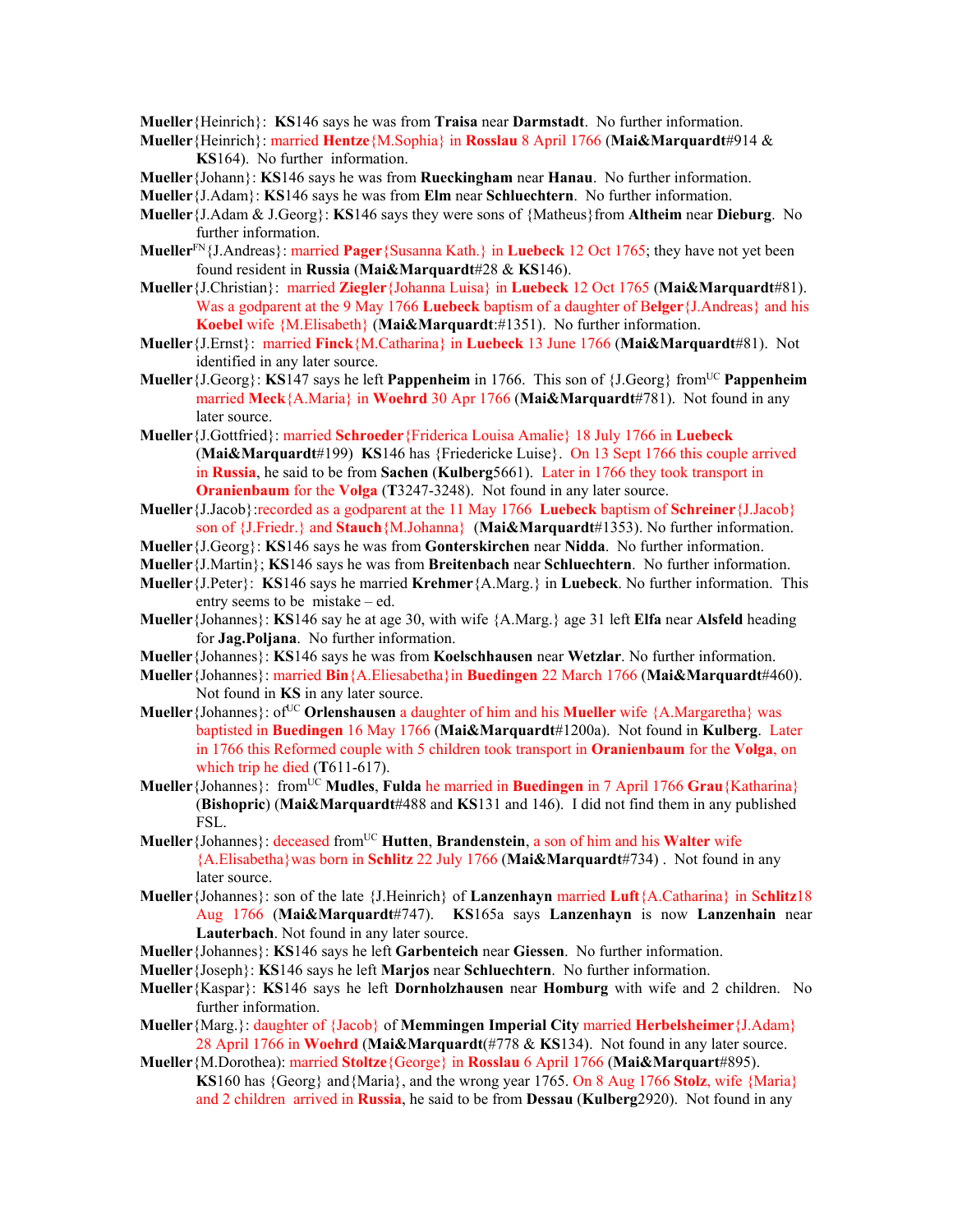later source.

- **Mueller**{M.Justina/Christina}: married **Kramer**{J.Christoph} in **Rosslau** 31 March 1766 (**Mai&Marquardt**#884). **KS**140 & 164 have {M.Christina} and the wrong year: 1765. No further information. **KS**164 has {A.Maria} and {Heinrich} along with {M.Justina} … not found elsewhere.
- **Mueller**{M.Sophia}: married **Weydenhahn**{J.Andreas} in **Rosslau** 10 April 1766 (**Mai&Marquardt**#941 & **KS**164). **KS**164 also has **Weygermann** and the wrong year: 1765. On 4 July 1766 **Weidenhahn**{Andreas & Sophia}with no children arrived in **Russia**, he said to be from **Erfurt** (**Kulberg**1417). Later in 1766 this couple took transport in **Oranienbaum** for the **Volga** (**T**5353-5354). Not found in any published FSL.
- **Mueller**{Martin}: **KS**146 says he was from **Kressenbach** near **Schluechtern**. No further information.
- **Mueller**{Michael}: married **Buber**{A.Elisabeth} in **Rosslau** on 17 August 1766 (**Mai&Marquardt**#1044, **KS**123, 146). I could not find this couple in **Kulberg**, **T** or in any published FSL.
- **Mueller**{Michael}: was godfather at the baptism in **Luebeck** on 18 August 1764 of a daughter of **Hoessell**{J.Sigmund} and his **Beussel** wife {Margaretha} (**Mai&Marquardt**#1337). Might be **Kulberg** 1943 or 7256. Not found in **T**.
- **Mueller**{Philipp}: **KS**146 says he came from **Nieder-Grimes** near **Wuerzburg**. No further information.
- **Mueller**{Susanna Catharina}: she was a godmother at the 13 Oct 1766 **Weymer-Krus** baptism in **Luebeck** (**Mai&Marquardt**#1345). Not found in any later source.
- **Mueller**{Sybilla/Sibilla/Sybille}: married **Ley**{Hans Jakob} 5 June 1766 in **Luebeck** (**Mai&Marquardt**#1193). {Jacob & Sibilla} with one child arrived in **Russia** 8 Aug 1766, he said to be from<sup>UC</sup> Schweiz (Kulberg1193). KS143 has Sybille. No further information.
- **Mueller**{Valentin}: **KS**146 says he left **Mettenheim** near **Worms** with wife and 5 children. No further information.
- **Mueller**{Walpurg}: daughter of {Georg} of **Ruehrenburg** near **Regenspurg**, married **Hack/Haag**{Andreas} son of {Benedikt} of **Muelhausen, Bavaria** 7 May 1766 in **Woehrd** (**Mai&Marquardt**#796). **KS**132 also has her from **Ruehrenburg**. Not found in **T**. By 11 Sept 1767 this **Haag** couple with a 6 yr-old daughter had settled at **Hoezel** FSL #53, he said to be from Migeren?, **Bayern**. No further information.
- **Mueller**{Wilhelm}: **KS**146 says he was from **Bad Brueckenau** near **Wuerzburg**. No further information.
- **Mueller**FN: this family name was found recorded in **Haiger** parish records during the years prior to 1767, in marriage records 1762-1767 for three different places: **Herborn**, **Kirburg**, **Kroppach**, and **Tann**, in **Schotten** parish records for many generations prior to 1767, and in **Winterhausen** marriage records 1760-1769; see **Flegel** trip.

**Mueller**FN: also see **Miller** and **Muller**.

**Mueller**VV (aka **Krestovoi-Buyerak, Krestovyj-Buerak, Krestowoi Bujerak, Krivtsovka,** or **Miller**)**:** a Russian German village of the Lutheran faith situated on the western side of the Volga, founded in 1767. Its FSL is now published in Pleve, Einwanderung …, vol.III, pp. 175-184. According to this, the first settlers were from the following places with the family names shown here in parens. Origin information which Prof. Pleve derived from the Kuhlberg lists is italicized. The number with the name is their household number in the FSL:

from **Alsfeld**: (**Koch**31, **Pfeifner**37);

- from **Altheim/Atzenheim,** *Darmstadt*: (**Going**/**Honig**15);
- from **Anjou**?: (**Decher**/**Deckert**16);
- from **Babenhausen**, **Darmstadt**: (**Keil**32);
- from *Darmstadt*: (**Riehs**10a);
- from **Echzell**: (**Kuehn**23);
- from **Geien**?, *Stolberg*: (**Mueller**29);
- from **Hannover**: (**Dietz**/**Dies**21);
- from **Herdorf**: (**Edelbach**17);
- from **Homburg/Hamburg**: (**Mueller**1);
- from **Karbach?,** *Isenburg*: (**Weinbender**34);

from **Langen,** *Darmstadt*: (**Both**/**Bott**26);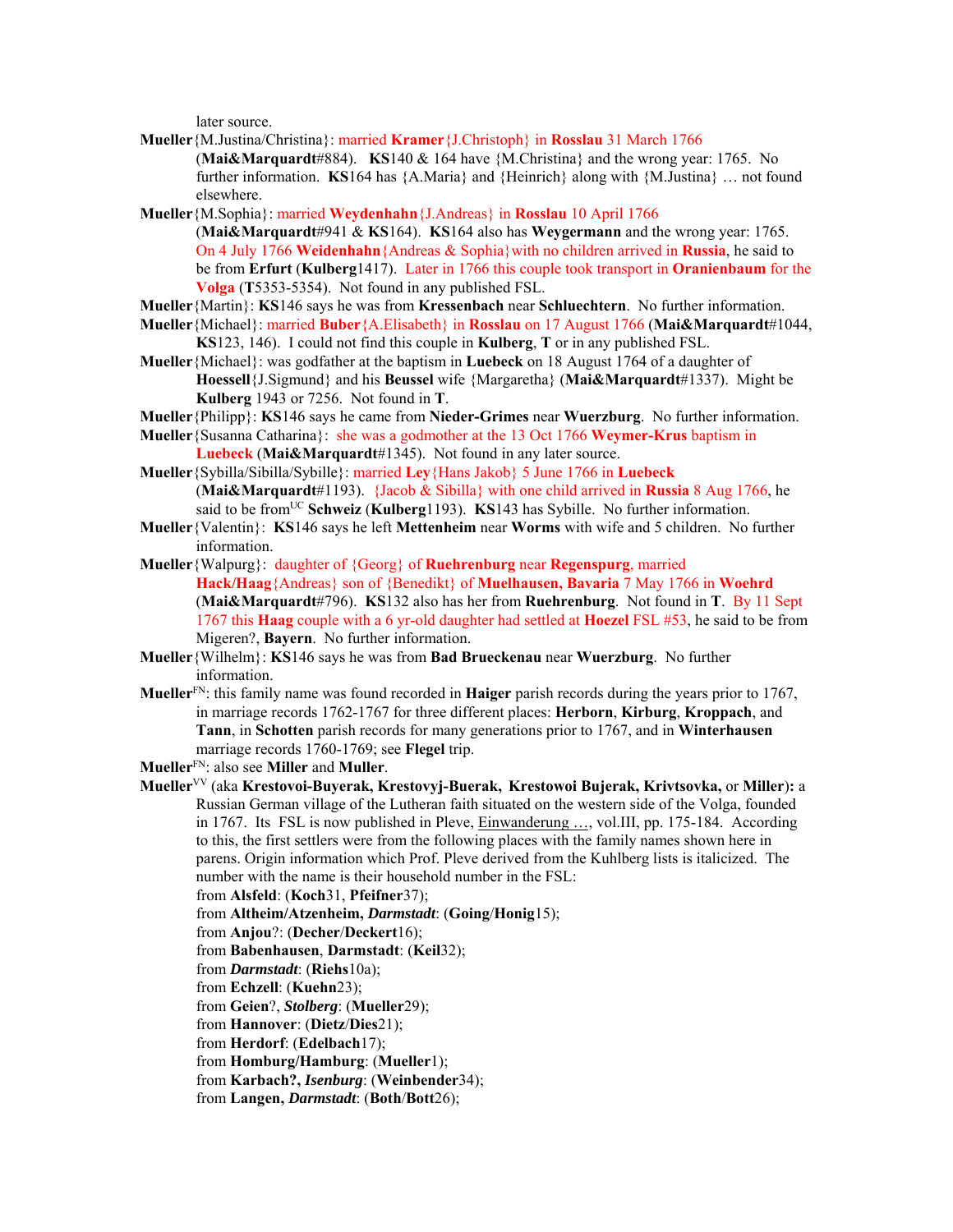from **Nieder Beerbach,** *Darmstadt*: (**Steinagel**27); from **Nordeck,** *Hessen*: (**Salzmann**25); from **Ober Bessingen**: (**Karf**?/**Karpf**22); from **Unknown**: (**Weigandt**25a, **Kaiser**29a, **Hoff**38); from **Preir?,** *Hannover*: (**Schroeder**20); from **Rainrod, Darmstadt**: (**Buchhammer**7, **Schaefer**4); from **Reinheim, Darmstadt**: (**Heiss**/**Geist**36, **Buxmann**12); from *Sachsen*: (**Schneider**33); from **Schlierbach,** *Isenburg*: (**Fuchs**5and probably **Schingas**?5a); from **Schwarz bei Alsfeld, Darmstadt**: (**Rupple**/**Ruppel**6); from **Steinburg**: (**Gross**2); from **Wall,** *Isenburg*: (**Meier**35); from **Wallenrod**: (**Usinger**19); from **Welferode**: (**Kiserling**?/**Kiesling**30); from **Wollmar**?, *Riedesel*: (**Knobloch**24); from **Zell**: (**Dechert**/**Deckert**8, **Hoffmann**13, **Klein**10, **Kraemer**9, **Lehmann**/**Leimann**18, **Rack**3, **Schneider**11, **Tischler**14);

from **Zell, Darmstadt**: **Ebel**28).

- **Muellersdorf**: an unidentified place said by the **Susannental** FSL to be home<sup>UC</sup> to a **Kaufmann** family. There are many places with names similar to this in the Germanies.
- **Muellerweiss**FN: arrived in South Russia in 1819; later settled in **Gueldendorf, Odessa**; family records found by **Curt Renz** in **Mittelstadt, Urach Oberamt, Wuerttemberg**.
- **Muelsen/Mulsen, Preussen**: an unidentified place said by the **Kamenka** FSL to be home<sup>UC</sup> to a **Fischer** family.

**Muemling Grumbach**GL, [**Breuberg Condominium**]: is some 7 miles N of **Erbach** city and some 17 miles ESE of **Darmstadt** city. Joe Arnold, a direct descendant, has traced in church records the **Arnold** family of **Belowescher Kolonien** back to 1609 in this town, now in **Hesse**, in the **Odenwald**, just S of **Hoechst**. Said by one page of the Stumpp version of the **Jagodnaja Poljana**  FSL to be home<sup>UC</sup> to a **Morasch** family, but both versions also say this family was from<sup>UC</sup> **Breuberg, Erbach, Hessen** [which which evidently are the 20<sup>th</sup> century area, district and provincial designations for the place]. **Gieg1** proved this was origin of the **Flath** family that went to **Frank**.

- **Muen**? FN: an orphan of this family name was living with a Goetz family from<sup>UC</sup> **Hirschhausen, Braunfels** according to the **Kukkus** FSL.
- **Muench**<sup>FN</sup>: said by the **Boregard** FSL to be from<sup>UC</sup> **Tinich**?. I could not find this family in the 1798 Volga censuses.

**Muench**<sup>FN</sup>: said by the **Ober-Monjou** FSL to be from<sup>UC</sup> **Wuerzburg** [Bishopric] (no locality indicated) Spelled **Mink** in 1778 and 1798 (Mai1798:Mv2026 and Om33, Lz37, Or21 respectively).

- **Muench**{Anton}: married **Schmidt** {Sophia}10 Oct 1765 1765 in **Luebeck**; they were in the Transportation List, but have not been found resident in Russia so far (**Mai&Marquardt**#25 & **KS**147).
- **Muenchen**GL, [**Kurbayern**]: is German for Munich, was the seat of the Bavarian Dukes, is some 35 miles SE of **Augsburg** and is said by the **Katharinenstadt** FSL to be home<sup>UC</sup> to **Mittelmeier** and possibly a **Sentmeier** family. Said by the **Keller** FSL to be home<sup>UC</sup> to a **Hasselwanter** family. Said by the **Reinhard** FSL to be homeUC to frau **Melhorn**. Said by the the **Rohleder** FSL to be home<sup>UC</sup> to **Brunner** and **Doppler**/**Topler** families, as well as to frau **Koch**{Georg}.
- **Muenchen**<sup>GL</sup>, [**Kur-**]**Bayern**: said by the **Herzog** FSL to be home<sup>UC</sup> to a **Niedermeier** family.
- **Muenchenroth**?<sup>GL</sup>, [Nassau-Weilburg Principality]: said by the **Shcherbakovka** FSL to be home<sup>UC</sup> to the **Stricker** family.
- **Muenchhausen**<sup>GL</sup>: an unidentified place said by the **Kano** FSL to be home<sup>UC</sup> to a **Gebler** family. There were at least 4 Muenchhausens in the Germanies.
- **Muenchingen**, **Leonberg** [**Amt**], **Wuerttemberg**: is 5 miles NE of **Leonberg** city and was proven by the **GCRA** to be home to the **Velde**/**Velte** family that settled in **Neudorf**.
- **Muenchsteinach**GL**, Bavaria**: see **Minsteinnarch**.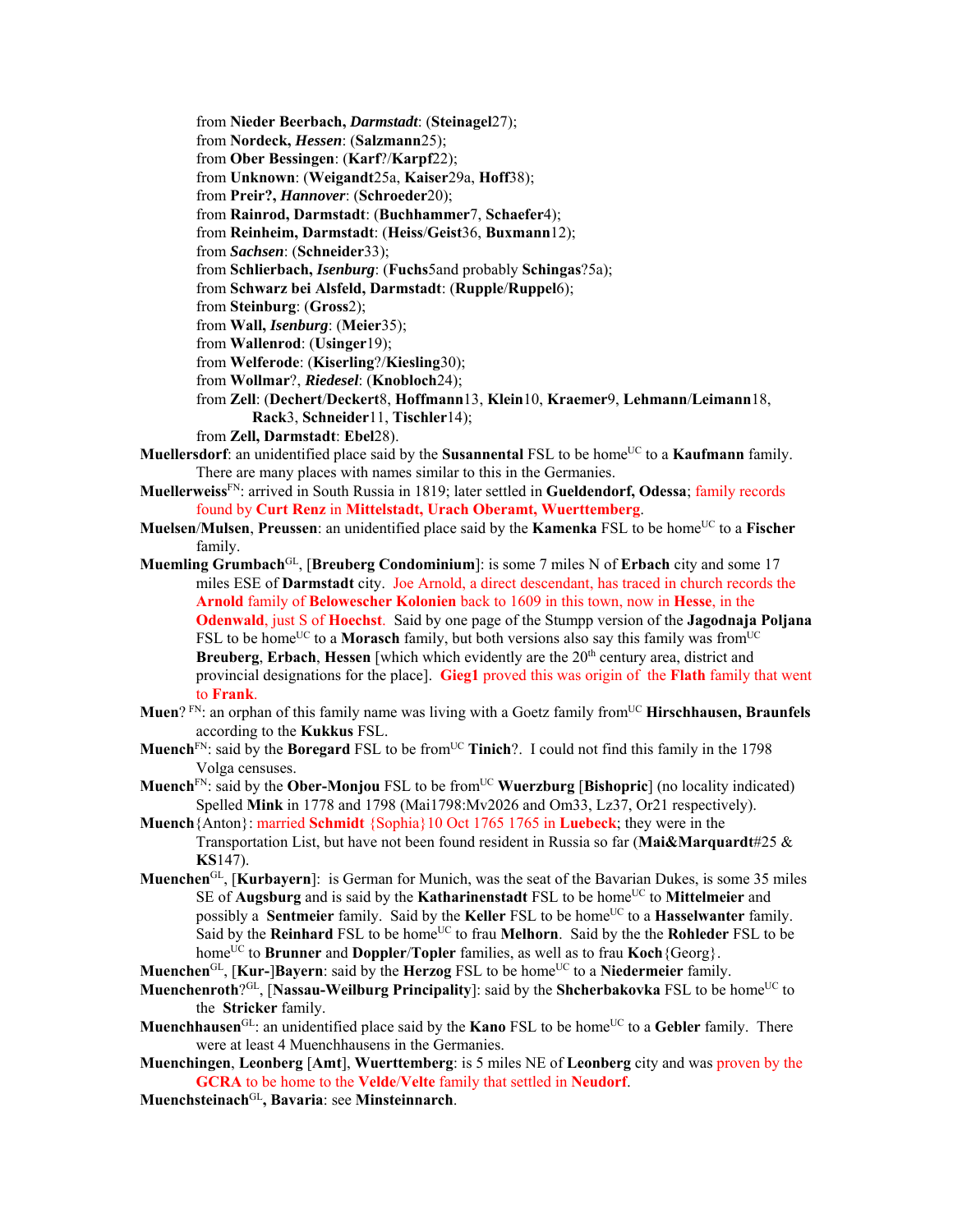**Muenchweiler**GL, **Pirmasens** [**Amt**], **Pfalz**: is now called Muenchweiler-an-der-Rodalbe and is 4 miles ENE of **Pirmasens** city.

**Muend**: go to **Mund**.

**Muenderking** near **Regensburg**: an unidentified place said to be home<sup>UC</sup> to **Musner**{M.Sophia} who married **Wohlgeschaffener**{Johann} in **Woehrd** 2 May 1766 (**Mai&Marquardt**#791).

**Muendling** near **Donauwoerth**: is 10 km NNW of **Donauwoerth**.

- **Muenschbach**, **Schoenberg**: is 30 km ESE of **Worms** city centre and was said by the **Schuck** FSL to be home<sup>UC</sup> to a **Laumann** family.
- **Muensingen**<sup>GL</sup>, **Schwaben**: said by the **Jost** FSL to be home<sup>UC</sup> to a Merk family. There was a Muensingen, **Wuerttemberg Duchy** some 14 miles SE of **Reutlingen** city.
- **Muensingen**, Wuerttemberg: said by KS:456 to be home<sup>UC</sup> to a Stief man it mistakenly said went to **Glueckstal**.
- **Muensingen**GL [**Amt**], **Wuerttemberg**: is some 26 miles SE of **Stuttgart** city, and was a District administrative center.
- **Muenstedt**GL: see **Muenschbach**, **Schoenberg.**
- **Muenster**{Michael}: listed in the 1798 **Seelmann** census (Sm22) but I could not find him in any FSL.
- **Muenster**GL, **Kurmainz**: probably is 9 miles NE of **Darmstadt** city, and said by the **Brabander** FSL to be home<sup>UC</sup> to a **Ganzwich** family.
- **Muenster**<sup>GL</sup>, Ulden: an unidentified place said by the **Katharinenstadt** FSL to be home<sup>UC</sup> to a **Nagel** family.
- **Muenster**GS: this usually refers to the large Bishopric seated in the city of the same name which is some 50 miles NW of **Paderborn** in **North Rhine-Westphalia**. Said (no locality mentioned) by the **Boregard** FSL to be home<sup>UC</sup> to a **Kranefeld** family. Said by the **Kamenka** FSL to be home<sup>UC</sup> to a **Dikeng** family. However, there are many towns named Muenster in Germany. Also see **Levorgrau**.
- **Muensterburg**<sup>GL</sup>, **Tiegenhoff Amt**: an unidentified place said by the **Orloff** FSL to be home<sup>UC</sup> to the **Neufelt/Neufeld** and **Wiensz/Wiens**{Duerck} families. There was a **Stary Muensterburg** (now Stara Koscielnica, **Poland**) some 13 miles SSW of **Tiegenhoff** city.
- **Muentermann**<sup>FN</sup>: said by the **Shcherbakovka** FSL to be from<sup>UC</sup> **Zell**, [**Erbach County**]. For 1798 see **Mai1798**:Sv27. **Fraenkisch-Crumbach** parish records said this **Muntermann** man and wife left fromUC (nearby) **Brensbach** [**Condominium**] (**Mai&Marquardt**#1280a).
- **Muentermann**FN: also see **Muntermann**.

**Muentzenberg**GL: see **Muenzenberg**.

- **Muentzesheim**GL, **Baden-Durlach**: see **Muenzesheim, Baden**.
- **Muentzfelden**<sup>GL</sup>: said by a **Friedberg** ML to be home<sup>UC</sup> to the **Schuhmann** woman who in 1766 married a **Schwab** man from<sup>UC</sup> **Bischofsheim** (Mai&Marquardt#333); by 1767 this couple was in **Straub**. This place probably in **Mensfelden** 4 km SE of **Limburg-an-der-Lahn** which then probably was in a Condominium in which Nassau-Usingen had a (controlling?) interest.
- **Muenzenberg**GL, (jointly governed by **Solms-Braunfels**, **Stollberg** and **Hanau**): now is in **Hessen**, some 8 miles NNE of **Friedberg**, 18.4 miles NW of **Buedingen**, and said by the **Buedingen** ML to be home<sup>UC</sup> to a **Fischer** woman who married a **Klein** man; the couple later moved to **Frank**; Stumpp says Muentzenberg is near **Friedberg, Hessen** (**Mai&Marquardt**#684). Said by the Pleve and Kromm versions **Jagodnaja Poljana** FSL to be home<sup>UC</sup> of a **Mohr** family; said by the Kromm version to be home<sup>UC</sup> to a **Befus** family, but the Pleve version says they were from<sup>UC</sup> [**Hessen**-]**Darmstadt**.
- **Muenzesheim**GL, **Bruchsal** [**Amt**], **Baden**: is 5 miles ESE of **Bruchsal**, and was named by one **Neudorf** source as home<sup>UC</sup> to the **Bakus/Gauch** family. Said by the **Kraft** FSL to be home<sup>UC</sup> to a **Sitler/Schitler** family. Stumpp mistakenly said it was near **Bruchsal** in **Bavaria**.
- **Muetzig**FN: said by the **Goebel** FSL to be fromUC **Reidenheim, Worms**. Later spelled **Metzig** (**Mai1798**:Gb30, 49).

Muf?<sup>FN</sup>: said by the **Paulskaya** FSL to be from<sup>UC</sup> **Nassau-Usingen** (no locality mentioned). **Muffert**<sup>FN</sup>: said by the **Leichtling** FSL to be from<sup>UC</sup> **Seligenstadt** (no locality mentioned). **Muhl**FN: see **Muehl**.

**Muhlhausen**GL**, Vaihingen parish, Wuerttemberg**: is some 3 miles WSW of Vaihingen-an-der-Enz, and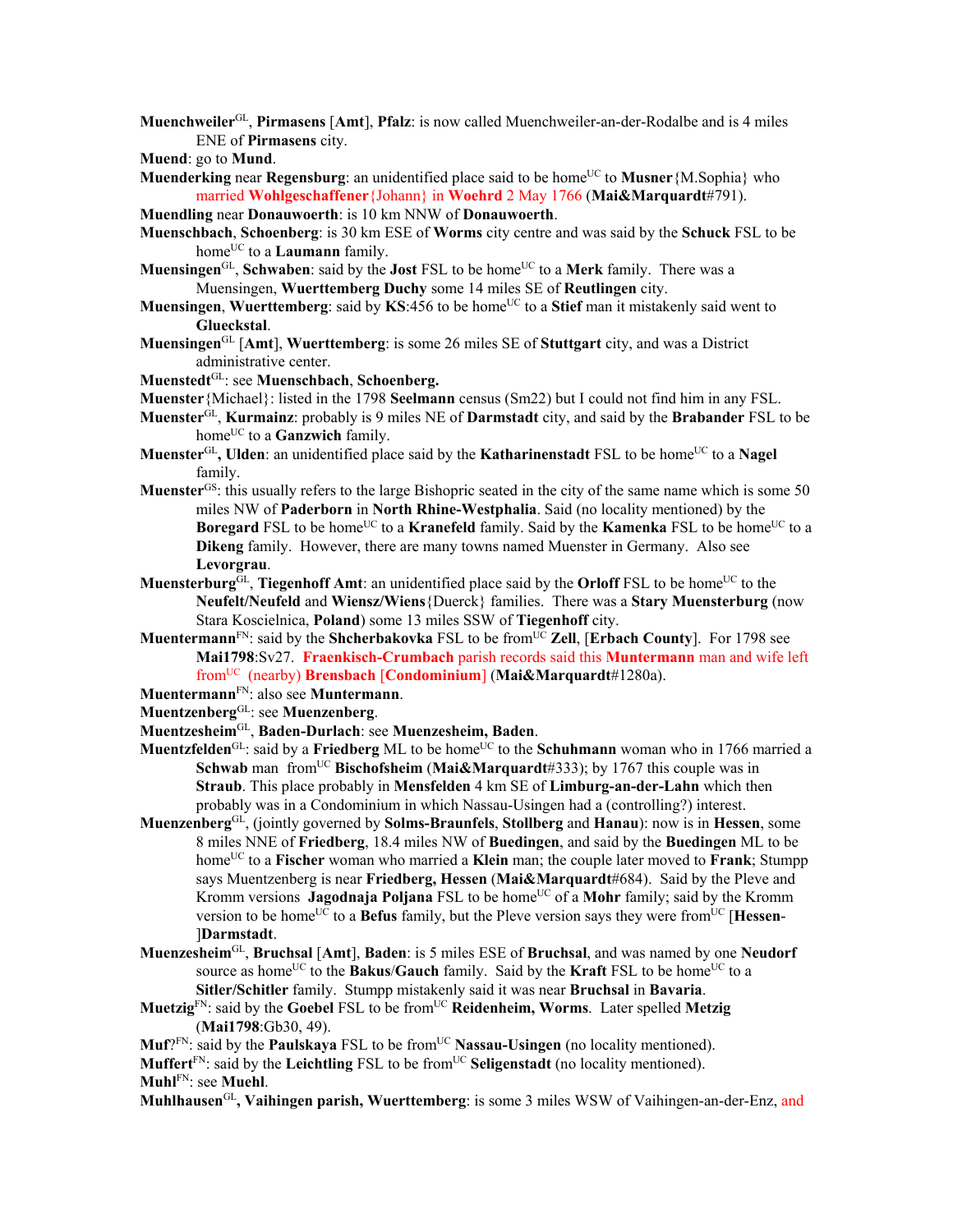was home to a **Wenz** family that settled in **Gueldendorf, Odessa**.

- **Muhr**<sup>FN</sup>: three families said by the **Norka** FSL to be from<sup>UC</sup> **Isenburg** (no locality mentioned). Spelled **Mohr** in 1775. Later spelled **Moor** (**Mai1798**:Nr52, 98). In 1798 the maiden name of one of the wives was given as **Hardt** (Nr52).
- **Muhr**FN: said by the **Norka** FSL to be fromUC **Zweibruecken** (no locality mentioned). Spelled **Mohr** in 1775. I cannot find this family in the index to the 1798 censuses.
- **Muhrd** FN: see **Muehrden**.

**Mulfingen**<sup>GL</sup>, Wuerzburg: an unidentified place said by the **Herzog** FSL to be home<sup>UC</sup> to a **Koch** family. **Mulhouse**GL/GS: is some 29 miles SW of **Freiburg** city; see the 2nd **Muelhausen**GL/GS entry.

**Mulidar**? $F_N$ : said by the **Leichtling** FSL to be from  $UC$  **Saarbruecken** (no locality mentioned).

- **Mull**?FN: said by the **Boaro** FSL to be fromUC **Irentehausen**(?) (no locality mentioned). This might be **Muehl**?.
- **Mull**FN: also see **Muehl**.

**Muller**FN: said by the **Warenberg** FSL to be fromUC **Traisa**, **Darmstadt**.

- **Muller**{Jakob}: in 1798 with his **Iltz** wife {Susanna}, a son and the son's **Stuertz** wife {Christina} and their 6 children, he was living in **Kolb** (**Mai1798**:Ko37).
- **Muller**FN: this family name was found recorded in marriage records 1762-1767 in **Herborn**, in **Kirburg**, and in **Kroppach**; see **Flegel** trip.
- **Muller**FN: also see **Miller** and **Mueller**.
- **Mulsen**GL: see **Muelsen**.
- **Mumelgot**?: an unidentified place said by Recruiter Beauregard's list to have been home<sup>UC</sup> to the **Posauer**{J.Friedrich} family (**Lk**7).
- **Mummert/Memert**{Engelbert+w}: **Kulberg**86 said fromUC **Liegnetz**. Not found in **T**. Said by the **Katharinenstadt** FSL  $(\#171)$  to be from<sup>UC</sup> **Legind** $(?)$ .
- **Mun**?<sup>FN</sup>: said by the **Neidermonjou** FSL to be from<sup>UC</sup> **Neukirchen**. I could not find this family in the 1798 censuses.
- **Munar**FN{Maria}: married **Otte**{Joseph} in **Rosslau** 10 June1766 (**Mai&Marquardt**#1009). On 15 Sept 1766 **Otto**{Joseph & Maria}with son and sister-in-law {Catharina} arrived in **Russia**, he said to be from **Schwaben** (**Kulberg**5969). Later in 1766 without the sister-in-law in **Oranienbaum**  they took transport for the **Volga** on which trip both the wife and the son died (**T**6711-6713). By 19 Aug 1767 **Ott**{Joseph}, new wife {Margaretha} and step-daughter **Berer**(?){Margaretha} had settled at **Brabander** FSL #91 &91a, he said to be from **Weidach, Ulm** and the step-daughter from **Hungary**.
- **Munch**{A.Elisabetha}: married **Mueller**{J.Georg} 13 Nov 1753 in **Ittlingen**, arrived 21 May 1760 at **Fridericia**, **Juetland Royal Province** wwith her husband and children, and in April 1763 with husband{Georg} and 3 children she had settled at **Anton** FSL #8. Apparently by 1798 both she and her husband had died.
- **Mund/Muend**{A.Maria}: married **Guenther**{J.Adam} in **Buedingen** 12 April 1766 (**Mai&Marquardt**#525 & **KS**131 & 147). No later information.
- **Mundt**FN: see **Mont**?.
- **Munningen**<sup>GL</sup>, **Enslingen**: said by the **Lauwe** FSL to be home<sup>UC</sup> to a **Rothgang** family. . The only Munningen I can find is some 23 miles ENE of **Aalen** city in territory that in the 1760's would have been Oettingen County, not Enslingen.
- **Munsam**(?)/**Munsyam**(?)<sup>GL</sup>, **Kurpfalz**: said by the **Kratzke** FSL to be home<sup>UC</sup> to a **Michaelis** family. See **Monsheim**.
- **Munsch/Monsch**FN{Christian}: married in **Luebeck** 2 Sept 1766 **Knorr**{M.Elisabeth} (**Mai&Marquardt**#123). Not found in **T**. By 17 Aug 1767 {Christian & Elisabeth} had arrived at **Schoenchen** FSL #5, to be fromUC **Helferskirchen**, [**Kurtrier**]:. For 1781 and 1798 see
- **Mai1798**:Mv2600, Bo37 and Sn26 where the wife's maiden name is given as **Knorr**). **Munsyam**GL**:** see **Munsam.**
- **Munter**<sup>FN</sup>: said by the **Katharinenstadt** FSL to be from<sup>UC</sup> **Amsterdam, Holland**.
- **Muntermann/Muentermann**FN{Konrad/Conrad}: this man was born in **Fränkisch-Crumbach**, he and wife lived in **Brensbach**, and left **Fraenkisch-Crumbach** in 1766 for Russia (**Gieg1**, **Mai&Marquardt**#1280a, **KS**147). On 31 July 1766 **Muentermann** and wife {Anna} arrived in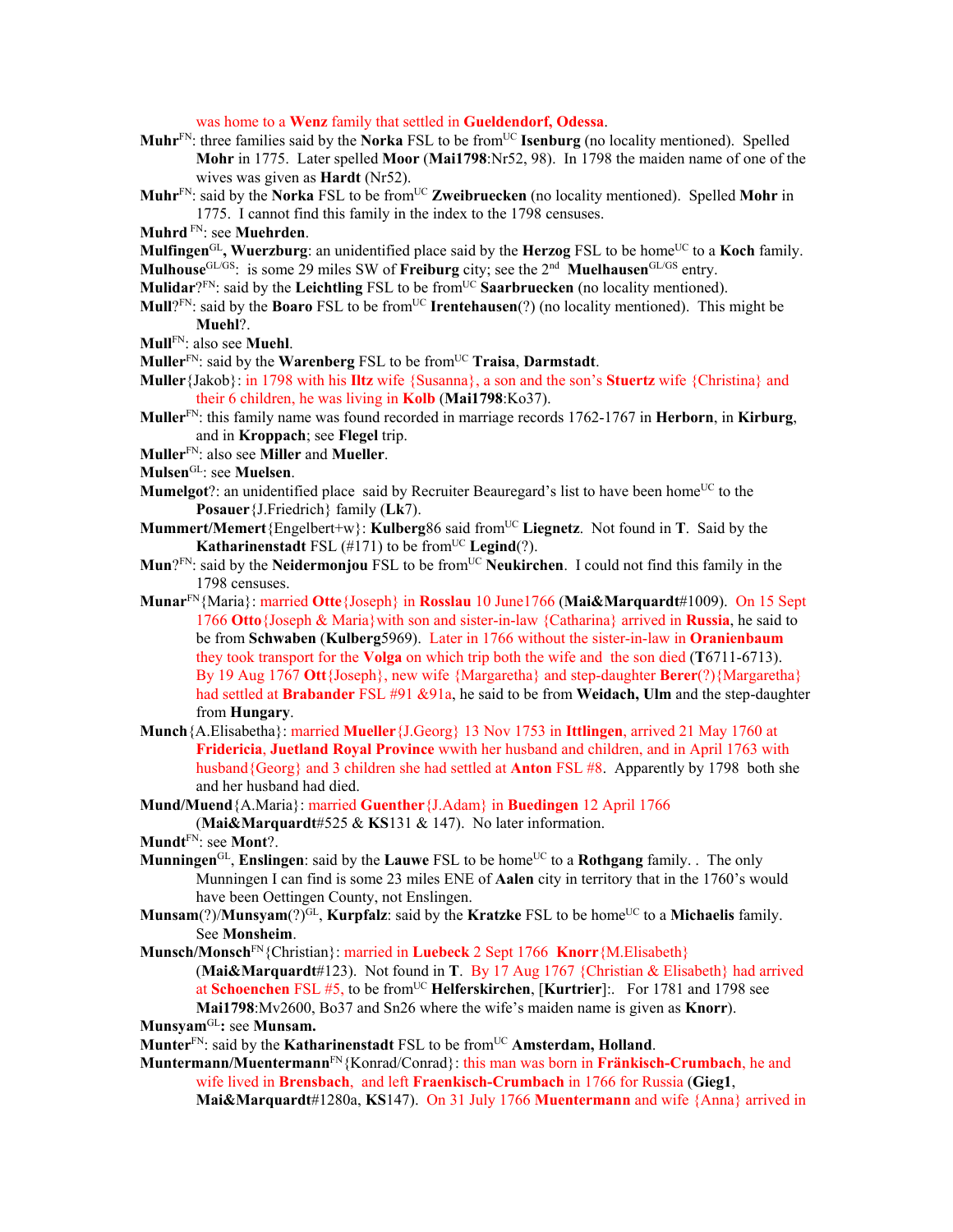**Russia**, he said to be from **Erbach** (**Kulberg**2860). No **T.** By 18 Aug 1767 {Conrad & Elisabeth} had settled at **Shcherbakovka** #43, he said to be from **Zell**. In 1798 his widow {Johannetta} was living in **Shcherbakovka** (**Mai1798**:Sv27). **Geig1** proved the wife's name throughout was **Daab**{Johannette Elisabeth}.

**Muntermann**FN: also see **Muentermann**.

- **Muntzfelden**<sup>GL</sup>: an unidentified place said by a **Friedburg** ML to be be home<sup>UC</sup> to the **Schwartz** woman who in 1766 married **Mauer**{J.Peter} (**Mai&Marquardt**#323); by 1768 they were in **Warenburg**.
- **Murr**GL**, Wuerttemberg**: is some 11 miles NE of **Stuttgart**, and 1 mile from **Marbach-am-Neckar**, **Baden-Wuerttemberg**.
- **Murrhardt Abbey**: its lands probably were in and around Murrhardt town the subject of the next entry.
- **Murrhardt**GL, **Wuerttemberg Duchy**: is 30 km SE of **Heilbronn** city, said by the **Rosenheim** FSL to be home<sup>UC</sup> to a **Markstaller** family. It is the same place as the following entry, except 40-50 years earlier.
- **Murrhardt**GL, **Backnang** [**Amt**], **Wuerttemberg**: is 6 miles NE of **Backnang** city, and proven by the **GCRA** to be home to the **Dietrich** family that went to **Bergdorf**. Said by the 1816 **Glueckstal** census to be homeUC to the **Geist** family that went to **Glueckstal**, but the **GCRA** proved that a false origin. The **GCRA** proved that the father of the **Schnepf** man who settled in **Glueckstal** and **Kassel** had come from here. See the **GCRA** book for more.
- **Mursa**FN: said by the **Husaren** FSL to be fromUC **Itschnja**, **Ukraine**. I could not find this family in the 1798 Volga censuses.
- **Mus**FN: see **Muss**.
- **Musberg**GL, **Boeblingen** [**Amt**], **Wuerttemberg**: is 4 miles E of **Boeblingen** city, and proven by the **GCRA** to be home to the **Stebler** family that went to **Bergdorf**; see their book for more details.
- **Musch**?<sup>FN</sup>: said by the **Paulskaya** FSL to be from<sup>UC</sup> Borstorf?. I could not find this family in the 1798 Volga censuses.
- **Muss**<sup>FN</sup>: said by the **Cheisol** FSL to be from<sup>UC</sup> **Trier**, no locality given. I could not find this family in the 1798 Volga censuses.
- **Muss/Muus/Mus**{Mars/Maks/Marx}: was a god parent at the baptism in **Luebeck** on 23 April 1766 of **Brueckmann**{Catharina Margaretha} daughter of {Clas} and his wife **Stupelfeldt**{A.Margaretha} (**Mai&Marquardt**#1348). He and wife {Margaretha} arrived in **Russia** 3 June 1766 (**Kulberg**700). Not found in **T**. By July 1767 they had settled in **Dinkel** FSL #13 which said he was from **Probate**(?), **Holstein**. By 1798 was still in **Dinkel**, the husband of **Schwemmler{**Maria} (**Mai1798**:Dn09).
- **Muss**<sup>FN</sup>: said by the **Katharinenstadt** FSL to be from<sup>UC</sup> **Mecklenburg** (no locality mentioned).
- **Mussien**{Catarina M.}: was a god parent at the 12 June 1766 baptism of **Diederich**{Catarina Elisabet.} daughter of {August} and his wife **Wolteriche**{Bostilla} (**Mai&Marquardt**#1332). Not found in **Kulberg**, **T**, any published FSL or in **Mai1798**. **Mussner**: go to **Muszner**.
- **Muszner/Mussner** {M.Sophia} daughter of the former {J.Georg} of<sup>UC</sup> **Dachstetten, Ansbach** married **Wohlgeschaffener**{Johann} in **Woehrd** 2 May 1766 (**Mai&Marquardt**#791). **KS**165 has
	- **Mussner**. Not found in any later source.
- **Mut**?FN: said by the **Boaro** FSL to be from<sup>UC</sup> **Neunkronau**(?). Spelled **Muth** in 1798 (**Mai1798**: Mn17).
- **Mutersbach**?<sup>GLGS?</sup>: an unidentified place said by the **Reinwald** FSL to be home<sup>UC</sup> to the **Heinrich** family. This might be **Mudersbach** of which there are at least two.
- **Muth**<sup>FN</sup>{Nikolaus}: said by the **Grimm** FSL to be from<sup>UC</sup> **Isenburg** (no locality mentioned).
- **Muth**{Johannes}: married **Krass**{Catharina} in **Buedingen** 7 March 1766 (**Mai&Marquardt**#383). There is a line drawn through this entry in the original.
- **Muth**{A.Margaretha}:daughter of {J.Georg} of<sup>UC</sup> Oberkainsbach married **Mertz**{J.Peter} in **Fraenkisch-Crumbach**26 April 1766(**Mai&Marquardt**#751). Parish records note that they left for **Russia** in 1766 (**Mai&Marquardt**#1280b. On 15 Sept 1766 this **Merz** couple arrived in **Russia**, he said to be from<sup>UC</sup> **Erbach** (**Kulberg**6067). Not found in any later source.

**Muth**FN: also see **Mut**.

**Mutie**FN: see **Mutin**.